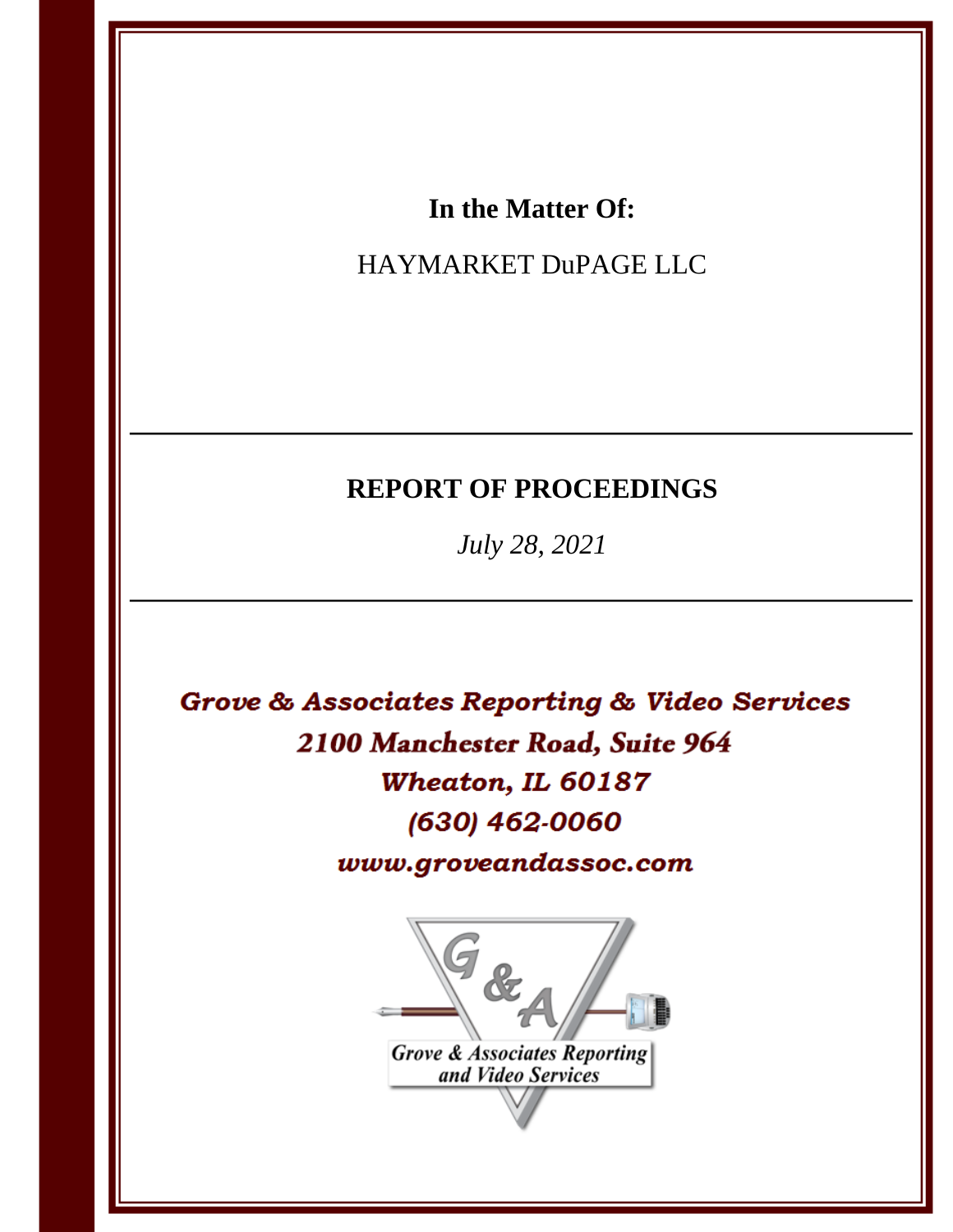8592

STATE OF ILLINOIS ) ) SS. COUNTY OF DU PAGE )

Itasca, Illinois (1998)

#### BEFORE THE VILLAGE OF ITASCA PLAN COMMISSION

In The Matter of:  $\qquad \qquad$  )  $\hspace{0.5cm}$   $\hspace{0.5cm}$   $\hspace{0.5cm}$   $\hspace{0.5cm}$   $\hspace{0.5cm}$   $\hspace{0.5cm}$   $\hspace{0.5cm}$   $\hspace{0.5cm}$   $\hspace{0.5cm}$   $\hspace{0.5cm}$   $\hspace{0.5cm}$   $\hspace{0.5cm}$   $\hspace{0.5cm}$   $\hspace{0.5cm}$   $\hspace{0.5cm}$   $\hspace{0.5cm}$   $\hspace{0.5cm}$   $\hspace{0.5cm}$   $\hspace{$ Haymarket DuPage LLC  $\qquad \qquad$  ) PC #19-014 860 West Irving Park Road )

REPORT OF PROCEEDINGS had and testimony

taken at the public hearing of the above-entitled

cause, taken by Shannon M. Frey, CSR No. 84-002277,

RPR, CRR, on Wednesday, July 28, 2021, at 7:00

o'clock p.m.

GROVE & ASSOCIATES REPORTING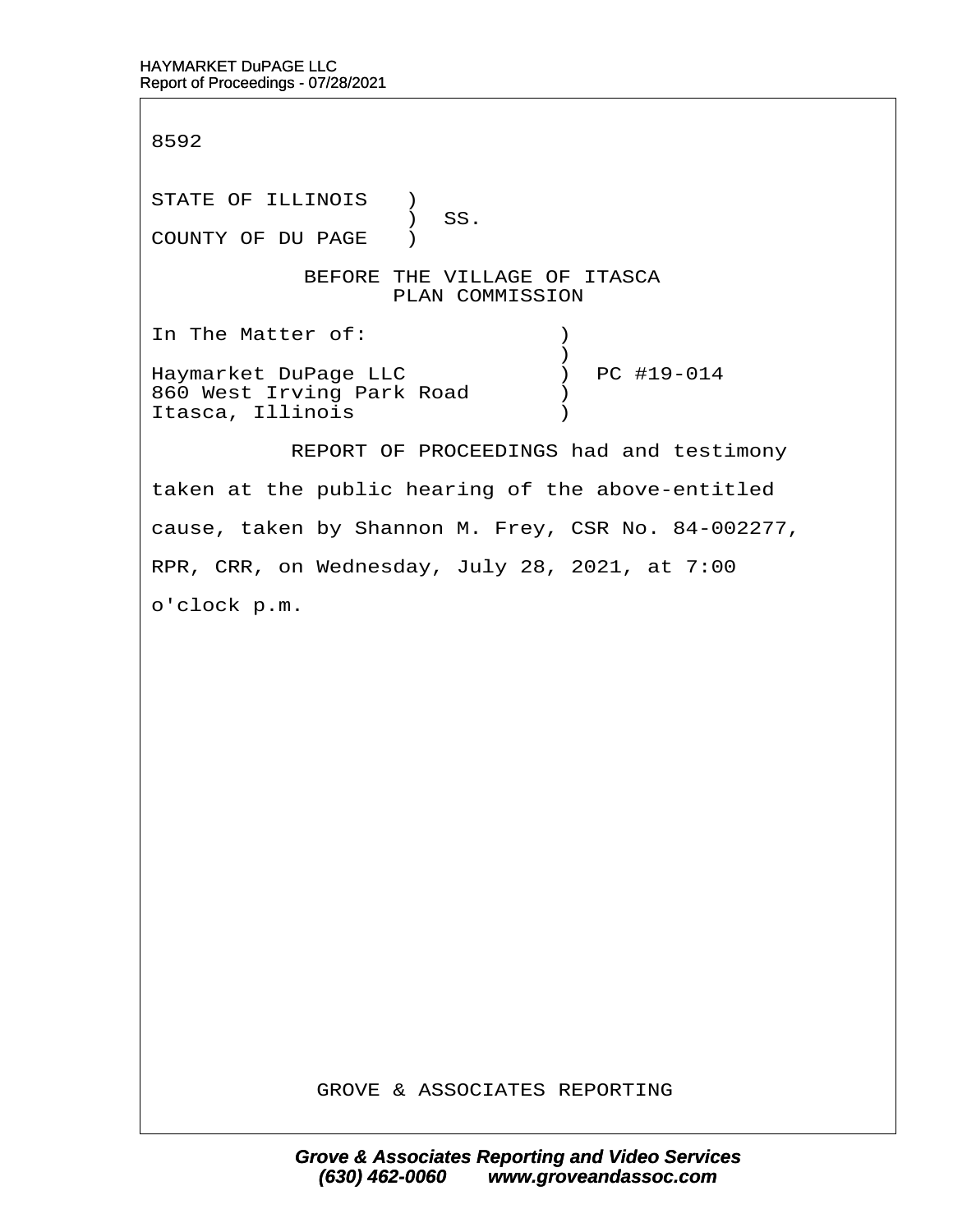#### 1 **PRESENT:**

- 2 | MR. BRENDAN DALY, Chairman;
- 3 | MS. LORI DRUMMOND, Commissioner;
- 4 | MS. KRISTA RAY, Commissioner;
- 5 | MR. ANTHONY RUSSO, Commissioner.
- 6 ALSO PRESENT:
- 7 | MS. YORDANA WYSOCKI, Village Attorney;
- 8 | MR. MO KHAN, Village Planner;
- 9 | HERVAS, CONDON & BERSANI, P.C., by MR. CHARLES E. HERVAS 10 | 333 Pierce Road, Suite 195 ltasca, Illinois 60143<br>11 (630) 773-4774 (630) 773-4774 chervas@hcbattorneys.com 12 | Appeared on behalf of City of Itasca; 13 | DASPIN & AUMENT, LLP, by MS. BRIDGET M. O'KEEFE 14 | 300 South Wacker Drive, Suite 2200 Chicago, Illinois 60606 15· · · (312) 258-3795 · · · · bokeefe@daspinaument.com and 16
- BOND, DICKSON & CONWAY, by 17 | MS. MARY E. DICKSON
- · · · · 400 South Knoll Street, Unit C 18 | Wheaton, Illinois 60187
- · · · · (630) 681-1000
- 19 | marydickson@bond-dickson.com Appeared on behalf of Haymarket DuPage LLC; 20
- FRANCZEK, P.C., by
- 21 | MS. JENNIFER SMITH
- 300 South Wacker Drive, Suite 3400<br>22 Chicago, Illinois, 60606 Chicago, Illinois 60606
- 
- 312) 786-6589 (312)<br>.as@franczek (31 ias@franczek.com Appeared on behalf of Itasca School District;

24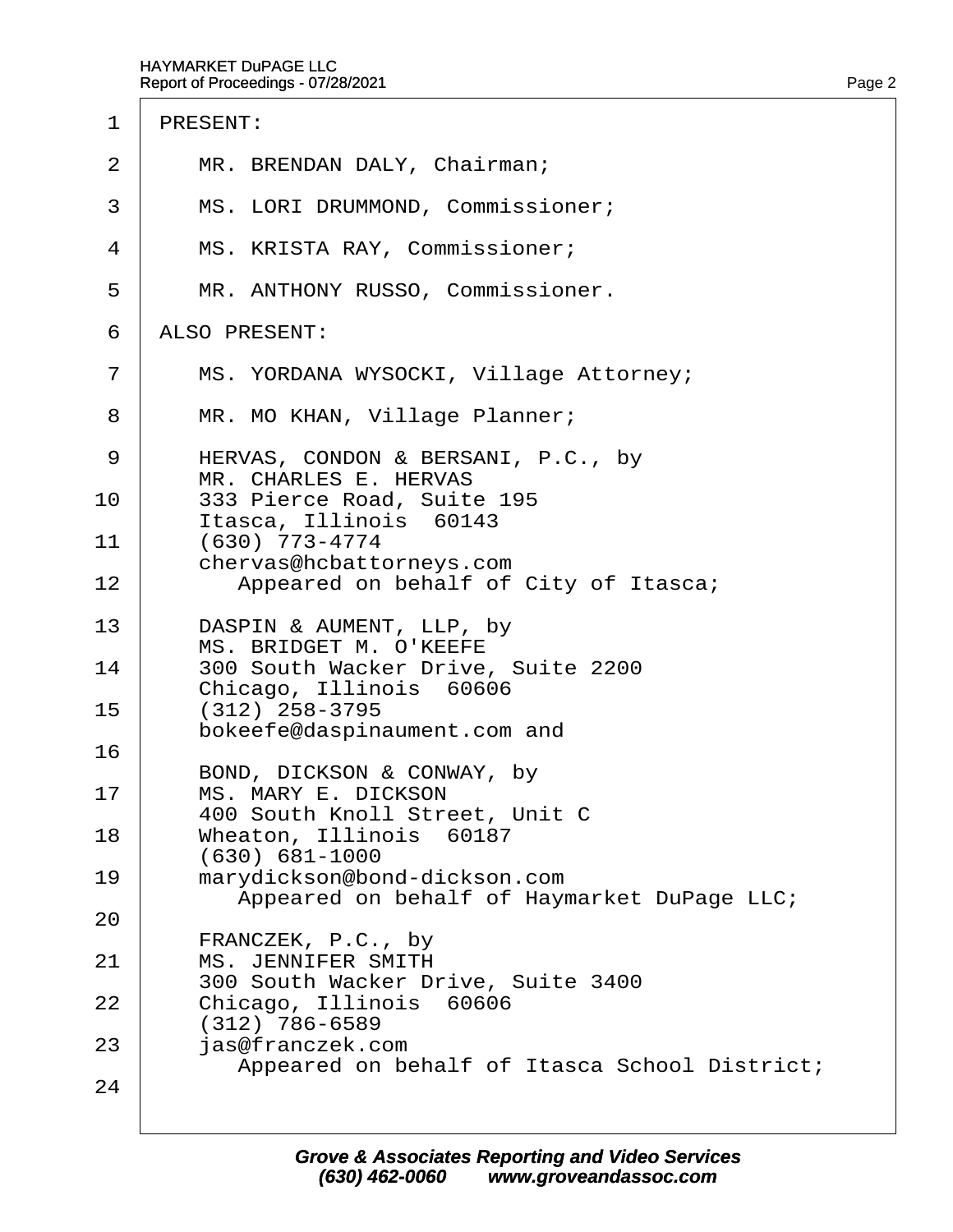| 1                 | ALSO PRESENT: (Cont'd.)                                                 |
|-------------------|-------------------------------------------------------------------------|
| 2                 | JOHNSON & BELL, LTD., by<br>MR. STEPHEN P. ELLENBECKER                  |
| 3                 | 33 West Monroe Street, Suite 2700                                       |
| 4                 | Chicago, Illinois 60603<br>(312) 984-0221<br>ellenbeckers@jbltd.com     |
| 5                 | Appeared on behalf of 865 West Irving Park<br>Road, LLC;                |
| 6                 | OTTOSEN, DINOLFO, HASENBLAG & CASTALDO, LTD., by                        |
| $\overline{7}$    | MR. STEPHEN H. DI NOLFO<br>1804 North Naper Boulevard, Suite 350        |
| 8                 | Naperville, Illinois 60563<br>(630) 682-0085                            |
| 9                 | sdinolfo@ottosenlaw.com<br>Appeared on behalf of Itasca Fire Protection |
| 10                | District.                                                               |
| 11                | DR. DAN LUSTIG,                                                         |
| $12 \overline{ }$ | MS. CARIE ANN ERGO,<br>CHIEF JAMES BURKE, and                           |
| 13                | SUPERINTENDENT CRAIG BENES.                                             |
| 14                | WITNESSES PRESENT FOR PUBLIC QUESTIONS:                                 |
| 15                | MR. DAN LUSTIG, HAYMARKET CENTER;                                       |
| 16                | MR. CRAIG BENES, SUPERINTENDENT OF ITASCA SCHOOL<br><b>DISTRICT</b>     |
| 17                |                                                                         |
| 18                |                                                                         |
| 19                |                                                                         |
| 20                |                                                                         |
| 21                |                                                                         |
| 22                |                                                                         |
| 23                |                                                                         |
| 24                |                                                                         |
|                   |                                                                         |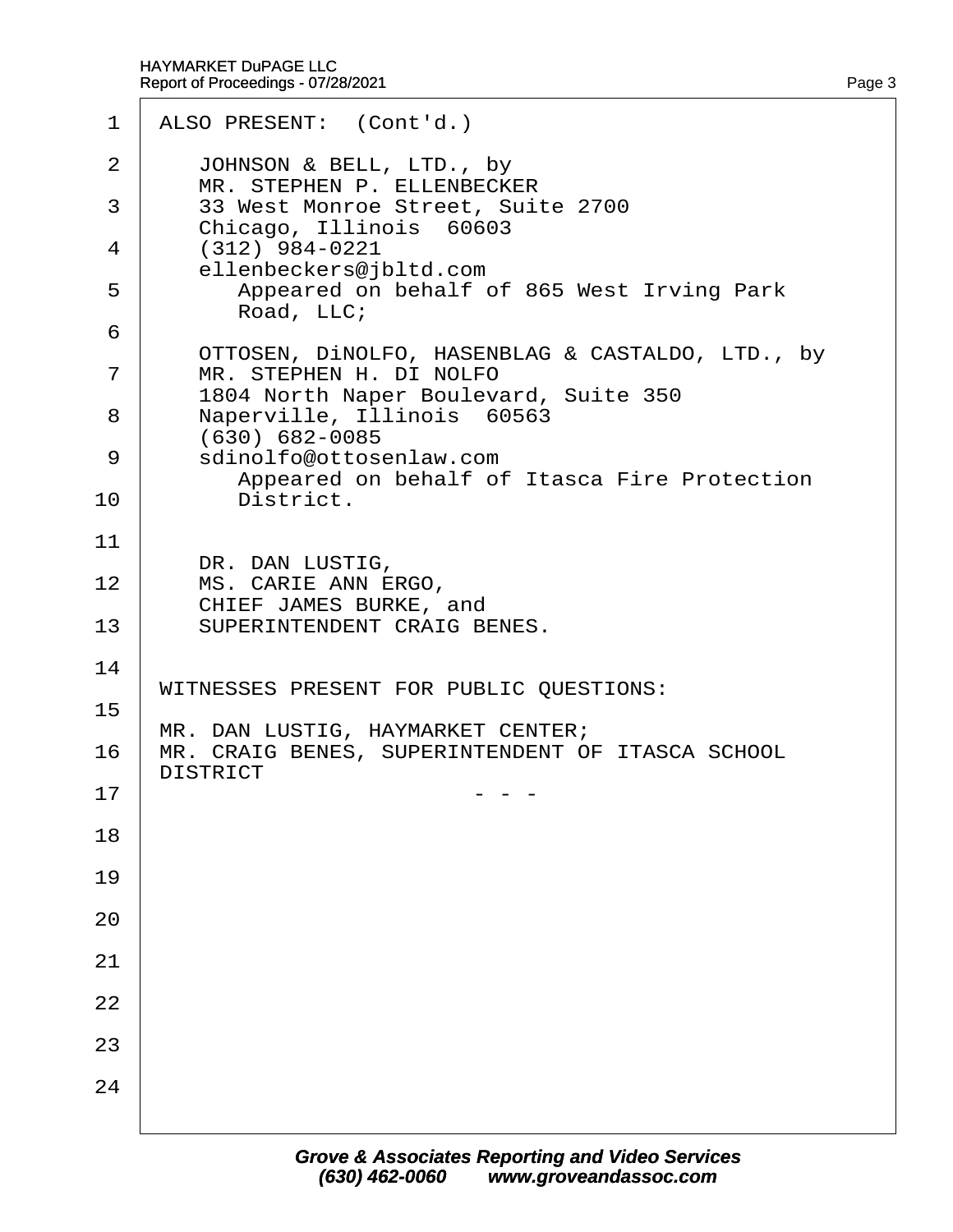<span id="page-4-0"></span>

| 1              | CHAIRMAN DALY: Good evening everyone, today         |
|----------------|-----------------------------------------------------|
| $\overline{2}$ | is Wednesday, July 28th, 2021. The case before the  |
| 3              | Planning Commission this evening is PC 19-014       |
| $\overline{4}$ | dontinued from two weeks ago, July 14.              |
| 5              | The petitioner and owner is                         |
| 6              | Haymarket DuPage, LLC. The location the 860 West    |
| $\overline{7}$ | Itving Park Road.                                   |
| 8              | Will the secretary please call the                  |
| 9              | rbll.                                               |
| 10             | MR. KHAN: Commissioner Carello?                     |
| 11             | (Absent.)                                           |
| 12             | MR. KHAN: Commissioner Drummond?                    |
| 13             | <b>COMMISSIONER DRUMMOND: Here.</b>                 |
| 14             | MR. KHAN: Commissioner Holmes?                      |
| 15             | (Absent.)                                           |
| 16             | MR. KHAN: Commissioner Ray?                         |
| 17             | <b>COMMISSIONER RAY: Here.</b>                      |
| 18             | MR. KHAN: Commissioner Russo?                       |
| 19             | <b>COMMISSIONER RUSSO: Here.</b>                    |
| 20             | MR. KHAN: Chairman Daly?                            |
| 21             | CHAIRMAN DALY: Here.                                |
| 22             | I declare a forum present.                          |
| 23             | The process for this evening's                      |
| 24             | hearing are as follows: On the Village's website is |
|                |                                                     |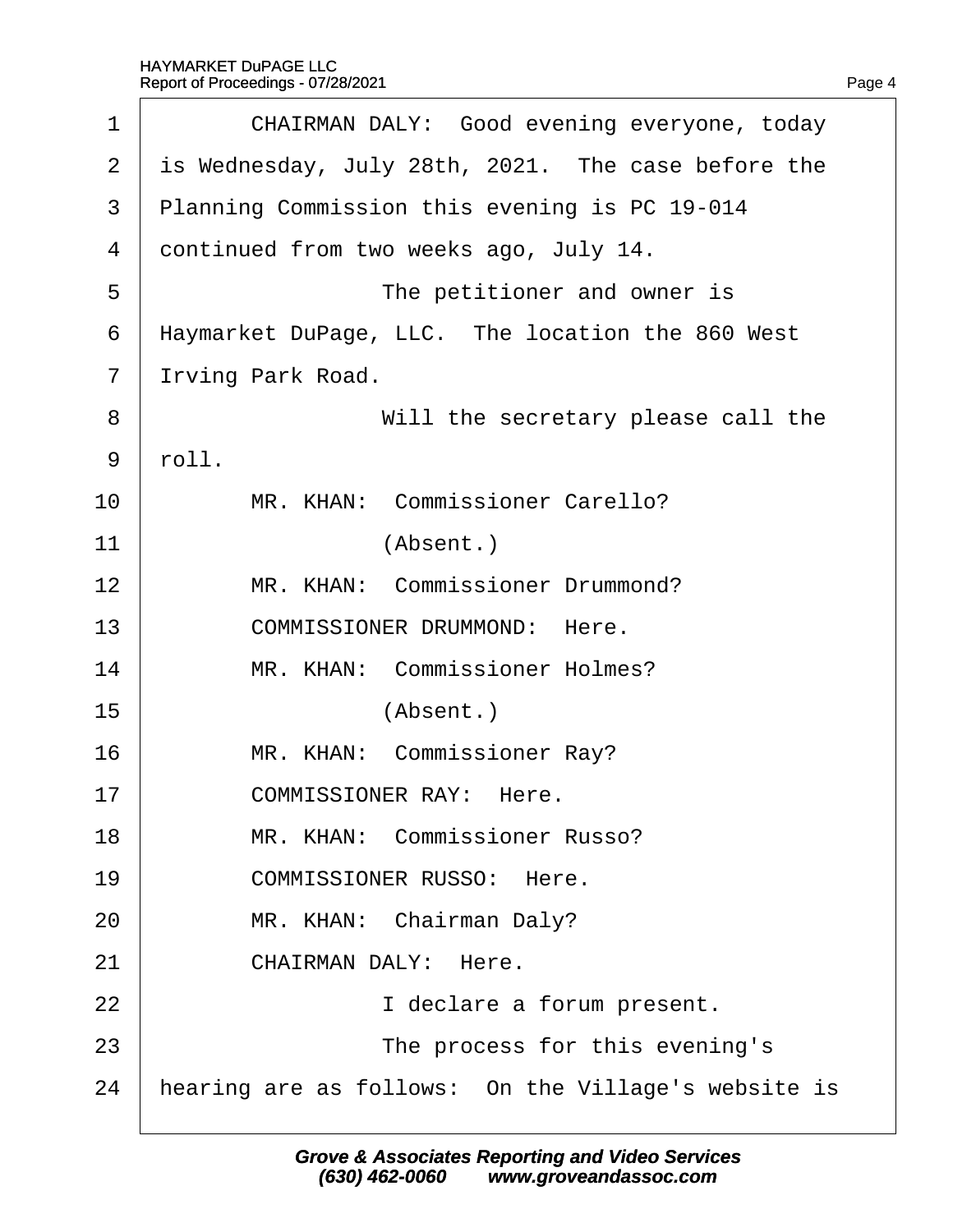<span id="page-5-0"></span>

| 1              | a step-by-step guide for the public hearing. We are   |
|----------------|-------------------------------------------------------|
| $\overline{2}$ | now at step 7. This is the public question section.   |
| 3              | The public questions have been                        |
| 4              | reserved for four nights. Tonight is number two.      |
| 5              | Each night is covering a different set of experts and |
| 6              | witnesses. This evening is Dr. Dan Lustig and         |
| $\overline{7}$ | Mr. Craig Benes of District 10.                       |
| 8              | August 4th will be Chief Jim Burke,                   |
| 9              | James Dominik, and Bruce Moeller. August 11th we      |
| 10             | will conclude with Director Bob O'Connor from the     |
| 11             | tasca Police Department.                              |
| 12             | If you have not previously signed up                  |
| 13             | to ask a question for tonight on the Village's        |
| 14             | website you may do so at the sign-up table in the     |
| 15             | center aisle. Please understand that public comment   |
| 16             | is not until September 8 -- or, excuse me, step 8 of  |
| 17             | the step-by-step guide. Public comment will occur     |
| 18             | after public questions in August.                     |
| 19             | Tonight we will only address                          |
| 20             | questions for tonight's panel of experts. So let me   |
| 21             | repeat that. This evening we are only accepting       |
| 22             | questions for Dr. Dan Lustig and Mr. Craig Benes.     |
| 23             | Please address your questions to the                  |
| 24             | Chair, which is me, and I will ask the appropriate    |
|                |                                                       |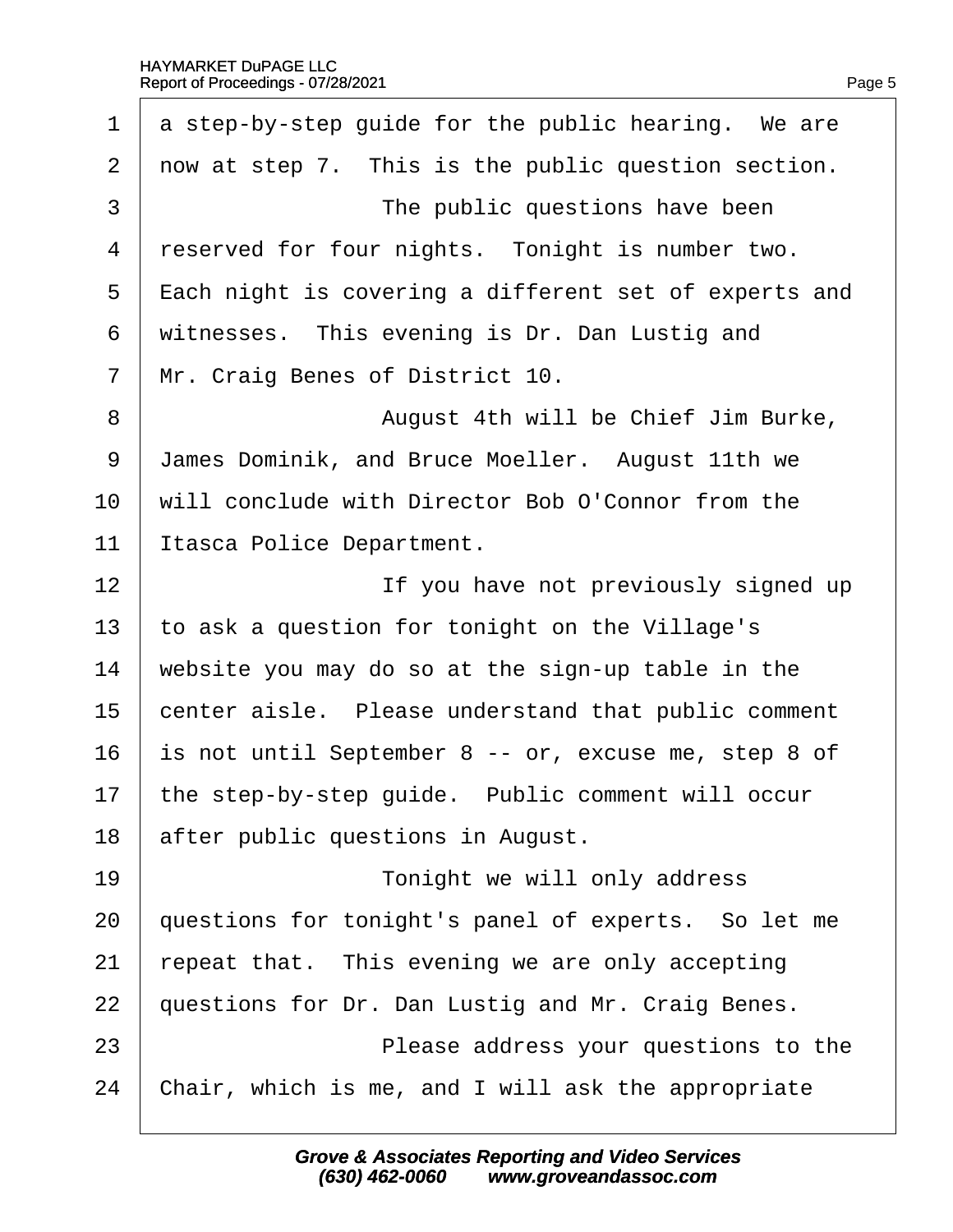<span id="page-6-0"></span>1 expert to respond. 2 **At this time I'm going to ask** 3 Mr. Chuck Hervas, our village counsel, to weigh in 4 with his opening remarks. 5 | MR. HERVAS: Thank you, Mr. Chairman. 6 **6 • · · · · · Good evening, everyone.** Again, my 7 name is Chuck Hervas and I am the attorney advising 8 the Plan Commission in this matter. 9 **I** This is a legal proceeding with 10 legal significance. A court reporter is swearing in 11 witnesses and is transcribing the testimony. This is 12 hot a trial, but we are developing a record of 13 proceedings before the Plan Commission. This is a 14 legal public hearing on a zoning petition. My job is 15 to protect the rights of the petitioner, any 16 biectors, and the public. 17 **I I** *The Plan Commission will make* 18 findings and a recommendation to the village board. 19 Please understand that the Plan Commission is a 20 recommending body. The village board will make the 21 final decision on the Haymarket zoning petition. 22 **Although the Plan Commission meeting** 23 will still be live streamed through YouTube, we are 24 back to meeting in person. In-person meetings will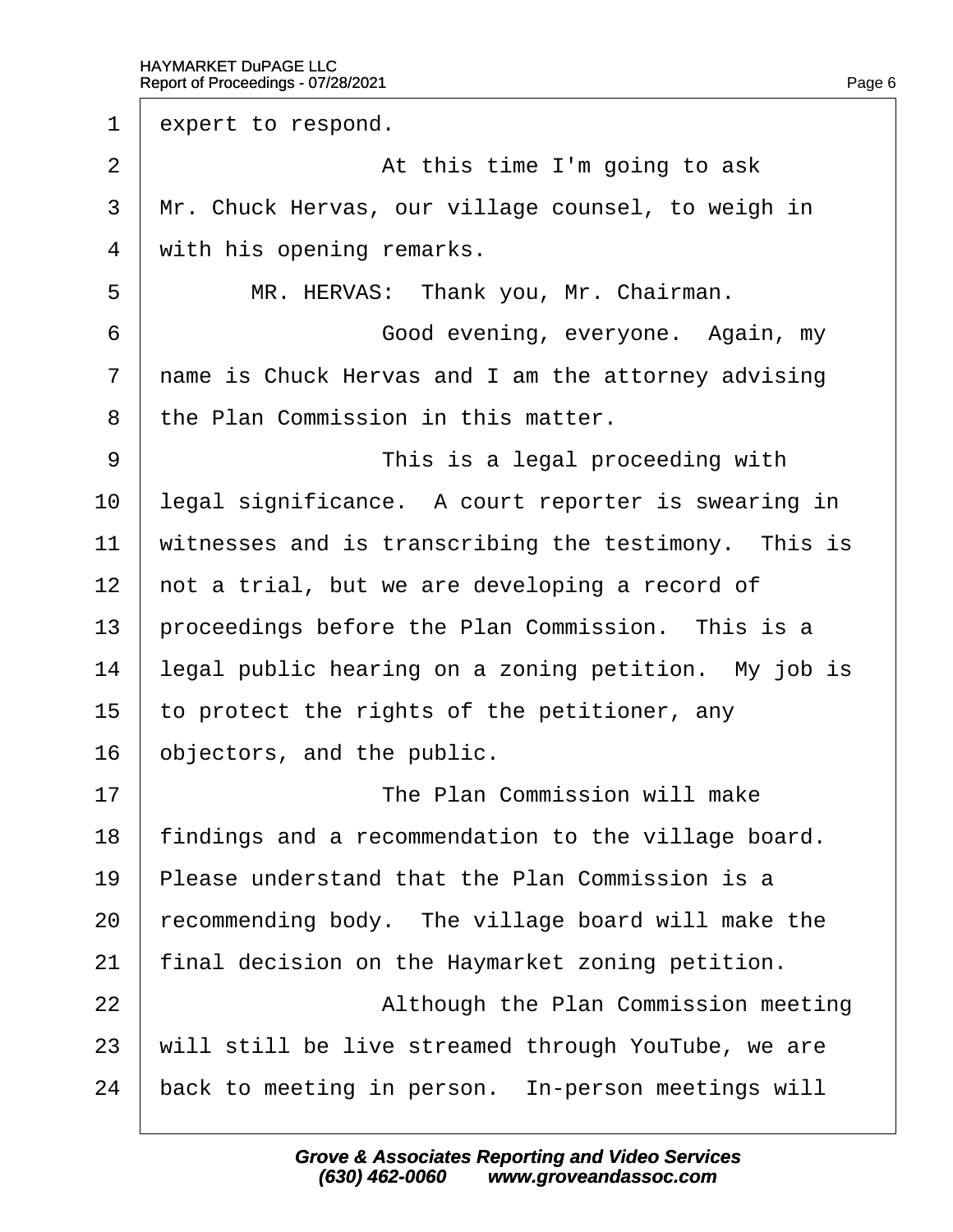<span id="page-7-0"></span>

| 1              | dontinue through the remainder of this hearing; at    |
|----------------|-------------------------------------------------------|
| 2              | least that's what we plan on doing. It depends on     |
| 3              | how things keep going.                                |
| $\overline{4}$ | The procedures used by the Plan                       |
| 5              | Commission for large hearings during the Pandemic are |
| 6              | available on the Village's website. These procedures  |
| $\overline{7}$ | have now been updated for tonight's meeting, and the  |
| 8              | website, I should note, has a lot of information,     |
| 9              | including the comprehensive step-by-step guide of the |
| 10             | process.                                              |
| 11             | We're doing the best we can to have                   |
| 12             | an orderly process that allows for both public        |
| 13             | questions and public comments. Please abide by the    |
| 14             | ground rules of the Commission.                       |
| 15             | Thank you very much.                                  |
| 16             | CHAIRMAN DALY: Thank you, Chuck.                      |
| 17             | The business before the Commission                    |
| 18             | this evening is the continuance of the public hearing |
| 19             | on Case PC 19-014. The request is for a petition for  |
| 20             | a planned development by special use with exceptions  |
| 21             | and Class I site plan approval all in order to permit |
| 22             | a mixed use residential and healthcare facility and   |
| 23             | other accessory uses in the B2 community district --  |
| 24             | business district at 860 West Irving Park Road.       |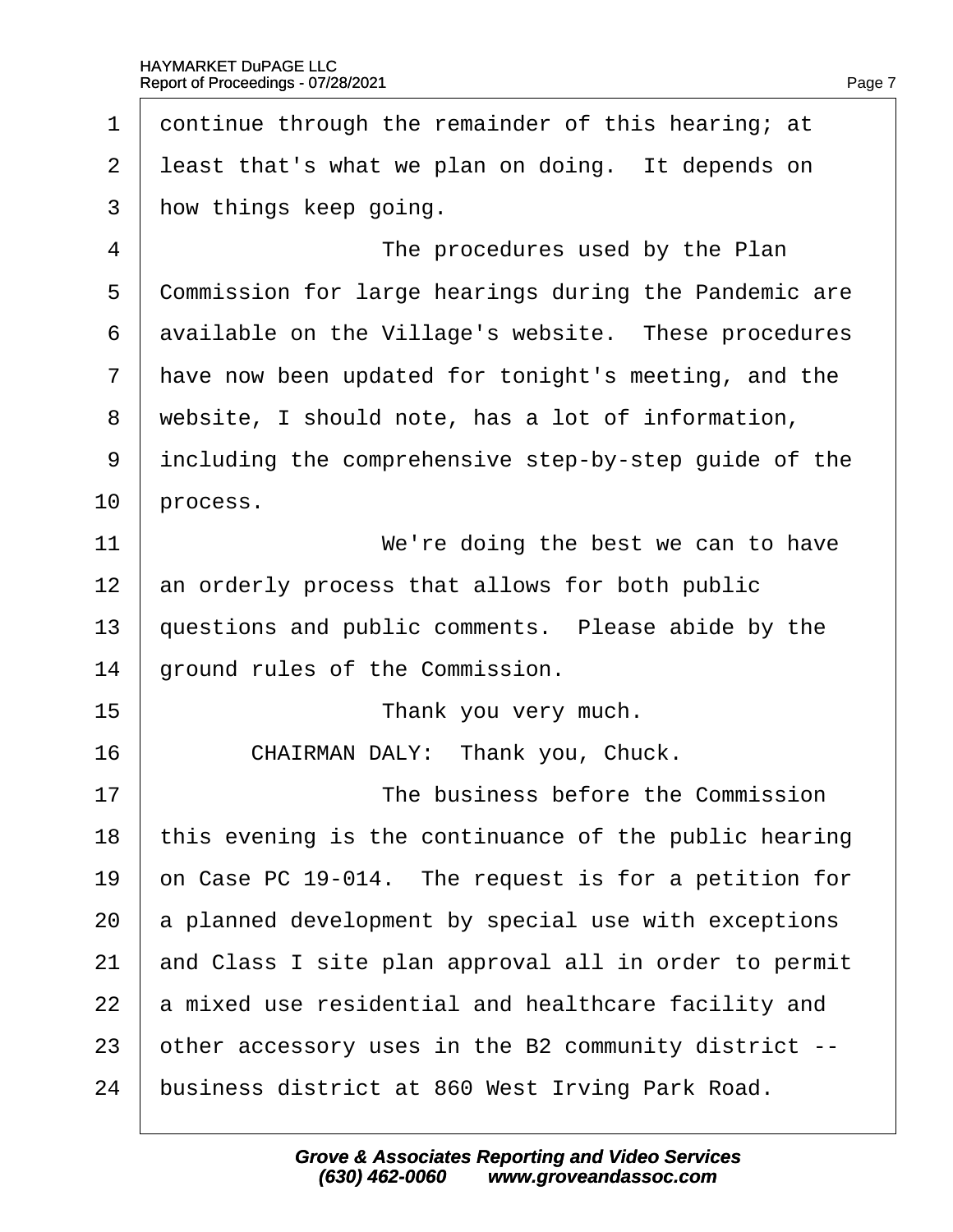<span id="page-8-0"></span>

| 1              | At this time I will now entertain a                  |
|----------------|------------------------------------------------------|
| 2              | motion to open this continued public hearing.        |
| 3              | COMMISSIONER RAY: Motion to open the meeting.        |
| 4              | <b>COMMISSIONER RUSSO: Second.</b>                   |
| 5              | CHAIRMAN DALY: We have a motion and a second.        |
| 6              | Will the secretary please call the                   |
| $\overline{7}$ | vote.                                                |
| 8              | MR. KHAN: Commissioner Drummond?                     |
| 9              | <b>COMMISSIONER DRUMMOND: For.</b>                   |
| 10             | MR. KHAN: Commissioner Ray?                          |
| 11             | <b>COMMISSIONER RAY: For.</b>                        |
| 12             | MR. KHAN: Commissioner Russo?                        |
| 13             | <b>COMMISSIONER RUSSO: For.</b>                      |
| 14             | MR. KHAN: Chairman Daly?                             |
| 15             | CHAIRMAN DALY: For.                                  |
| 16             | Motion carries. This public hearing                  |
| 17             | is now open.                                         |
| 18             | At this time I would ask that the                    |
| 19             | written questions that have been submitted be asked. |
| 20             | MR. HERVAS: First is live.                           |
| 21             | CHAIRMAN DALY: Okay. All right. So we're             |
| 22             | going to go to live questions first. If you signed   |
| 23             | up on the center aisle would you please come up in   |
| 24             | the order as called.                                 |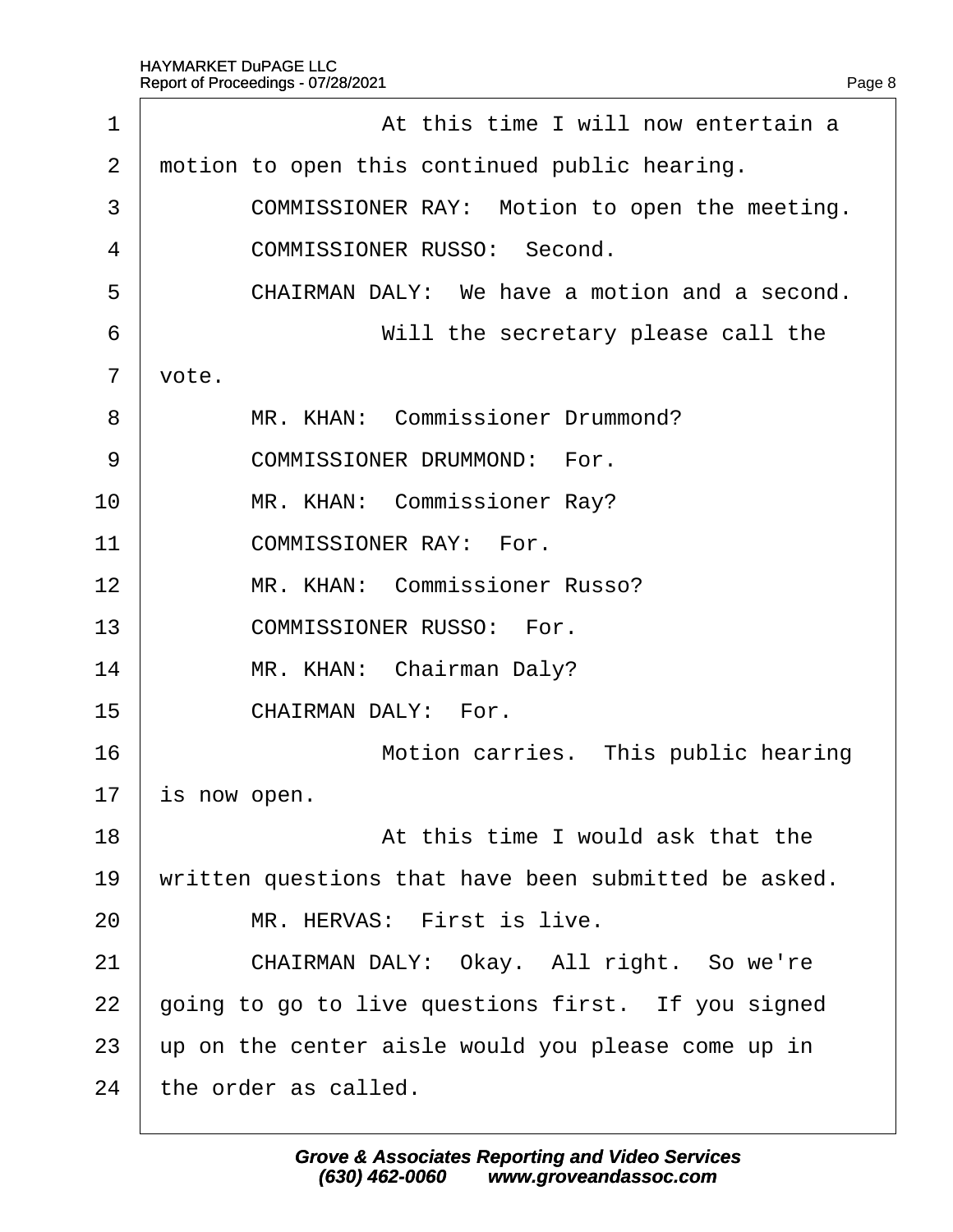<span id="page-9-0"></span>

| 1              | Thank you.                                      |
|----------------|-------------------------------------------------|
| $\overline{2}$ | (Witnesses sworn.)                              |
| 3              | CHAIRMAN DALY: Okay, thank you.                 |
| 4              | Ma'am, please proceed with your                 |
| 5              | duestions.                                      |
| 6              | MS. PETKUS: Mr. Commissioner, do I -- I         |
| $\overline{7}$ | address them to you; is that correct, sir?      |
| 8              | CHAIRMAN DALY: Pardon me?                       |
| 9              | THE REPORTER: I address them initially to       |
| 10             | you, though; is that correct, the questions?    |
| 11             | MR. KHAN: Yes, please direct your questions     |
| 12             | to Chairman Daly.                               |
| 13             | MS PETKUS: Okay.                                |
| 14             | MS. O'KEEFE: Please give us your name.          |
| 15             | MS. PETKUS: I apologize. My name is Rena        |
| 16             | Humbert Petkus.                                 |
| 17             | Mr. Chairman, I keep hearing rumors             |
| 18             | that you, Haymarket, plan to close your Chicago |
| 19             | location and relocate your entire operation to  |
| 20             | tasca. Is that true?                            |
| 21             | CHAIRMAN DALY: Dr. Lustig, would you please     |
| 22             | answer the question.                            |
| 23             | DR. LUSTIG: Can you hear me?                    |
| 24             | <b>CHAIRMAN DALY: Yes.</b>                      |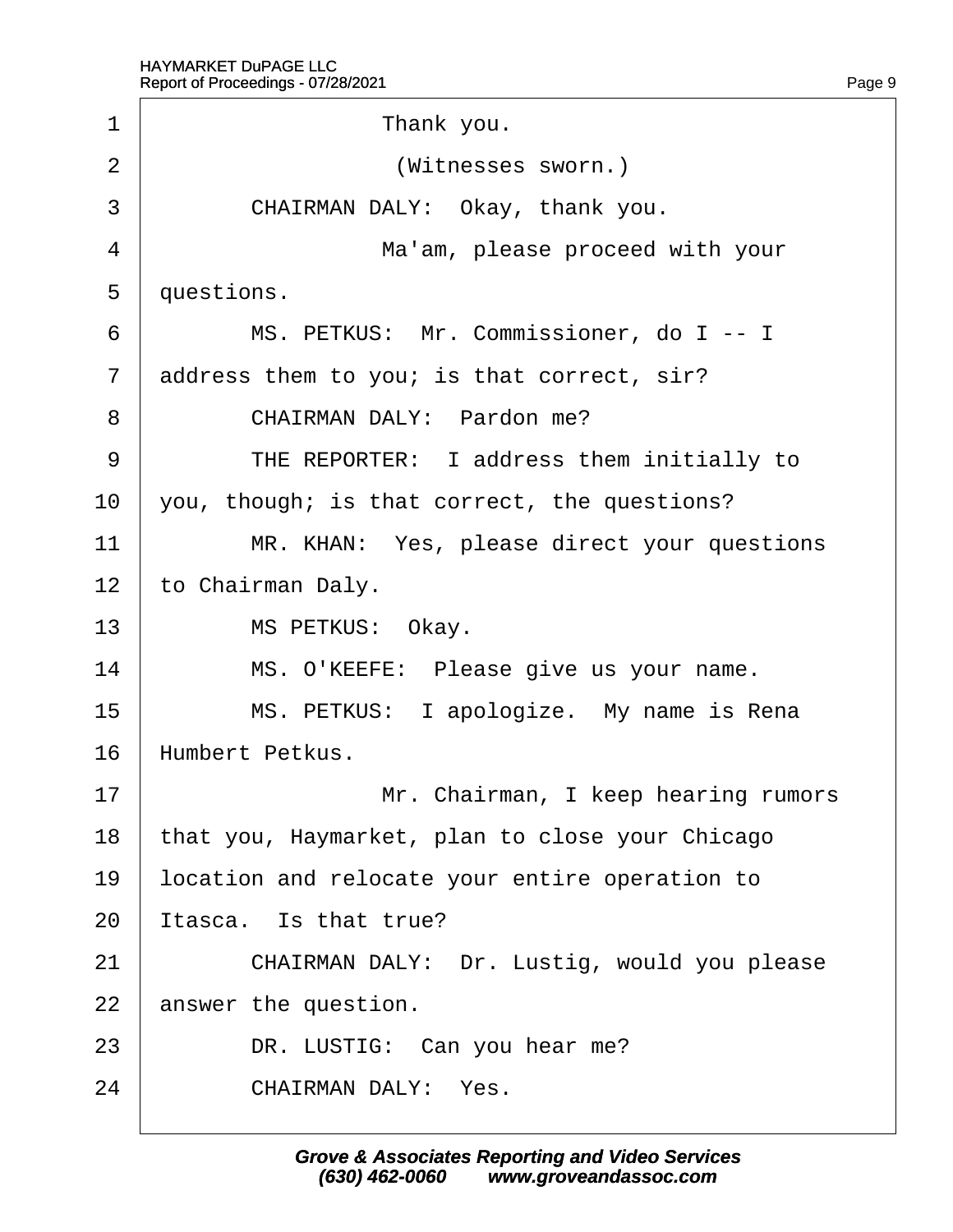<span id="page-10-0"></span>

| 1              | DR. LUSTIG: Thank you for the question.              |
|----------------|------------------------------------------------------|
| $\overline{2}$ | Absolutely not. We are not -- we                     |
| 3              | have never even brought this topic up to close down  |
| 4              | the main location in the West Loop in order to open  |
| 5              | up anything or transfer operations here, so -- and,  |
| 6              | honestly, that's not something that we would ever    |
| 7              | discuss moving forward strategically. It wouldn't be |
| 8              | appropriate.                                         |
| 9              | MR. HERVAS: Just as a point of clarification,        |
| 10             | 'm having a very difficult time hearing both the     |
| 11             | question and the answer and it's because we're in    |
| 12             | this large room and there's an echo. You're going to |
| 13             | have to get close up to the microphone so that it's  |
| 14             | very clear for everybody, and that would be very     |
| 15             | helpful. I would appreciate that.                    |
| 16             | DR. LUSTIG: Do you want me to repeat the             |
| 17             | question -- I mean the answer?                       |
| 18             | CHAIRMAN DALY: Yes, if you would please just         |
| 19             | repeat your answer.                                  |
| 20             | The question was, is there any plan                  |
| 21             | to close the West Loop location, and your answer is? |
| 22             | DR. LUSTIG: There is not a plan to close the         |
| 23             | Chicago facility. There was never a plan to close    |
| 24             | the Chicago facility. Our plan as a facility was to  |
|                |                                                      |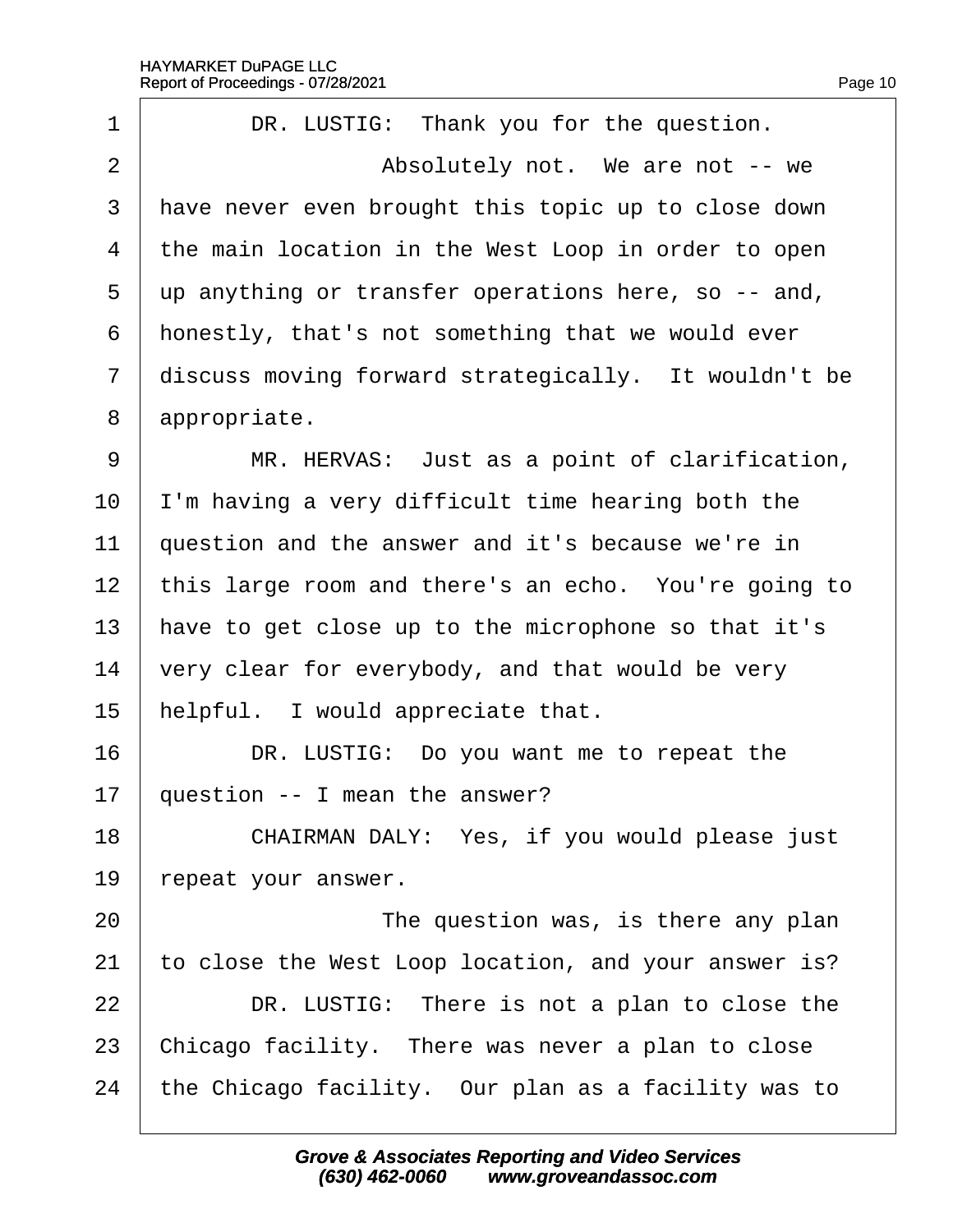<span id="page-11-0"></span>1 try to create access to care. So it wouldn't be --2 it would fly in the opposite of our mission. 3 **CHAIRMAN DALY: Thank you for your response.** 4 | Ma'am, do you have other questions? 5 | MS. PETKUS: Mr. Chairman, is having a family 6 of support people near a person in treatment helpful 7 in their recovery? 8 | MR. ELLENBECKER: My understanding is ·9· ·questions were supposed to be tied to transcript 10 pages and lines. That's the requirement that 11 Haymarket has set forth in email correspondence, so 12 I'm wondering if this is tied to previous testimony. 13 | MS. O'KEEFE: In my email that was sent 14 earlier today there was no suggestion or requirement 15 by Haymarket that it be tied to a transcript or page 16 humber. That was something that the Village 17 recommended on their sign-up sheet, but there's no 18 requirement in the procedures or processes approved 19 by the Plan Commission that that be done. 20 | MR. ELLENBECKER: And my response to that 21 would be, in reading directly from in O'Keefe's email 22 bf July 27, she says, "Given the requirement that the 23 individuals asking the questions tie their question 24 to a particular transcript and page number," I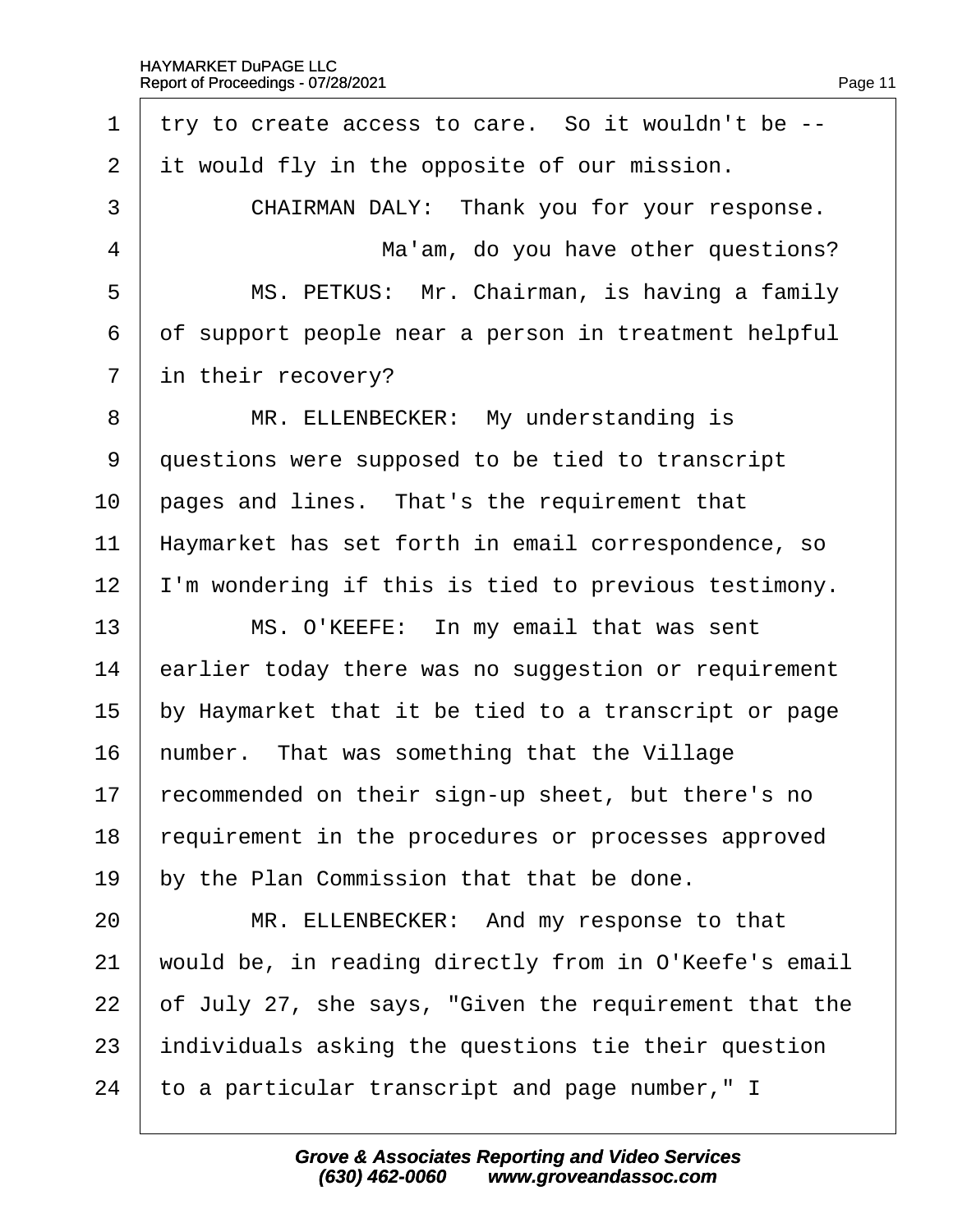<span id="page-12-0"></span>

| believe Haymarket does think it's a requirement.      |
|-------------------------------------------------------|
| CHAIRMAN DALY: So, Mr. Ellenbecker, I                 |
| understand your comments. I would say if the          |
| questions are generally within the boundaries of      |
| prior testimony given, I don't think that this        |
| dommission is going to require chapter and verse in   |
| the transcripts on where that testimony was given.    |
| I think anything within the                           |
| questioning that can be responded to that is helpful  |
| for the Commission to weigh in on this matter I think |
| s within the bounds of the questioning.               |
| MR. HERVAS: I think that it is true that              |
| that's what was requested, and so we're going to be a |
| little more lenient with the public in terms of their |
| questions on that.                                    |
| CHAIRMAN DALY: So, ma'am, again, I had a              |
| little bit of a hard time hearing you with the        |
| echo --                                               |
| MS. PETKUS: I apologize.                              |
| CHAIRMAN DALY: -- so if you could please              |
| epeat your question.                                  |
| MS. PETKUS: Yes. Is having family or support          |
| people near a person in treatment helpful in their    |
| ecovery?                                              |
|                                                       |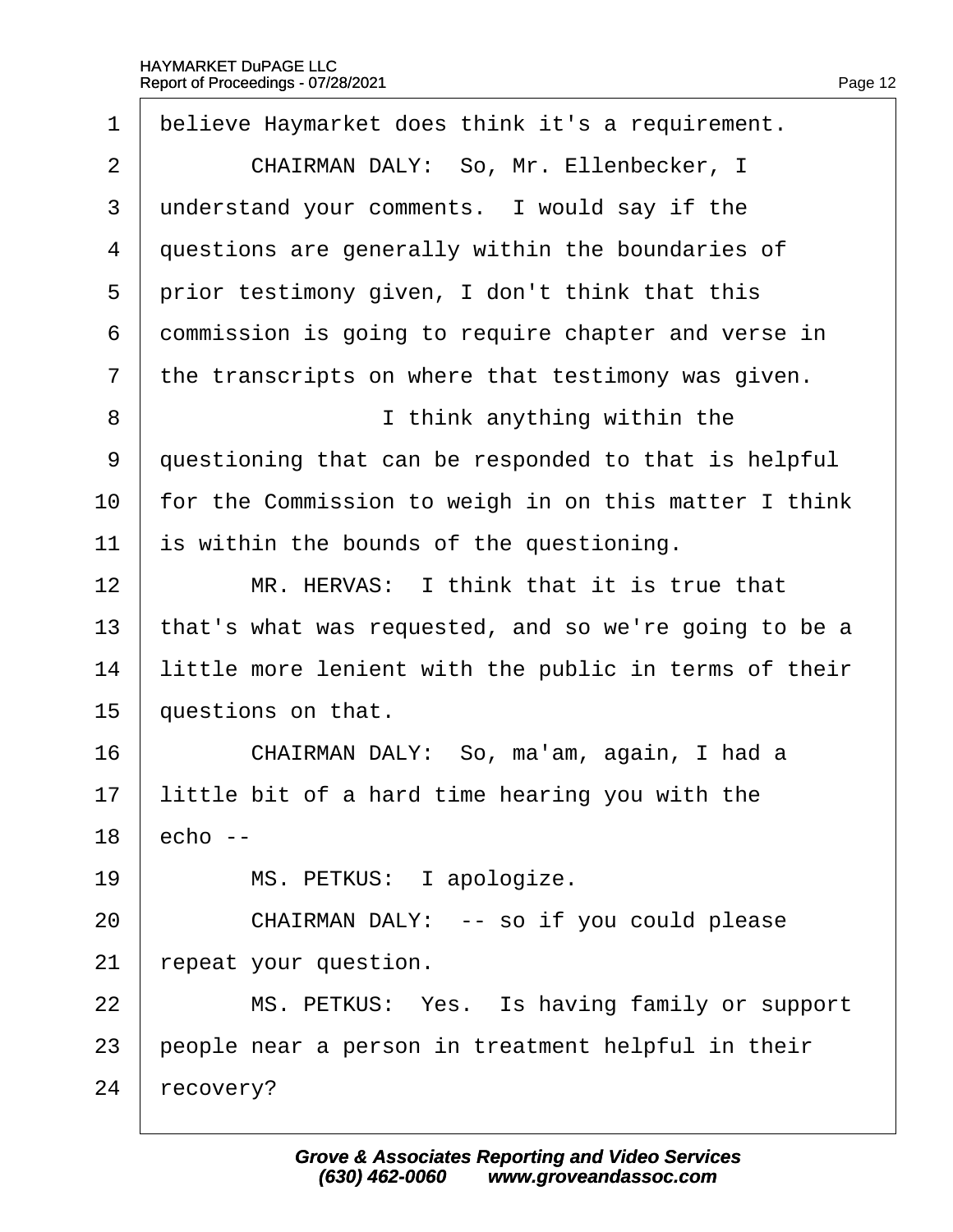<span id="page-13-0"></span>

| 1              | CHAIRMAN DALY: Dr. Lustig, if you have a             |
|----------------|------------------------------------------------------|
| $\overline{2}$ | response to that I would appreciate it. Otherwise -- |
| 3              | DR. LUSTIG: Sure.                                    |
| 4              | CHAIRMAN DALY: Okay.                                 |
| 5              | DR. LUSTIG: You know, in any treatment center        |
| 6              | it is important that a patient has family support    |
| $\overline{7}$ | specifically as they go through treatment. Addiction |
| 8              | is not an individual disease. It is a disease of the |
| 9              | family, and so the family typically needs just as    |
| 10             | much support and education as the patient itself.    |
| 11             | So, yes, having family nearby is an                  |
| 12             | important compliment to treatment.                   |
| 13             | CHAIRMAN DALY: Thank you.                            |
| 14             | MS. PETKUS: Mr. Chairman, in the report it           |
| 15             | talks about Haymarket's goals of helping lives and   |
| 16             | saving living.                                       |
| 17             | Does Haymarket save lives?                           |
| 18             | CHAIRMAN DALY: Dr. Lustig, if you'd like to          |
| 19             | answer that question, I'd welcome a response.        |
| 20             | DR. LUSTIG: I do believe Haymarket saves             |
| 21             | lives.                                               |
| 22             | What we know and have learned over                   |
| 23             | bur 46 years of doing this work, that as soon as     |
| 24             | treatment can be initiated, the better the outcome,  |
|                |                                                      |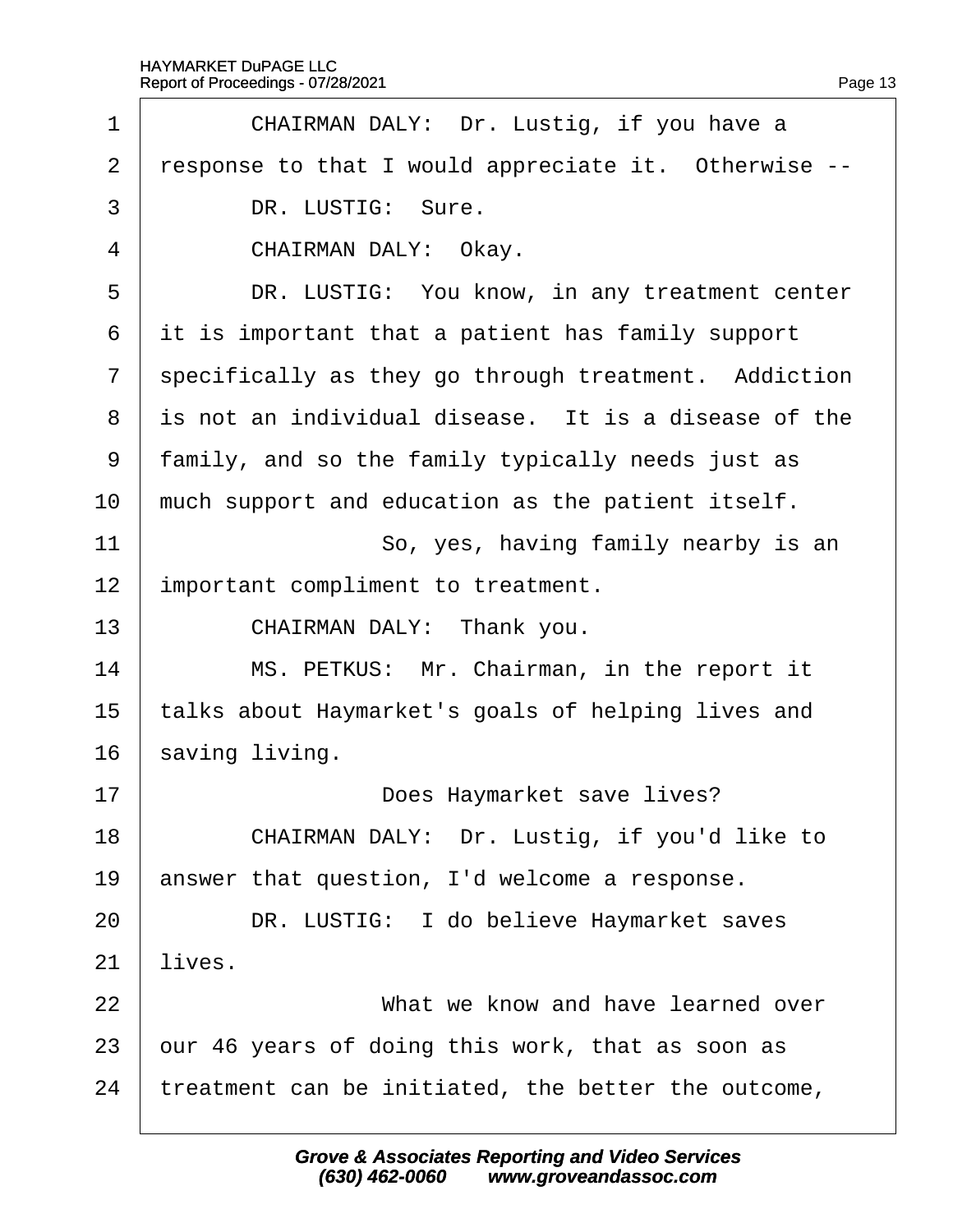<span id="page-14-0"></span>1 and so through the 12,000 clients that we see a year 2 in the City we do believe that we have saved lives in 3 a significant amount. 4 | CHAIRMAN DALY: Okav. 5 | MS. PETKUS: Lastly, Mr. Chairman, is the 6 estimated cost to Itasca worth saving even one life? 7 | CHAIRMAN DALY: Ma'am, I don't know that that ·8· ·is a question that's -- could be answered in any sort 9 of -- I don't know if that's an appropriate question, 10 quite honestly. 11 | MS. PETKUS: Okay. Thank you for your time. 12 **CHAIRMAN DALY: Thank you.** 13 | MR. MURRAY: Good evening. Before beginning 14 <sup>l'</sup>d like to thank all the board members. Boy, you 15 duys are dedicated volunteers. Thank you. 16 **I** My name is Mike Murray and I live in 17 Roselle off of Irving Park Road, about 2.9 miles from 18 Haymarket's new facility, and my children attended 19 Lake Park High School, and I'm representing myself, 20 but I am currently a member of the DuPage County 21 Prevention and Leadership Team on the school 22 committee. 23 | My question references 24 Superintendent Benes's PowerPoint and testimony from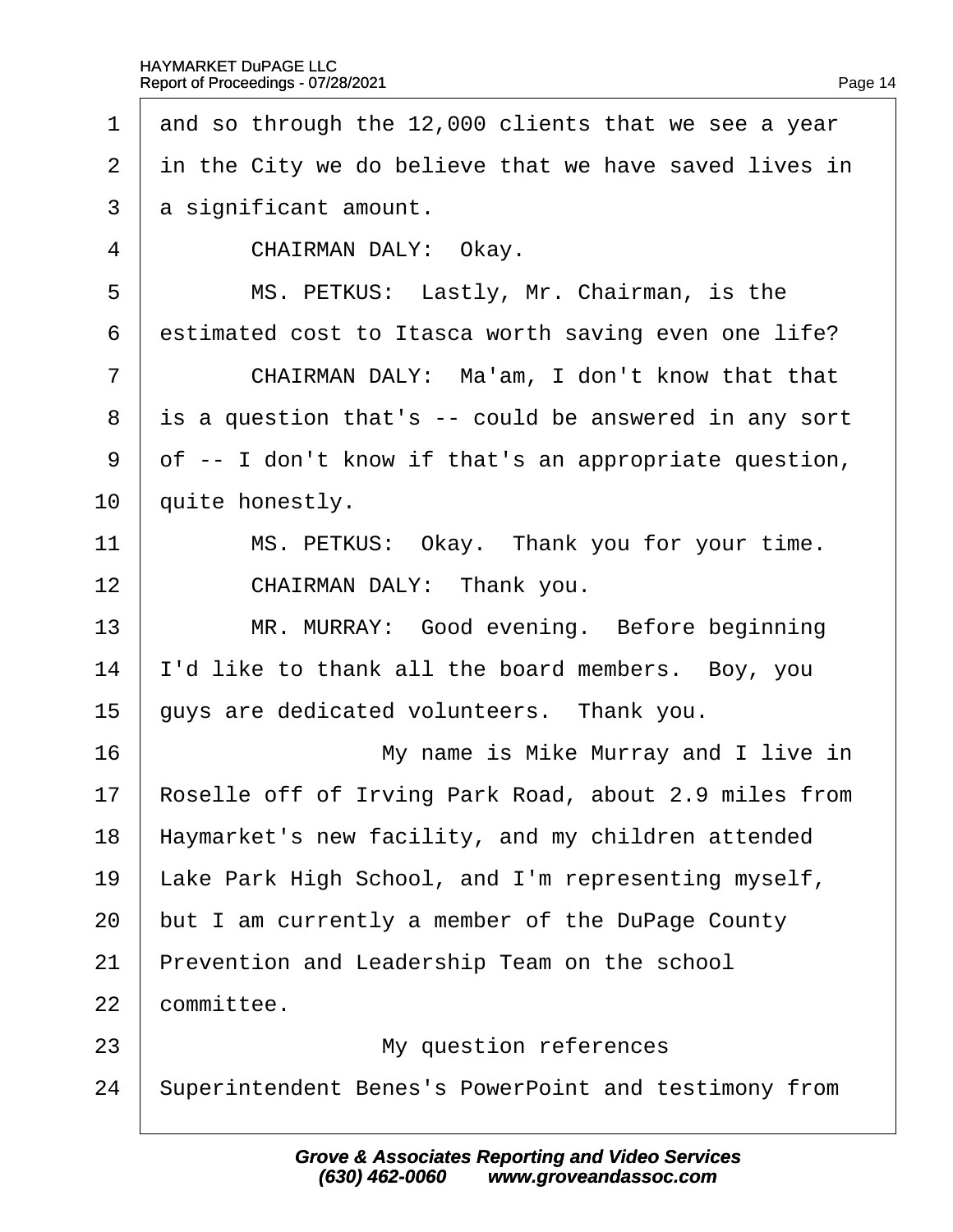<span id="page-15-0"></span>

| 1              | 4/7/21, and I also have a question for Dr. Lustig     |
|----------------|-------------------------------------------------------|
| $\overline{2}$ | referencing his testimony for -- from 10/28.          |
| 3              | In addition, I submitted to the                       |
| 4              | Board, and for the record, a small portion of the     |
| 5              | results of the 2020 Illinois Youth Survey for DuPage  |
| 6              | County, something I hope all schools will participate |
| $\overline{7}$ | in this year, and this information highlights the     |
| 8              | relevancy of my questions.                            |
| 9              | My first question is for                              |
| 10             | Superintendent Benes. It is: What ways could you      |
| 11             | see Haymarket working with your District and other    |
| 12             | local districts to strengthen prevention, education,  |
| 13             | and help students and their families who struggle     |
| 14             | with addiction?                                       |
| 15             | MR. BENES: It's hard to establish how they            |
| 16             | would. I've had no request for services, no scope of  |
| 17             | services offered to me by Haymarket.                  |
| 18             | MR. MURRAY: Okay. I'd like to ask                     |
| 19             | Dr. Lustig -- I know the goal, or maybe it's the      |
| 20             | dream, of Haymarket and its therapists is to end or   |
| 21             | at least greatly lesson the scourge of drugs and      |
| 22             | other addictions, and you mentioned in your testimony |
| 23             | in October 2019 being a part of the community.        |
| 24             | How do you see Haymarket's                            |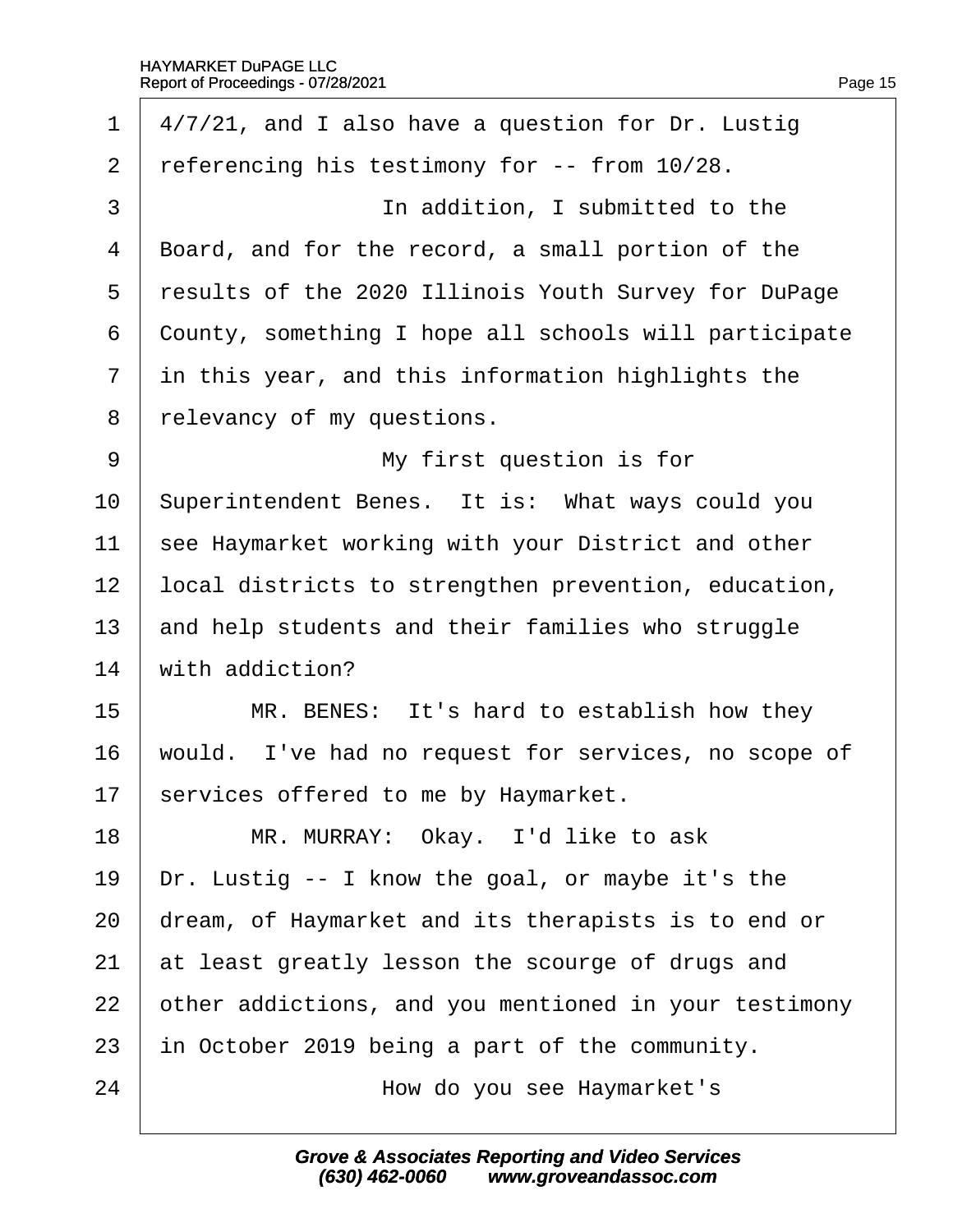<span id="page-16-0"></span>

| prevention program -- and I know you have a robust    |
|-------------------------------------------------------|
| prevention program -- working with the schools and    |
| dommunity to educate students and the community on    |
| the dangers and prevention of drugs, alcohol, and     |
| other addictions?                                     |
| MS. SMITH: I'm going to object and point to           |
| the same point. There hasn't been any testimony that  |
| Haymarket has expertise in K-12 drug -- drug          |
| treatment prevention. Their proposed facility is      |
| exclusively for adults, and this hasn't been any part |
| of their scope of services described in the           |
| presentation.                                         |
| So I'm just going to object that                      |
| it's an inappropriate question.                       |
| MR. HERVAS: I'm going to -- I don't need to           |
| hear from Haymarket. I'm going to overrule the        |
| objection in that Dr. Lustig is not testifying        |
| hecessarily as an -- with expertise on a prevention   |
| program.                                              |
| What he was asked was, what would                     |
| you do -- what would Haymarket do to cooperate with   |
| the school. And that relates to his testimony         |
|                                                       |
| elating to just overall prevention.                   |
|                                                       |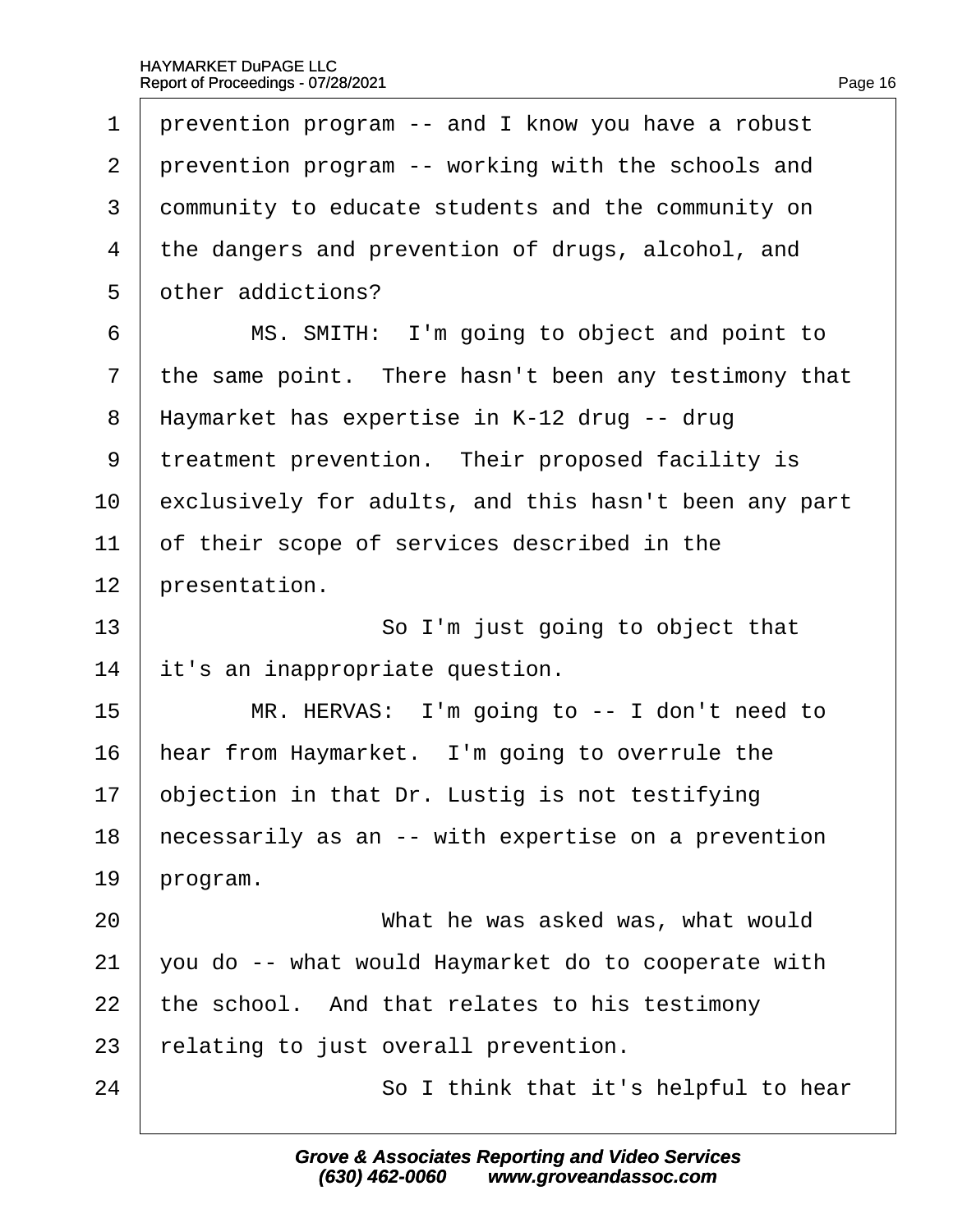<span id="page-17-0"></span>1 what he would have to say about that. So I'm going 2 to overrule that. 3 | DR. LUSTIG: So Haymarket Center for over the 4 past five years has prevention programs inside the 5 Chicago public school system. The goal and purpose 6 of those prevention programs is to educate students 7 on drugs and alcohol. 8 **Come of the things that we've learned** 9 darly on, and our scope of work, is trying to get in 10 front of younger people and having them understand. 11 So we actually have an evidence-based curriculum that 12 we do in two schools in the City of Chicago and our 13 butcomes have been very very positive. 14 **So** if granted zoning, this is just 15 an opportunity for us to work with the schools at 16 their suggestion because we do have a lot of 17 expertise in prevention programs. 18 **CHAIRMAN DALY:** Thank you for your response.  $19$   $\parallel$  Sir, do you have any further 20 *questions?* 21 | MR. MURRAY: No more questions, and thank you. 22 **CHAIRMAN DALY:** Thank you for your time this 23 evening. 24 | MR. DIESTEL: James Diestel, 107 West George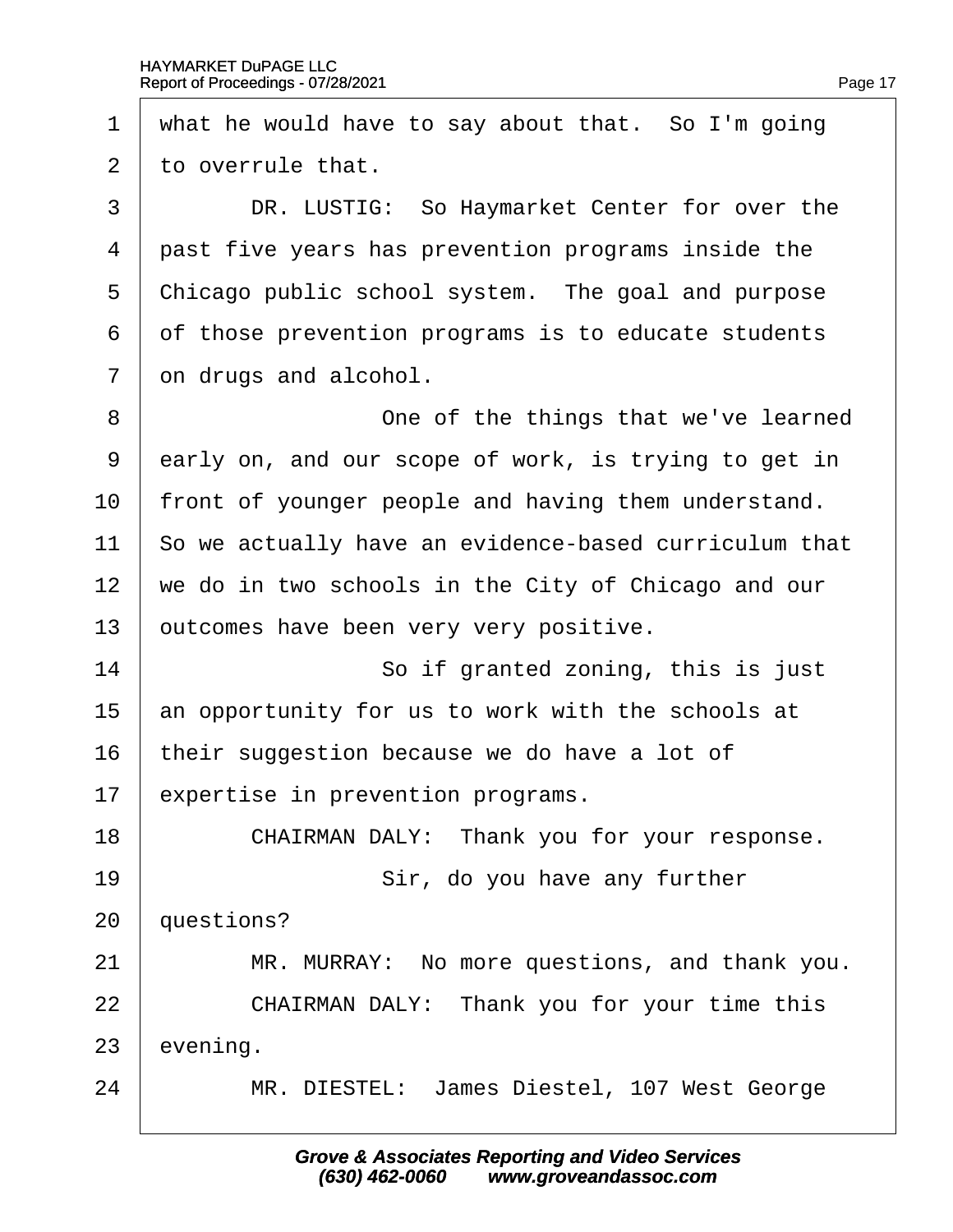<span id="page-18-0"></span>

| $\mathbf 1$    | Street.                                               |
|----------------|-------------------------------------------------------|
| 2              | Mr. Benes, June 30th, page 12, lines                  |
| 3              | 4 through 14 in Dr. Lustig's rebuttal he said you     |
| 4              | only provided the cost of education.                  |
| 5              | Do you feel that Dr. Lustig                           |
| 6              | dverlooked providing school-aged children zero to 5   |
| $\overline{7}$ | and 18 to 22 access to education, being that he       |
| 8              | dlaimed in the Haymarket's 46 years of doing business |
| 9              | they have never used a local school service?          |
| 10             | MR. BENES: I'm sorry, with the echo, I didn't         |
| 11             | hear it all.                                          |
| 12             | CHAIRMAN DALY: Hang on. Hang on one second.           |
|                |                                                       |
| 13             | Mr. Benes, did you clearly hear the                   |
| 14             | question?                                             |
| 15             | MR. BENES: No.                                        |
| 16             | CHAIRMAN DALY: Okay. Sir, would you please            |
| 17             | more slowly ask me the question for Mr. Benes, and    |
| 18             | then we'll --                                         |
| 19             | MR. DIESTEL: Okay.                                    |
| 20             | CHAIRMAN DALY: -- we'll see how it goes.              |
| 21             | MR. DIESTEL: Is this better here?                     |
| 22             | CHAIRMAN DALY: Try that.                              |
| 23             | MR. DIESTEL: Okay. Mr. Benes, June 30th,              |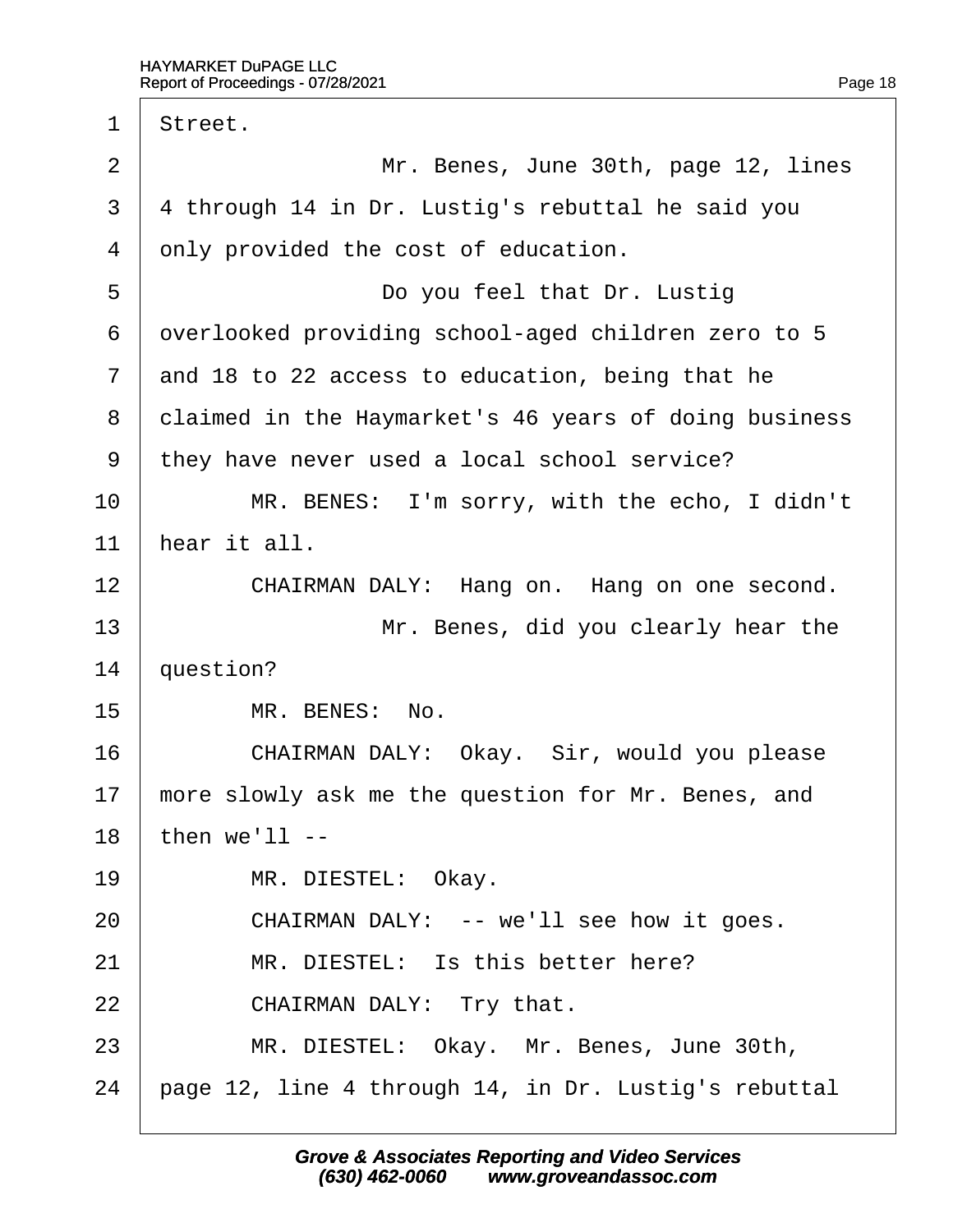<span id="page-19-0"></span>1 he said you only provided the cost of education. 2 **Do you feel that Dr. Lustig** 3 dyerlooked providing school-aged children zero to 5 4 and 18 to 22 access to education, that he claimed in 5 Haymarket's 46 years of doing business they have 6 riever used a local school service? 7 | MR. BENES: If I understand the question 8 right, it's hard to understand why they haven't used 9 a local school service for that age group. That's 10 concerning to me. 11 **I'm not in an evaluative position** 12 for their relationship with other school districts, 13 but I know independent of any client's desire for 14 school services we are required to offer those 15 services and they have costs for us. 16 | MR. DIESTEL: Mr. Benes, do you believe, based 17 bn those same remarks by Dr. Lustig, that the cost of 18 education is relevant for impact and what can be 19 absorbed for the school district you represent? 20 | MR. BENES: I absolutely believe the cost of 21 education is relevant. The cost for a student can 22  $\frac{1}{2}$  range from 10- to 30,000 per student. That is a 23 significant impact. Even if the pre-K services are 24 withdrawn, I've heard testimony that they could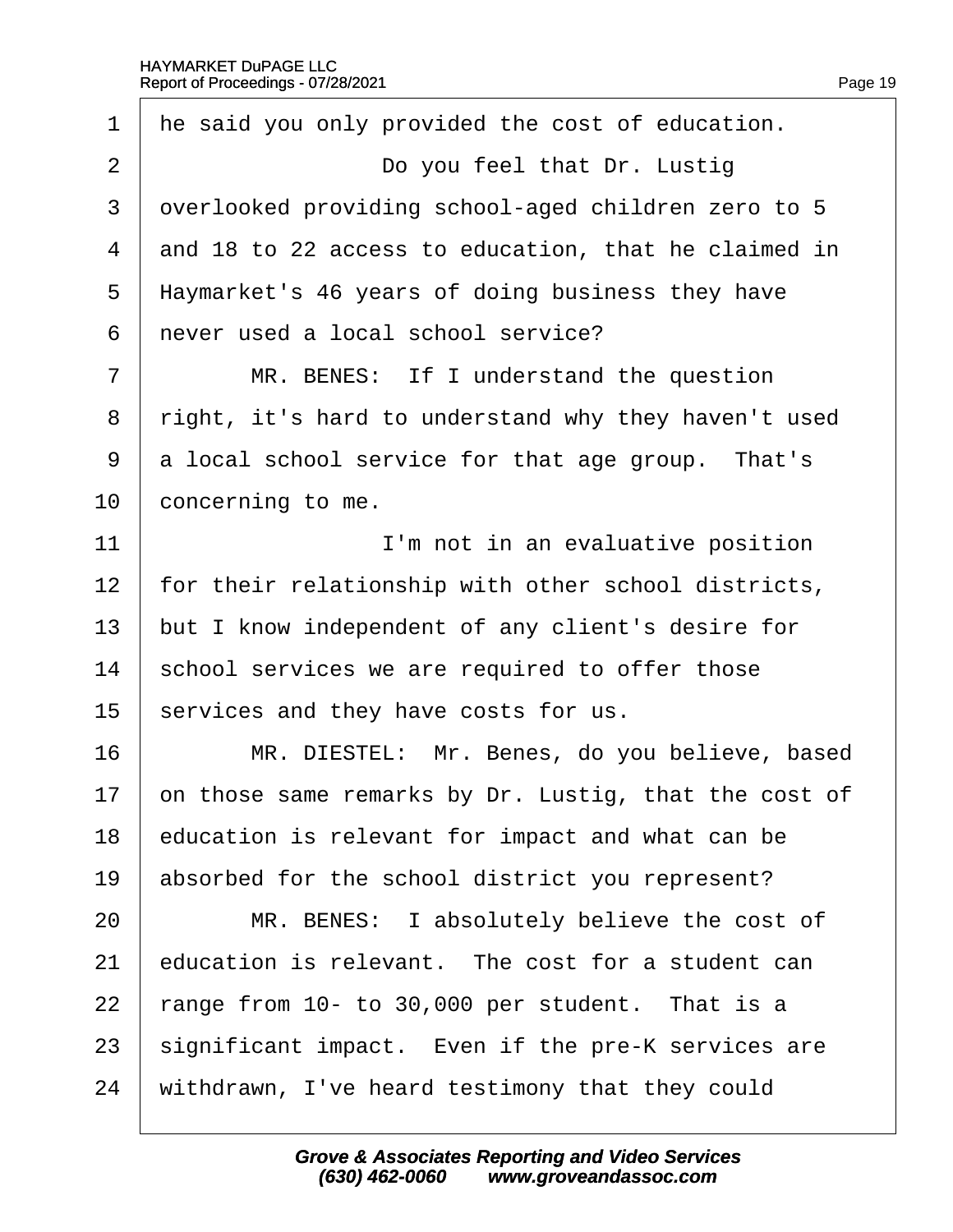<span id="page-20-0"></span>

| 1  | return, so I have no guarantee that we won't incur   |
|----|------------------------------------------------------|
| 2  | those costs.                                         |
| 3  | We also know that students 18 to 22                  |
| 4  | would be eligible for services and other school      |
| 5  | districts would incur those costs.                   |
| 6  | Additionally, outside of those age                   |
| 7  | ranges you could have students, due to residency     |
| 8  | dlaim, that could be eligible for special education  |
| 9  | services with an IEP.                                |
| 10 | MR. DIESTEL: Am I still giving an echo?              |
| 11 | Should I get closer?                                 |
| 12 | All right. This one is for                           |
| 13 | Dr. Lustig.                                          |
| 14 | Dr. Lustig, on June 30th, page 14,                   |
| 15 | line 18 through 21, you said currently provided --   |
| 16 | you said you currently provided educational services |
| 17 | to local elementary and high school districts        |
| 18 | regarding drug use.                                  |
| 19 | Would you be able to elaborate on                    |
| 20 | those programs and provide examples in schools where |
| 21 | they -- where they are being used?                   |
| 22 | DR. LUSTIG: Yes, we do have prevention               |
| 23 | programs in the two school districts. I don't have   |
| 24 | their names off the top of my head, but we've been   |
|    |                                                      |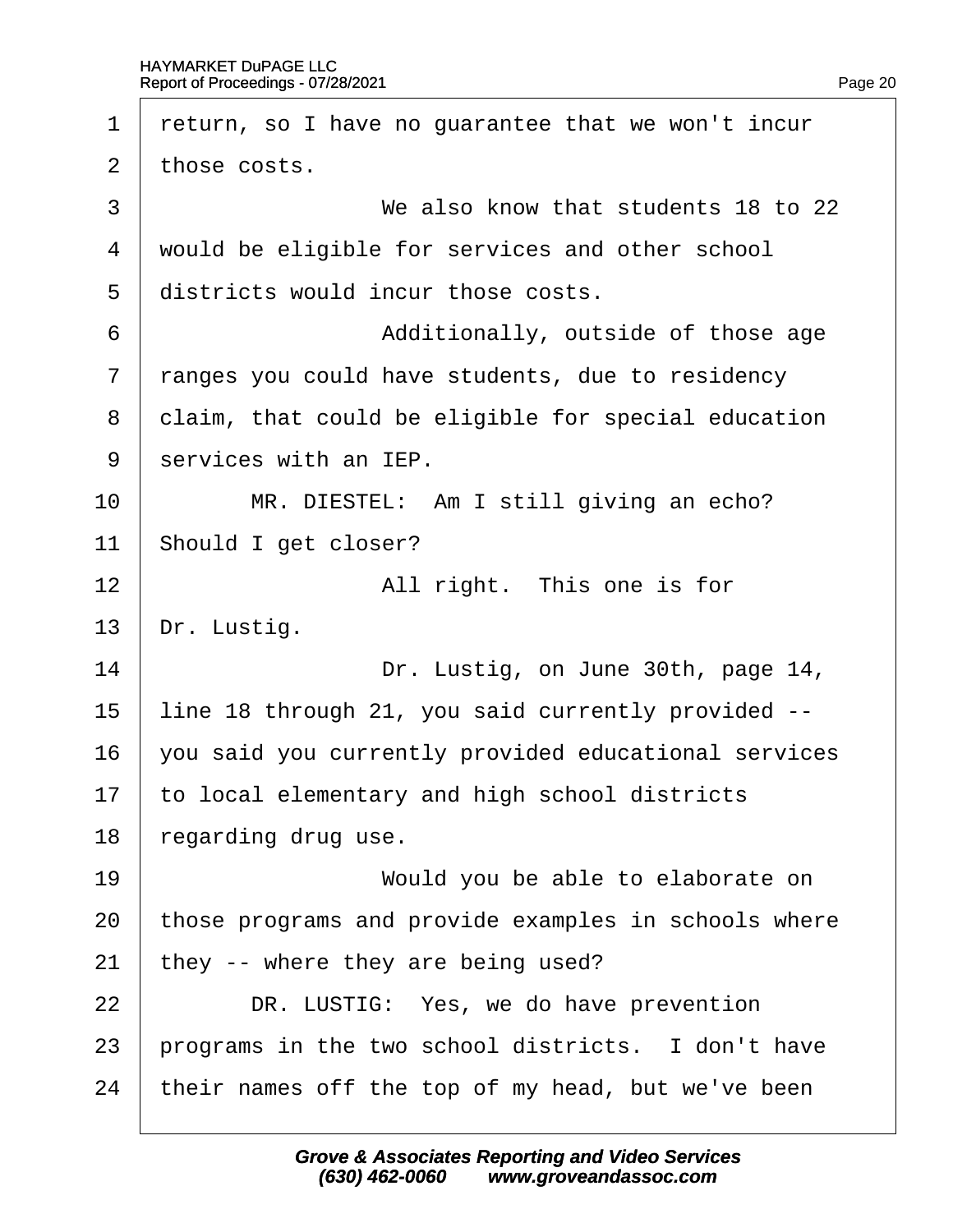<span id="page-21-0"></span>

| 1              | doing that for over five years, and these -- the      |
|----------------|-------------------------------------------------------|
| 2              | prevention programs are focused on evidence-based     |
| 3              | driteria on teaching individuals about drugs and      |
| 4              | alcohol.                                              |
| 5              | MR. DIESTEL: Can you define "evidence-based"?         |
| 6              | DR. LUSTIG: Absolutely. Evidence-based                |
| $\overline{7}$ | programming and interventions is based on the fact    |
| 8              | that the intervention you're providing has gone       |
| 9              | through rigorous outcome studies to, A, show that     |
| 10             | it's effective as an intervention; and, B, it's       |
| 11             | effective on the population that you are doing that   |
| 12             | intervention on.                                      |
|                |                                                       |
| 13             | So it improves patient outcomes over                  |
| 14             | time.                                                 |
| 15             | MR. DIESTEL: Dr. Lustig, on June 30th,                |
| 16             | page 15, line 8, you said you would provide the       |
| 17             | Itasca Fire Protection District a second ambulance if |
| 18             | heeded.                                               |
| 19             | We heard testimony where staffing an                  |
| 20             | ambulance could cost around \$700,000 per year. Are   |
| 21             | you planning on staffing this ambulance, and will you |
| 22             | commit to a contractual period of time, say, five     |
| 23             | years, which would run around \$3.5 million, plus the |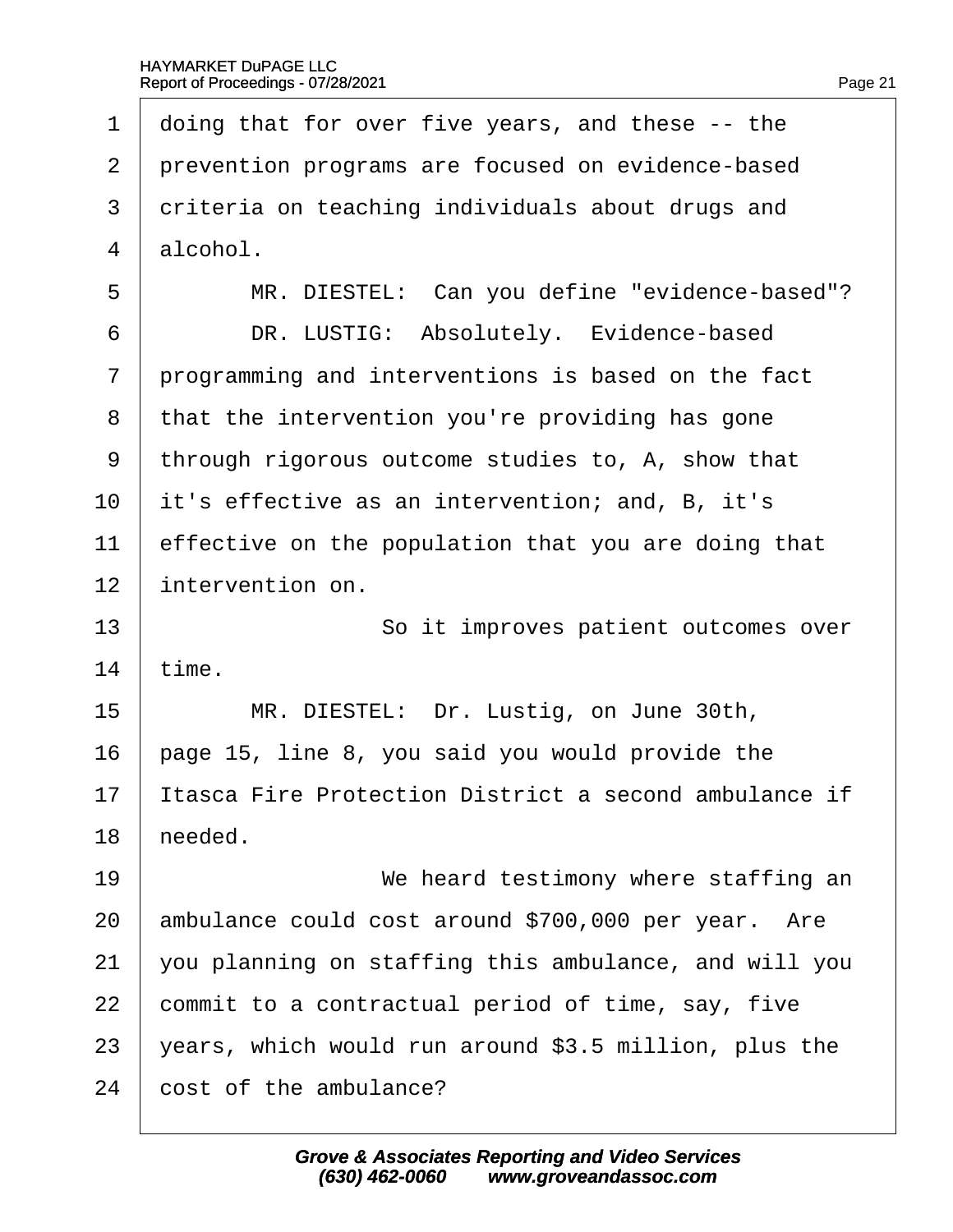<span id="page-22-0"></span>

| 1              | CHAIRMAN DALY: Sir, related to the testimony,         |
|----------------|-------------------------------------------------------|
| 2              | did your question just go outside of the bounds of    |
| 3              | the testimony, and were you doing math there or       |
| $\overline{4}$ | $what -$                                              |
| 5              | MR. DIESTEL: No. That was --                          |
| 6              | CHAIRMAN DALY: The end of that question -- I          |
| $\overline{7}$ | had a hard time understanding where you were going    |
| 8              | with the end of that question.                        |
| 9              | MR. DIESTEL: Okay. I was just asking, based           |
| 10             | on that testimony you said that it would cost around  |
| 11             | \$700,000 per year to staff an ambulance which was in |
| 12             | the testimony from the Fire Protection District's     |
| 13             | witness, if that they would -- he said he would       |
| 14             | provide an ambulance.                                 |
| 15             | Would he actually staff the                           |
| 16             | ambulance? Because it doesn't do any good to          |
| 17             | actually just have an ambulance that's paid for       |
| 18             | without staffing.                                     |
| 19             | CHAIRMAN DALY: Okay. So as far as that                |
| 20             | question goes, Dr. Lustig -- and I know there's been  |
| 21             | much more testimony after that point in time, but     |
| 22             | could you please answer that question to the best of  |
| 23             | your ability?                                         |
| 24             | DR. LUSTIG: Sure. I -- I think that the               |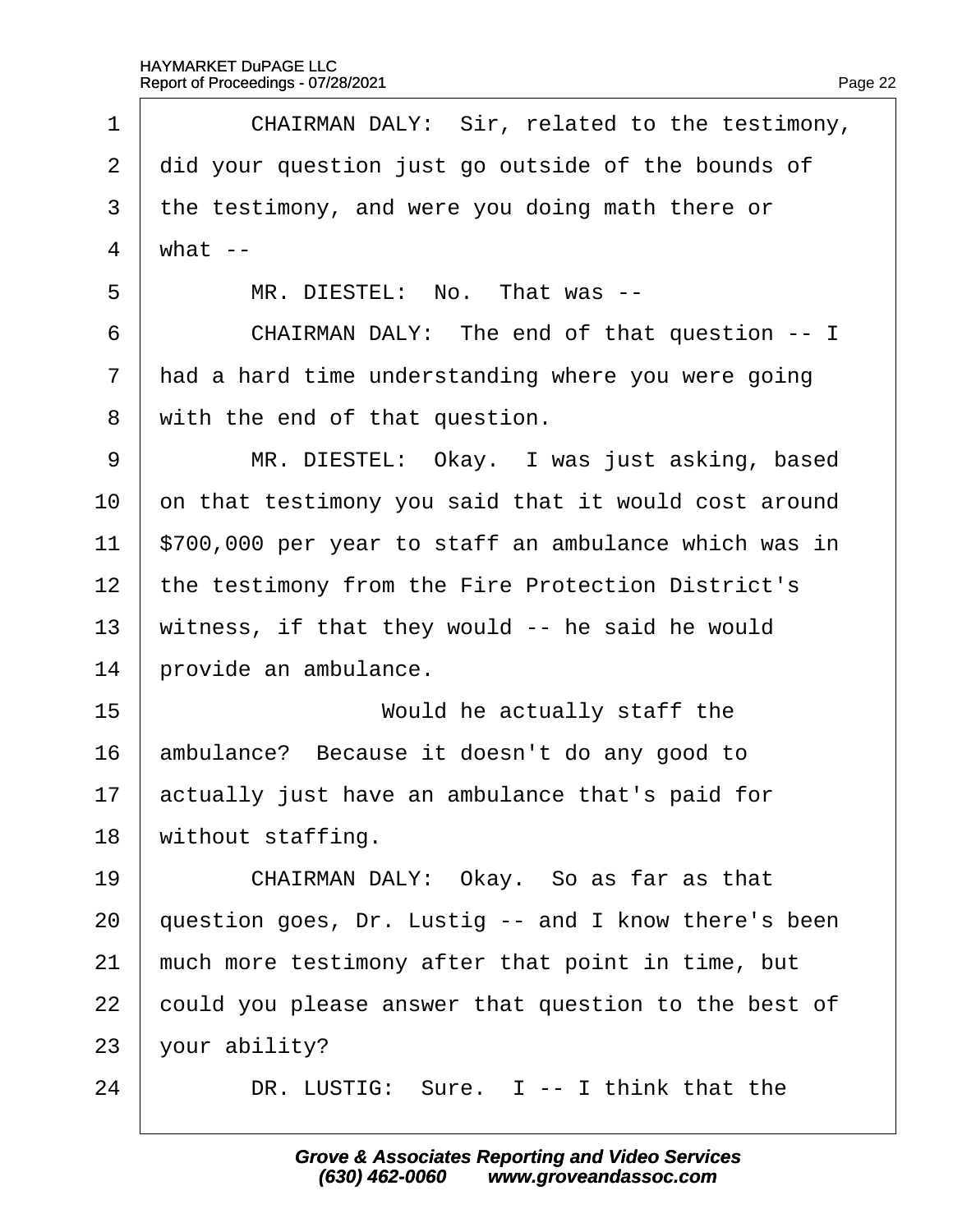<span id="page-23-0"></span>

| 1  | testimony that he is referring to is the fact that we |
|----|-------------------------------------------------------|
| 2  | are -- we've contracted with Elite Ambulance          |
| 3  | services, and if that demand is so excessive there    |
| 4  | would be a secondary ambulance put under contract.    |
| 5  | I think that that's what he is                        |
| 6  | referring to in the transcripts.                      |
| 7  | MR. DIESTEL: I think the line was from the            |
| 8  | rebuttal just on the 30th that -- that you went       |
| 9  | through, that you would provide a second ambulance if |
| 10 | heeded. I thought that was pertaining to Itasca Fire  |
| 11 | <b>Protection District.</b>                           |
| 12 | DR. LUSTIG: No. That would be that we would           |
| 13 | contract with a second ambulance service to handle    |
| 14 | the load.                                             |
| 15 | MR. DIESTEL: Okay. Dr. Lustig, on June 30th,          |
| 16 | page 15, lines 3 through 24, you talked about what    |
| 17 | Elite Ambulance service can provide and handle.       |
| 18 | Have you ever used Elite Ambulance                    |
| 19 | service full time for ALS and BLS calls? And did      |
| 20 | Haymarket ever request for someone from Elite to      |
| 21 | testify, and if so, did they deny the request?        |
| 22 | CHAIRMAN DALY: Okay, so I heard three                 |
| 23 | questions in there.                                   |
| 24 | The first question, is Haymarket                      |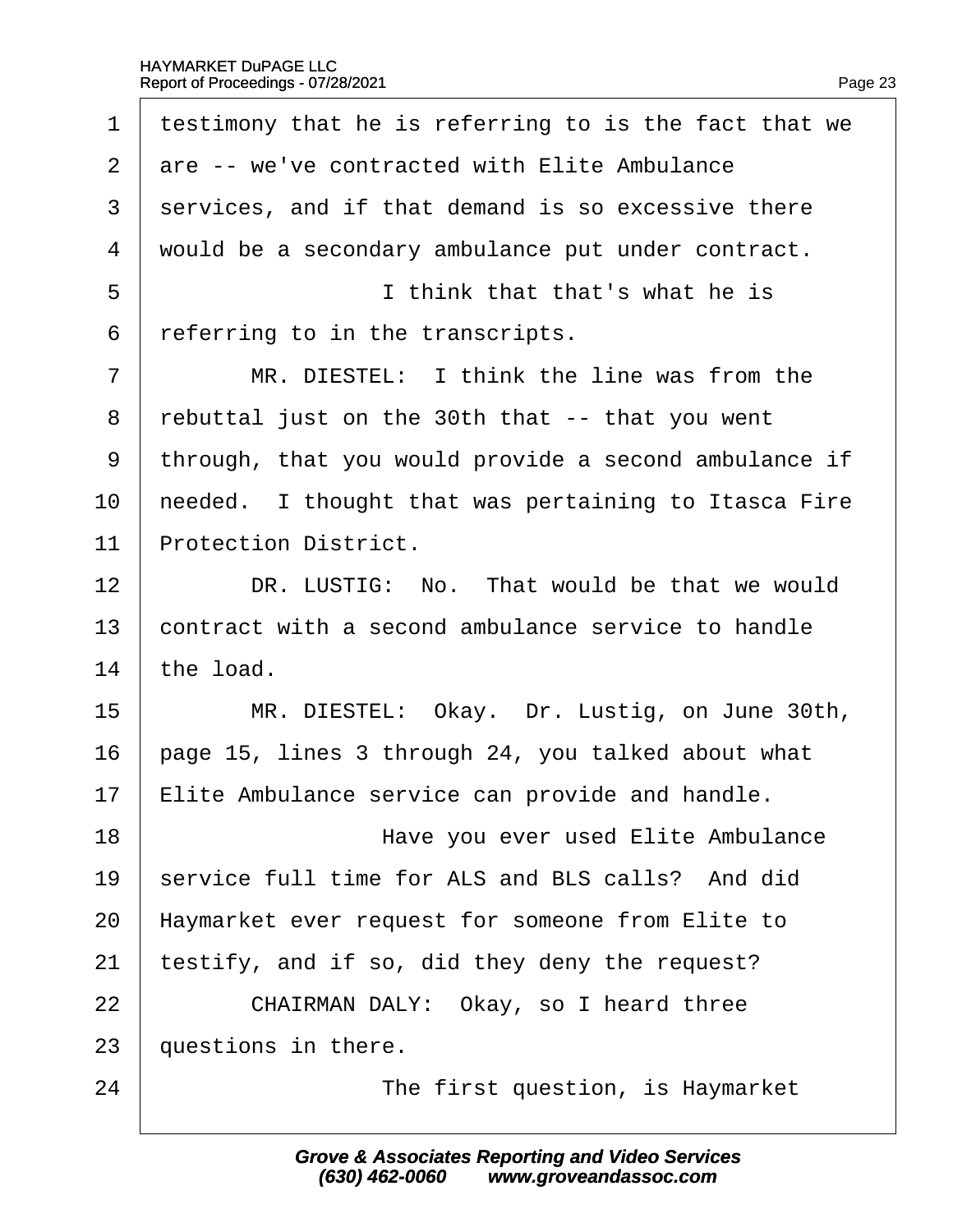<span id="page-24-0"></span>1 durrently using Elite?

2 | DR. LUSTIG: We are not currently using Elite

3 in the City.

- 4 CHAIRMAN DALY: Okay. The second part of that
- 5 duestion, sir, could you please repeat it?
- 6 | MR. DIESTEL: Did Haymarket ever request for
- 7 someone from Elite to testify?
- 8 | DR. LUSTIG: Yes, we did.
- 9 | MR. DIESTEL: Did they deny that request?
- 10 | DR. LUSTIG: Yes, they did.
- 11 | MR. DIESTEL: Dr. Lustig, on June 30th,
- 12 Page 17, lines 6 through 20, you claimed that all
- 13 your employees will be trained in CPR, Narcan, and
- 14 will have the appropriate medical supplies to respond
- 15 to emergencies.
- 16 **If that is the case, why is your**
- 17 West Loop facility making upwards of 1,500 calls in
- 18 any given year to Chicago EMS services?
- $19$   $\phantom{1}$  CHAIRMAN DALY: In the bounds of the
- 20 testimony, was it ever brought out that that is a
- 21 verified number?
- 22 | MR. DIESTEL: I believe they read off the FOIA
- 23 calls over a number of times. There was yearly data
- 24 done originally by James Baldwin, and then there was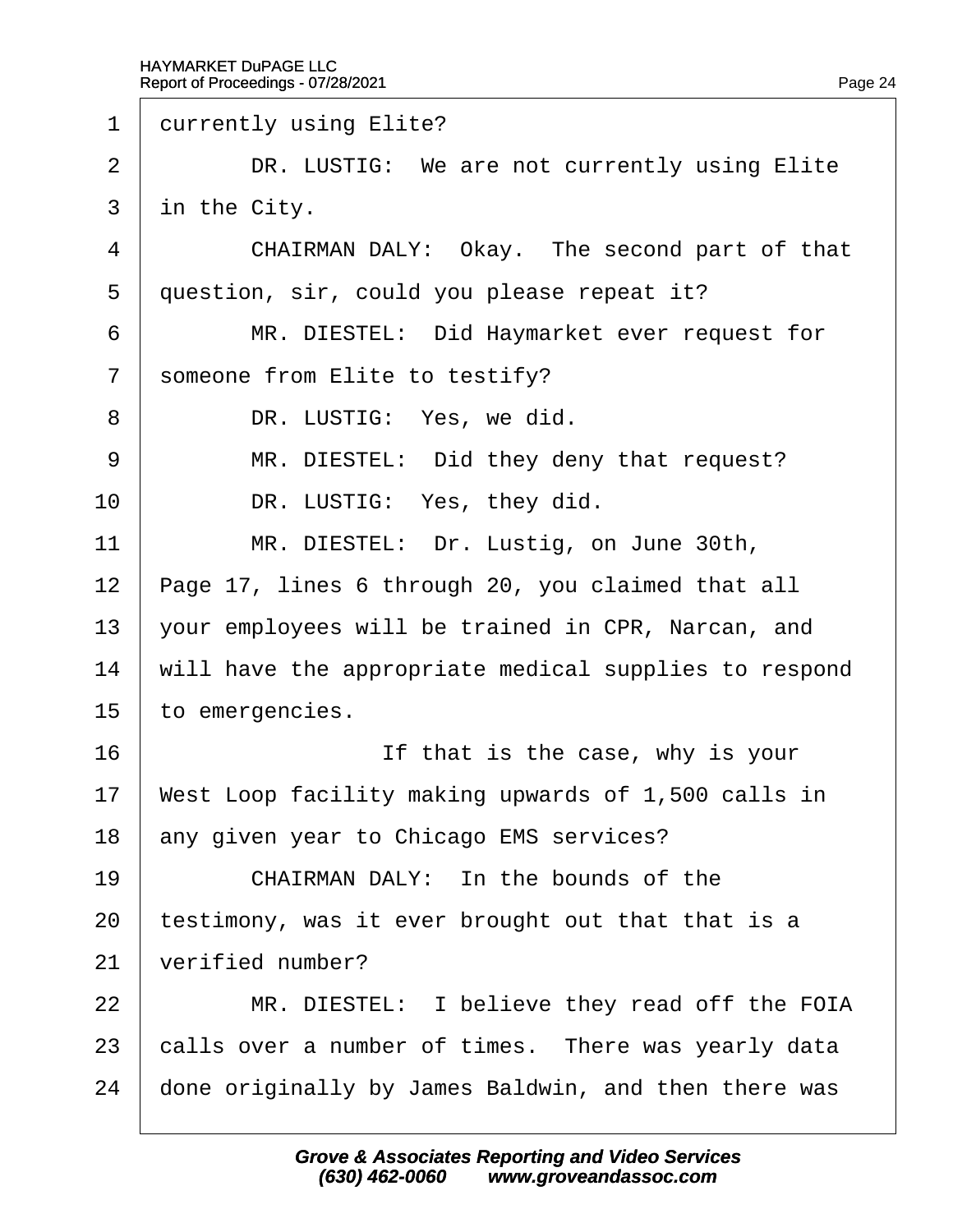<span id="page-25-0"></span>1 also stuff that was put in the record by Mr. Dominik. 2 **I** That's just one of the years. There 3 was several years brought up but one of the years 4  $\text{was}$  --5 | CHAIRMAN DALY: No, sir, I understand. And 6 what I'm wrestling with right now is that there is 7 multiple streams of testimony and other expert 8 witnesses coming up, and while Dr. Lustig is on the 9 stand right -- or, excuse me, he's a witness this 10 evening, it's not... 11 **Dr. Lustig, I would ask, if you have** 12 a response to that question that you would like to 13 give, I would invite you to do so. 14 | MS. DICKSON: Mr. Chairman, I'm sorry, if you 15 bould, if Mr. Diestel would agree, if he would remove 16  $\frac{1}{2}$  the number --17 | CHAIRMAN DALY: Okay. 18 | MS. DICKSON: -- which I appreciate the fact 19 that you questioned the number -- if he removes the 20 humber of calls and limits his question to if they 21 have that on-site, why, then --22 | CHAIRMAN DALY: Okay. 23 | MS. DICKSON: -- do they call EMS, I think 24 that that question Dr. Lustig could answer.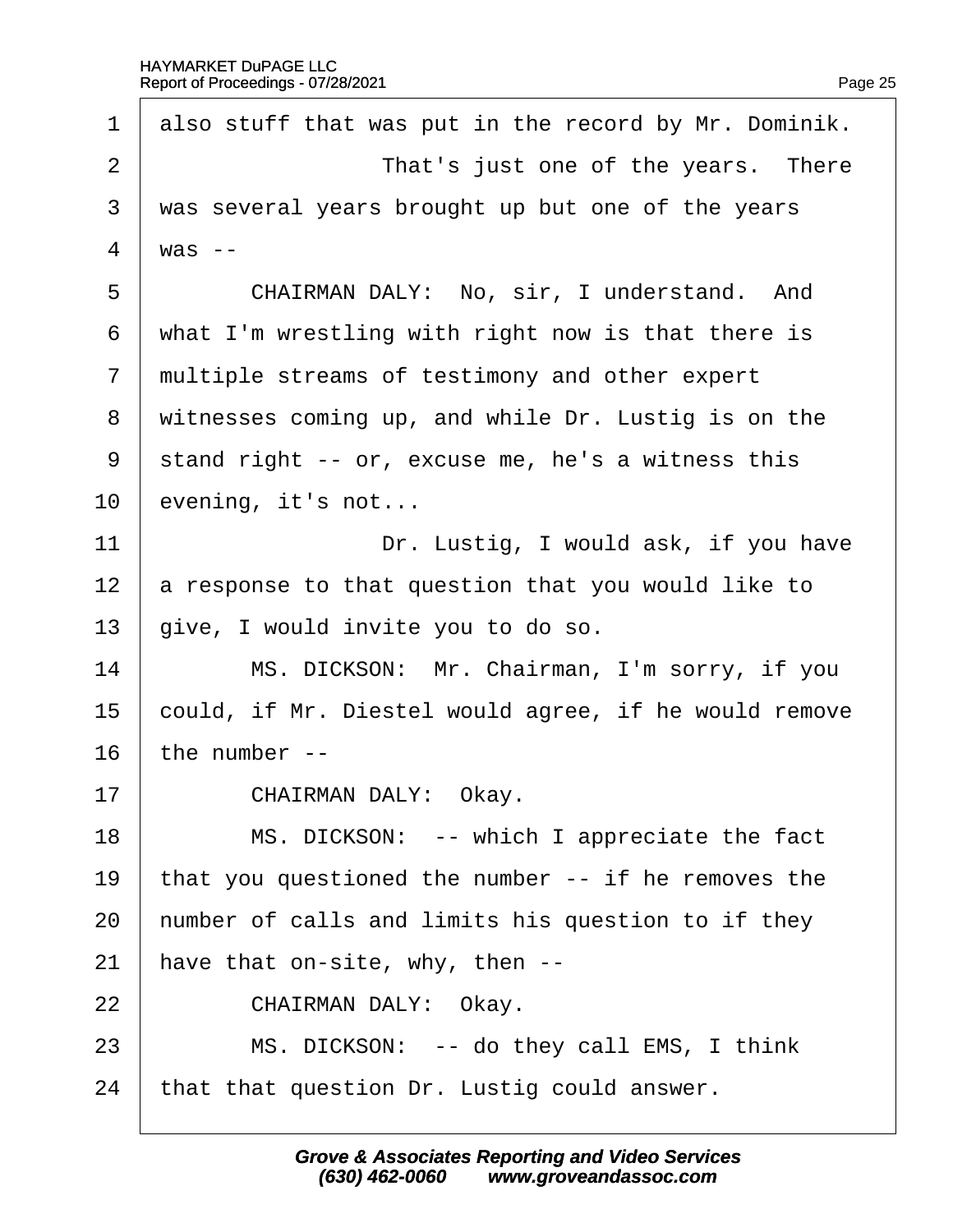<span id="page-26-0"></span>

| 1              | CHAIRMAN DALY: Okay. So Mr. Diestel --                |
|----------------|-------------------------------------------------------|
| $\overline{2}$ | MR. DIESTEL: Do you want me to re---                  |
| 3              | CHAIRMAN DALY: -- could you please repeat --          |
| $\overline{4}$ | MR. DIESTEL: I can re---                              |
| 5              | CHAIRMAN DALY: Yeah, rephrase the question,           |
| 6              | please.                                               |
| $\overline{7}$ | MR. DIESTEL: Okay. So if your claims on the           |
| 8              | 30th in rebuttal were that the employees -- I believe |
| 9              | you said from the maintenance crew all the way up to  |
| 10             | you, yourself -- are trained in CPR, Narcan, and have |
| 11             | the appropriate medical supplies to respond to        |
| 12             | emergencies, and if that's a policy that you have     |
| 13             | downtown -- I'm assuming, as well, because you're     |
| 14             | accredited, like you said -- why are you making --    |
| 15             | why are there so many calls being made from Haymarket |
| 16             | downtown to Chicago's EMS services?                   |
| 17             | MS. DICKSON: Well, other than to "so many," I         |
| 18             | think he can answer --                                |
| 19             | MR. DIESTEL: Or -- I'm sorry.                         |
| 20             | MS. DICKSON: -- he can answer -- he'll answer         |
| 21             | the question.                                         |
| 22             | DR. LUSTIG: Okay. I think there are two               |
| 23             | separate aspects to that question. The first aspect   |
| 24             | s we have all of those supplies in the organization,  |
|                |                                                       |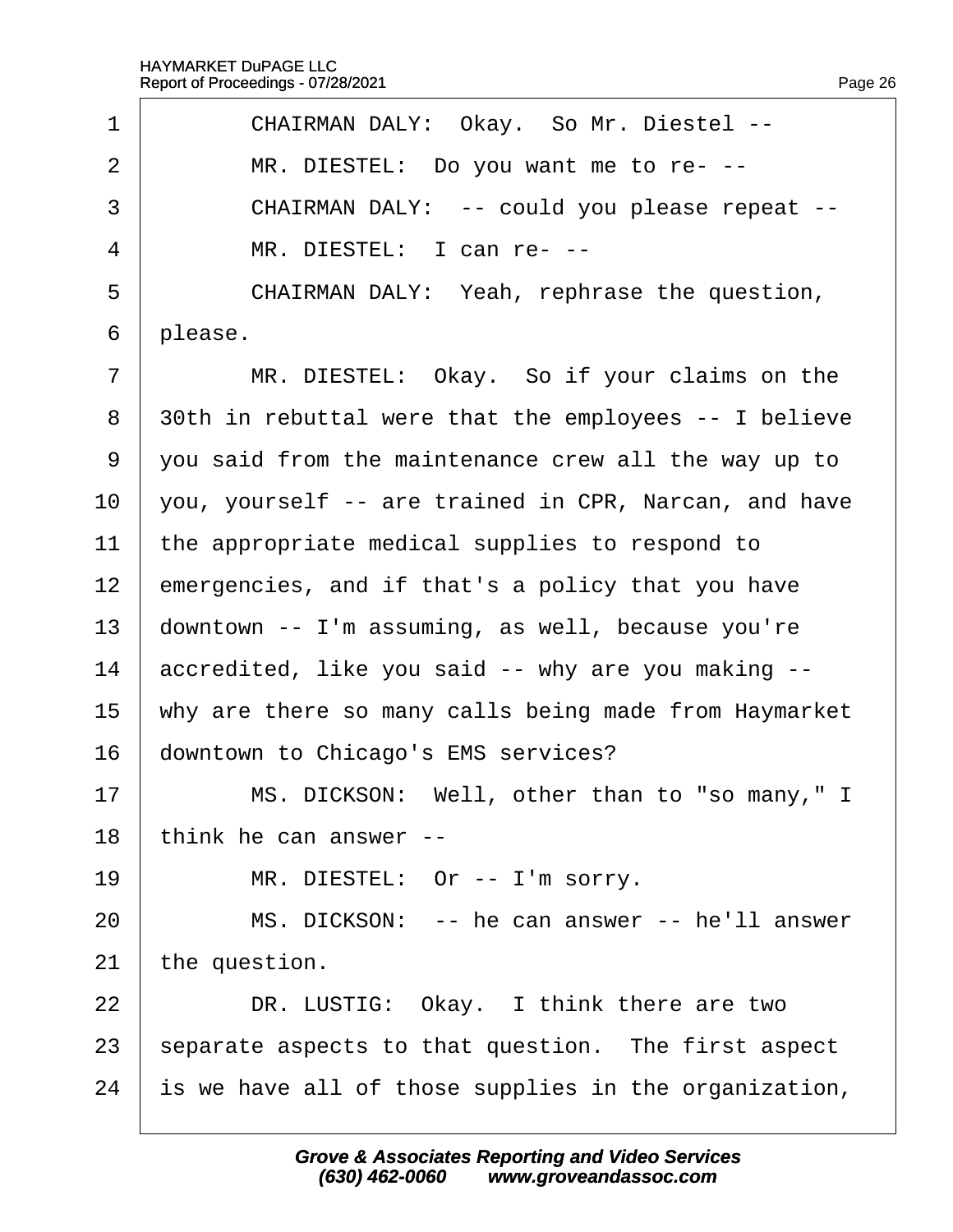<span id="page-27-0"></span>

| 1              | whether it's Narcan and so forth, because we never    |
|----------------|-------------------------------------------------------|
| $\overline{2}$ | know when there's going to be an emergency situation  |
| 3              | for a patient and we want to be able to respond in a  |
| 4              | timely manner.                                        |
| 5              | Relative to calls of ambulance, we                    |
| 6              | treat a very very challenging population in the City  |
| $\overline{7}$ | that oftentimes are not connected to health care for  |
| 8              | over several decades or they have intermittent care,  |
| 9              | and so oftentimes when the patient comes to Haymarket |
| 10             | Center they are not medically stable, and so we       |
| 11             | actually then make sure that they are stable after    |
| 12             | they, of course, have a hospital intervention.        |
| 13             | MR. DIESTEL: With the only public                     |
| 14             | transportation basically coming from downtown why     |
| 15             | would the patients be different?                      |
| 16             | DR. LUSTIG: Can you repeat the question?              |
| 17             | MR. DIESTEL: So we discussed public                   |
| 18             | transportation. With the main public transportation   |
| 19             | coming from the Chicago loop area, why would the      |
| 20             | patients be different than Itasca?                    |
| 21             | DR. LUSTIG: There are several reasons.                |
| 22             | Economic class is probably different. The fact that   |
| 23             | people tend to be more connected to health care is    |
| 24             | probably different. Intergenerational substance use   |
|                |                                                       |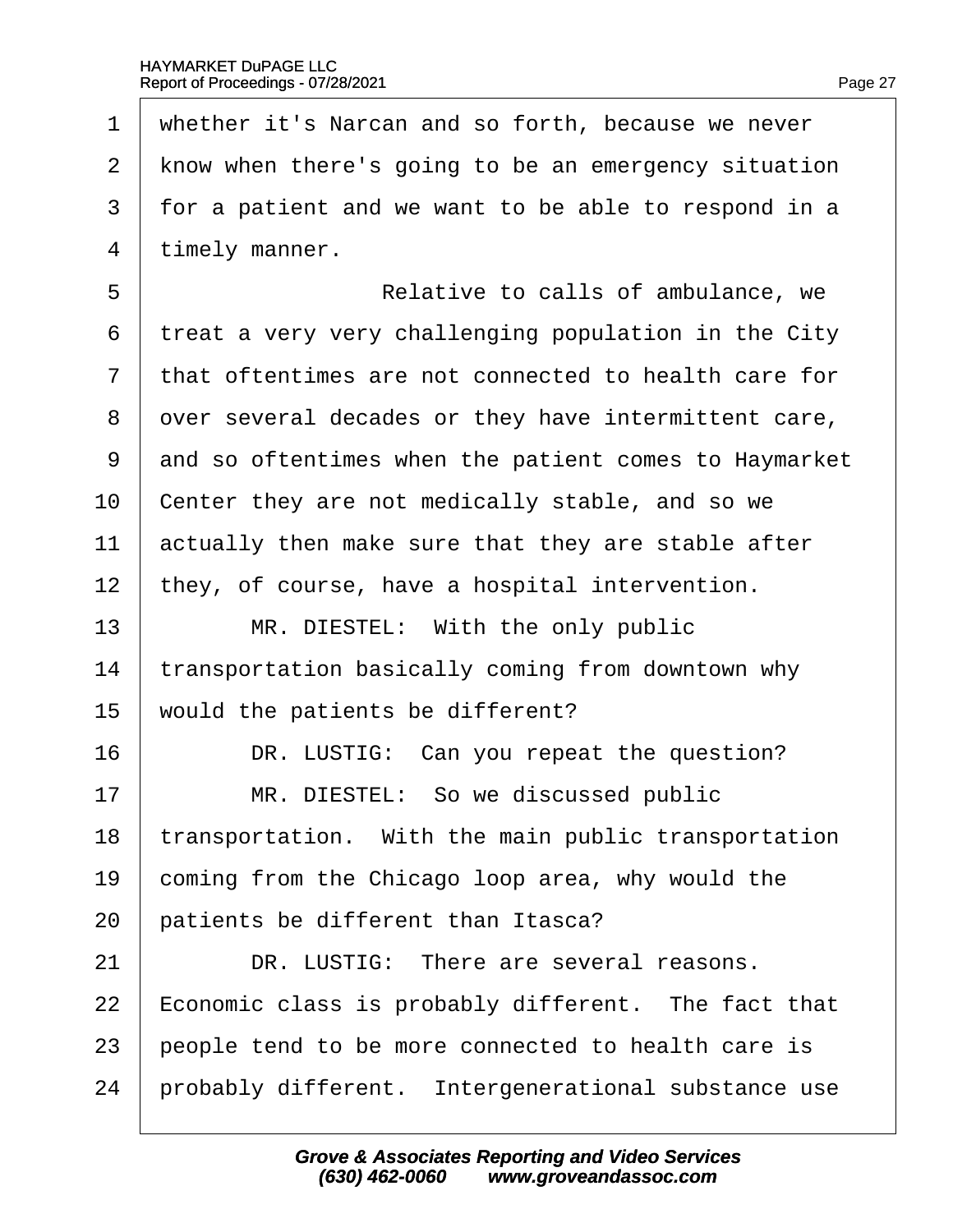<span id="page-28-0"></span>

| 1              | disorders tends to be different from a city setting   |
|----------------|-------------------------------------------------------|
| $\overline{2}$ | to a suburban setting.                                |
| 3              | So there's a lot of factors that go                   |
| 4              | into why there would be a severity in the City that   |
| 5              | is slightly different than the suburbs.               |
| 6              | MR. DIESTEL: But if you're saying you are             |
| 7              | going to provide multiple busses, and you would be    |
| 8              | able to transport everybody, and you have direct      |
| 9              | access to downtown, why would this facility not be    |
| 10             | used by different sorts of people?                    |
| 11             | I'm just not understanding why there                  |
| 12             | would be --                                           |
| 13             | CHAIRMAN DALY: Before we go any farther               |
| 14             | here --                                               |
| 15             | MR. DIESTEL: I'm sorry.                               |
| 16             | CHAIRMAN DALY: -- this is public questions            |
| 17             | from prior testimony, and I would appreciate it if    |
| 18             | you would get back to -- if you're pointing to        |
| 19             | something in testimony -- I don't think we're going   |
| 20             | to start this --                                      |
| 21             | MR. DIESTEL: Okay, no problem. I got it.              |
| 22             | CHAIRMAN DALY: -- question/response, then you         |
| 23             | have another question/response, because the attorneys |
| 24             | have already been paid to do their jobs.              |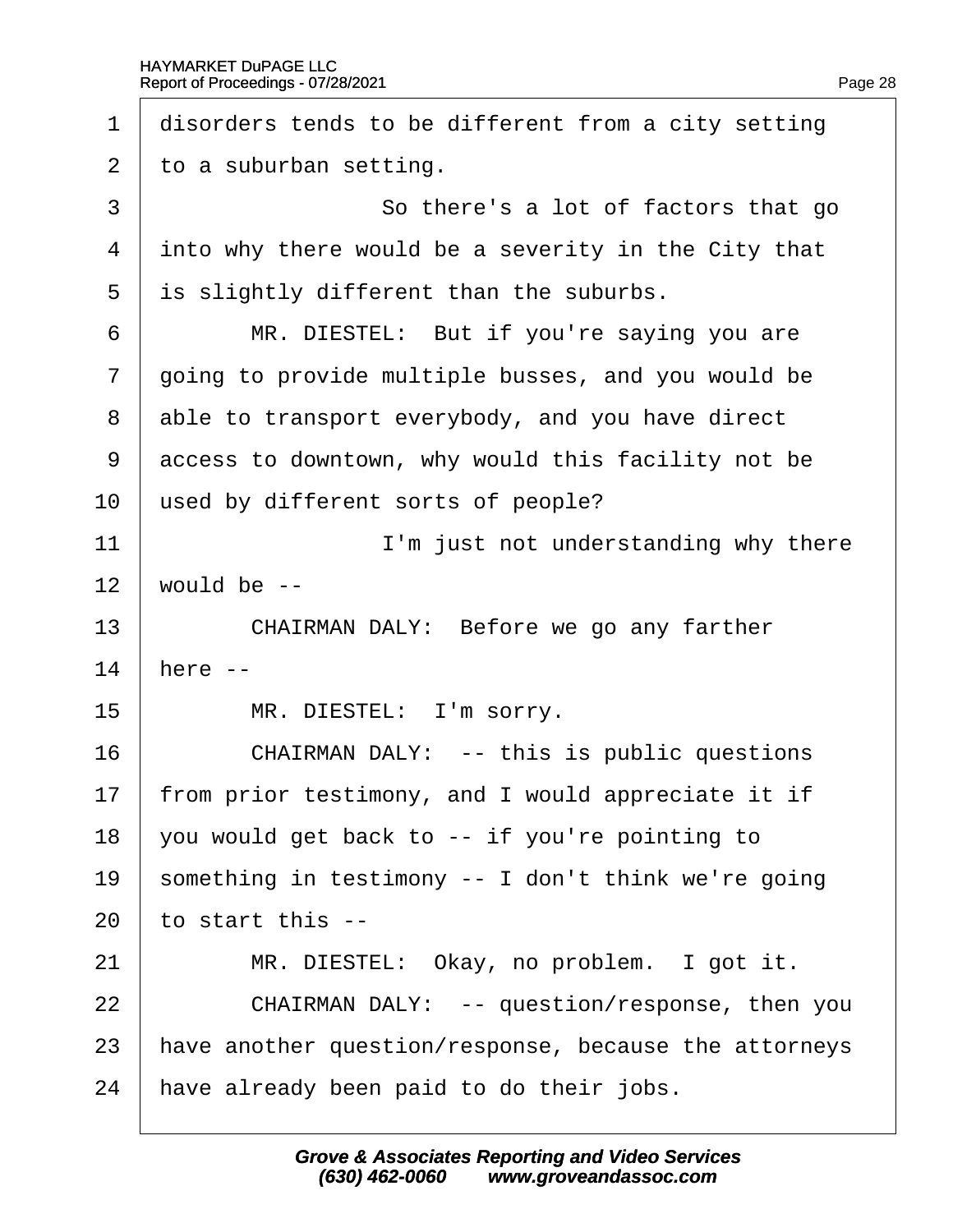<span id="page-29-0"></span>

| 1              | MR. DIESTEL: I apologize. Thank you.                  |
|----------------|-------------------------------------------------------|
| $\overline{2}$ | CHAIRMAN DALY: Okay.                                  |
| 3              | MR. DIESTEL: Next question. All right. On             |
| 4              | February 24th, page 71, lines 18 through 24 and page  |
| 5              | 72 lines 1 through 9, you say you have not met with   |
| 6              | the top brass at Alexian Brothers Hospital.           |
| 7              | On June 30th, page 24, lines 12                       |
| 8              | through 24, you talk about the relationship you have  |
| 9              | put in place with Elmhurst -- or Edwards Elmhurst     |
| 10             | Hospital for the Itasca location.                     |
| 11             | Being that the proposed Haymarket                     |
| 12             | Itasca facility would be closest to Alexian Brothers, |
| 13             | why have you not established a relationship with      |
| 14             | them, especially considering that's where all the     |
| 15             | emergency patients would be taken by EMS or by a      |
| 16             | private ambulance service?                            |
| 17             | DR. LUSTIG: We have actually partnered with           |
| 18             | several institutions or hospitals, not necessarily    |
| 19             | Alexian, but we would be taking a look at that,       |
| 20             | obviously, if we do -- or succeed at zoning.          |
| 21             | But we do -- if you look at our                       |
| 22             | leadership list and our supporter list there are      |
| 23             | hospitals on this. There are medical doctors on       |
| 24             | there.                                                |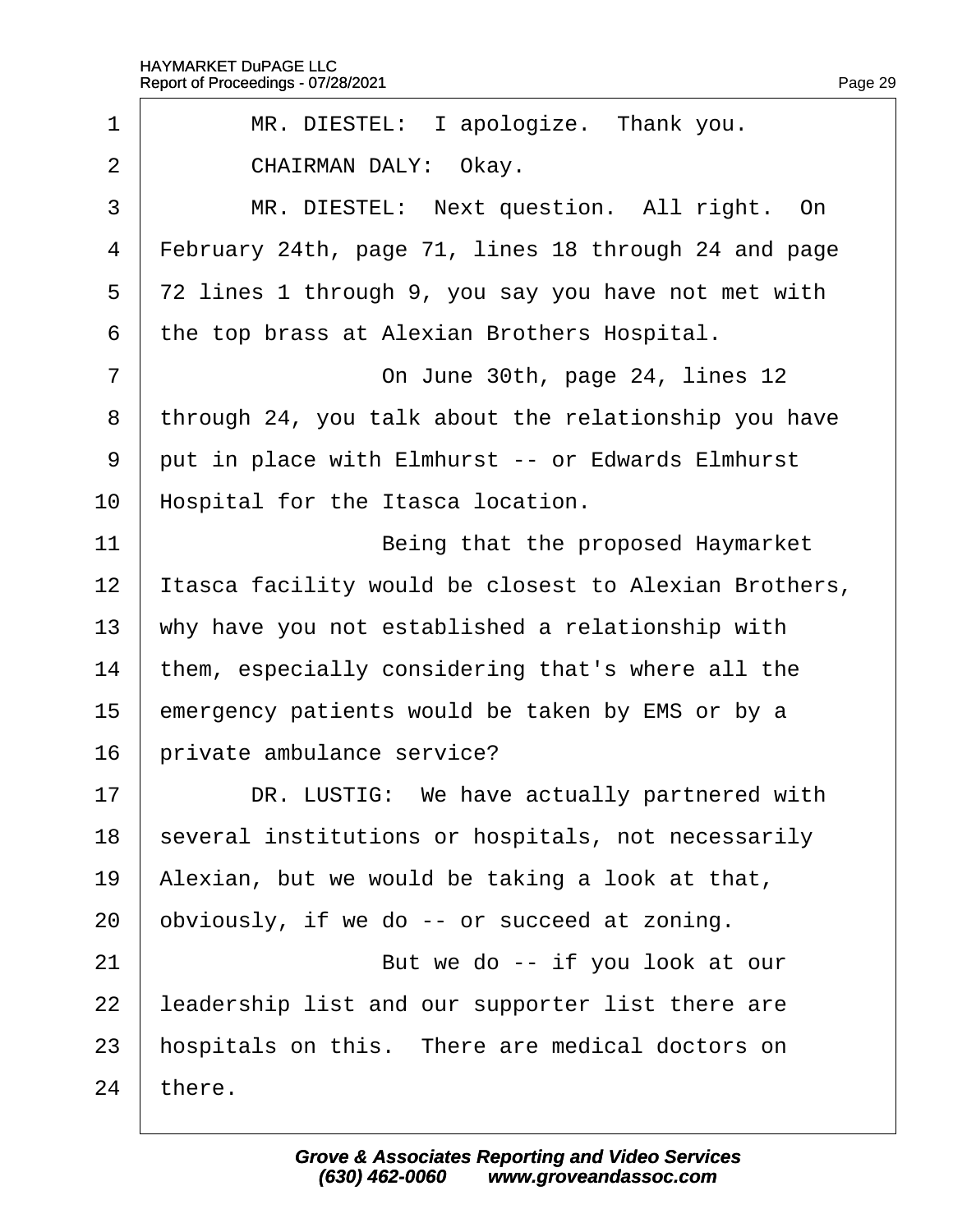<span id="page-30-0"></span>

| 1  | That's it.                                           |
|----|------------------------------------------------------|
| 2  | CHAIRMAN DALY: Thank you. Next question?             |
| 3  | MR. DIESTEL: Okay. On October 28th                   |
| 4  | Dr. Sullivan discussed his PowerPoint presentation   |
| 5  | with a slide 16, Successful Elements of Opioid       |
| 6  | Treatment, identifying patients, treatment, and      |
| 7  | arranging for prompt consultation.                   |
| 8  | My question was, why was                             |
| 9  | Dr. Sullivan chosen, who is a president and CMO of   |
| 10 | Elmhurst Hospital, to discuss the importance of      |
| 11 | Haymarket DuPage and Itasca?                         |
| 12 | It seemed like from his transcripts                  |
| 13 | or his resume he specialized as a cardiologist and   |
| 14 | admitted to not practicing in the care of patients   |
| 15 | requiring addiction services.                        |
| 16 | MS. DICKSON: I think this question would be          |
| 17 | better made to Dr. Sullivan who is not a panelist    |
| 18 | tonight. It's an assumption that Haymarket selected  |
| 19 | Dr. Sullivan to testify. I don't know that that      |
| 20 | assumption is true.                                  |
| 21 | CHAIRMAN DALY: Okay. So, Dr. Lustig, based           |
| 22 | on the question, I think I'd like to ask you to just |
| 23 | explain, why did you hire Dr. Sullivan?              |
| 24 | DR. LUSTIG: We didn't hire Dr. -- we did not         |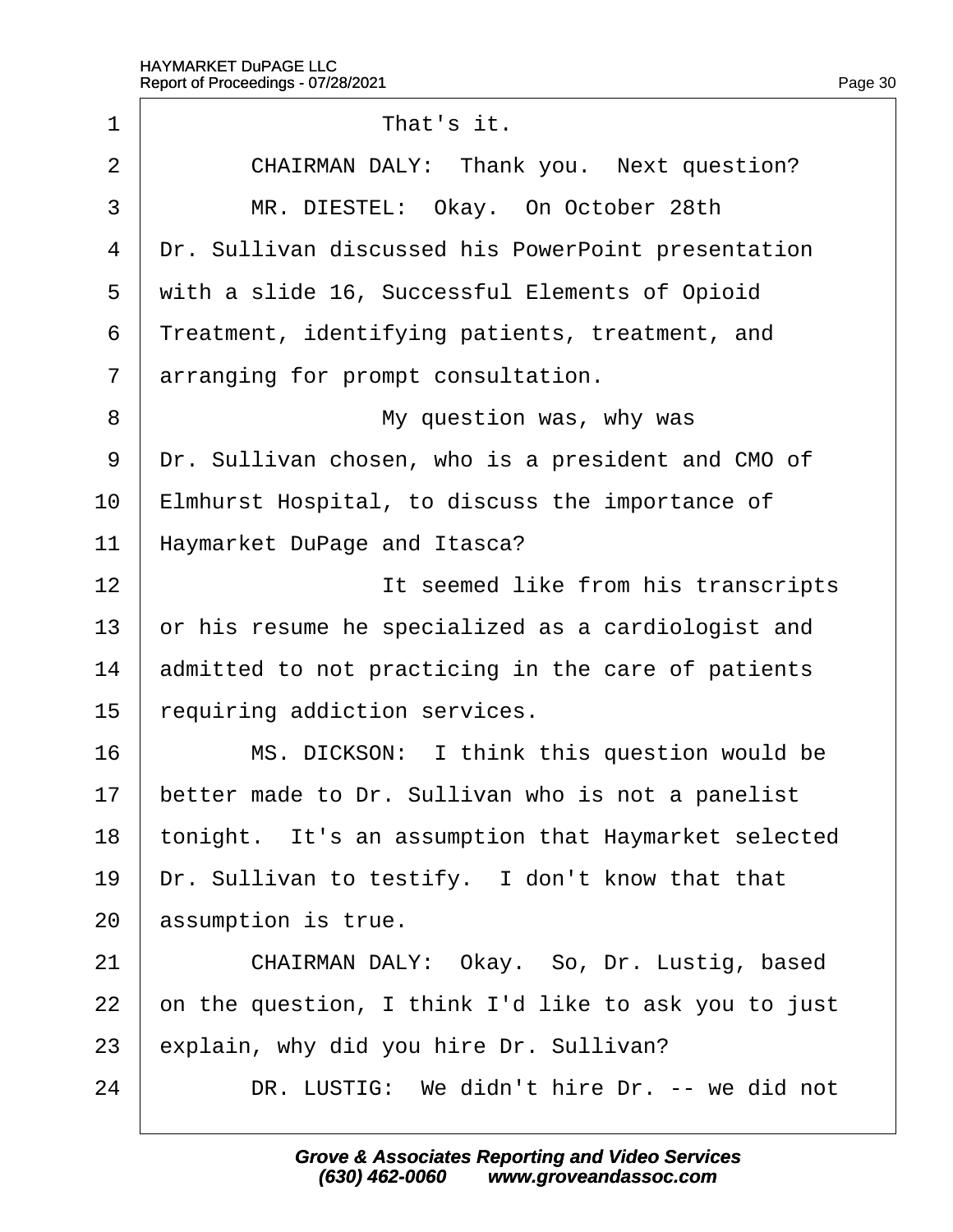<span id="page-31-0"></span>1 hire Dr. Sullivan.

2 **Elmhurst Hospital and some of the** 3 drea hospitals have been inundated with patients 4 suffering from opioid use disorders, and the 5 droblem -- why Elmhurst reached out even to us was ·6· ·the challenges that doctors -- many doctors were 7 having in emergency rooms was where do you place 8 patients? And the problem was that a lot of those 9 patients were being discharged to the streets without 10 any type of intervention. 11 **So many hospitals have reached out** 12 to organizations like Haymarket to try to get some 13 type of internal support on referrals and just 14 byerall screening of patients that come into the 15 emergency room. 16 **So absolutely not, Haymarket did not** 17 hire him. 18 | CHAIRMAN DALY: Okay. So just so I'm clear on 19 that, then, there was an offer by Elmhurst --20 Edward-Elmhurst to offer an expert on behalf of your 21 petition, and that is how Dr. Sullivan came in front 22 of this commission? 23 | MS. DICKSON: I don't think that Dr. Sullivan 24 was identified as an expert. Dr. Sullivan was a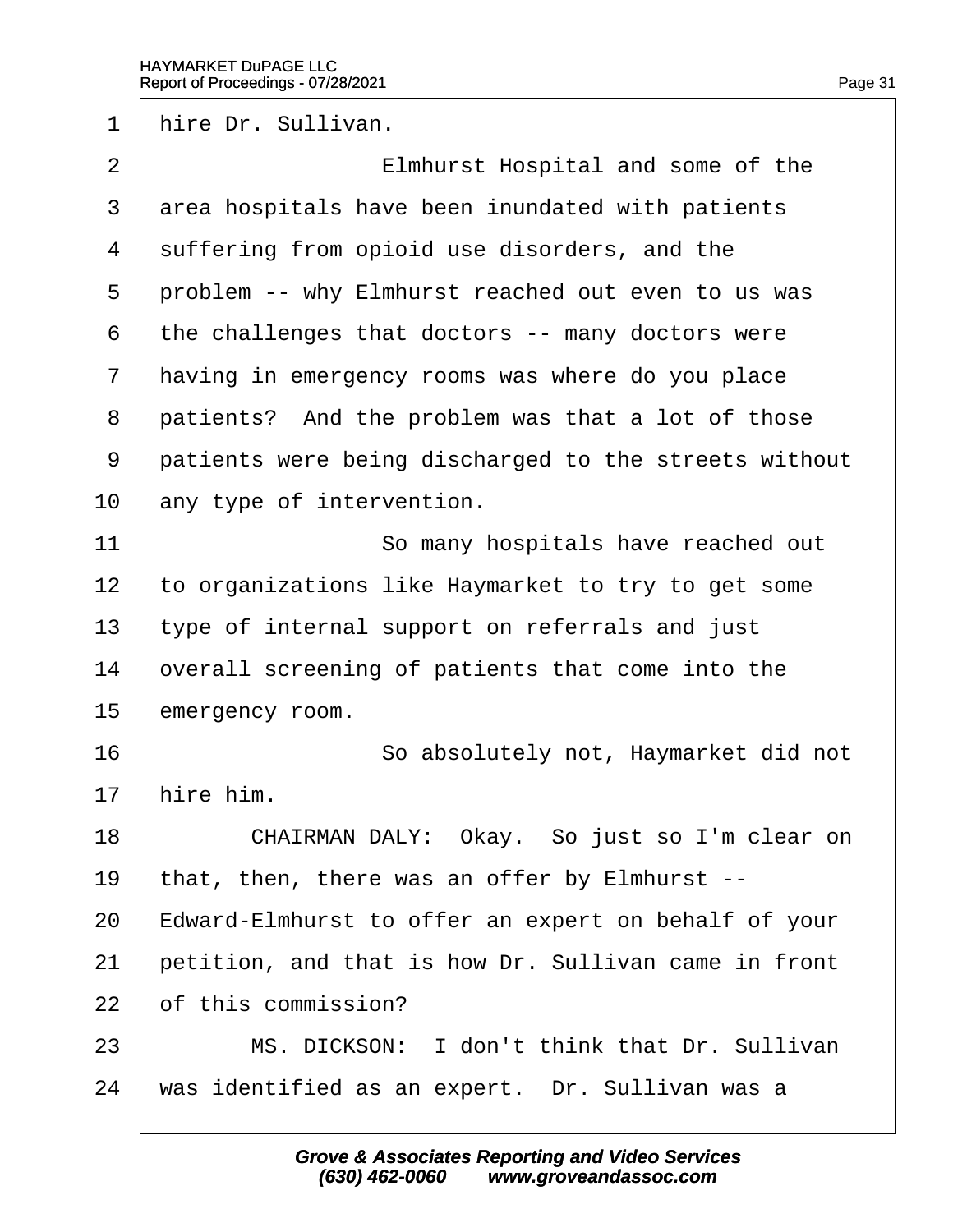<span id="page-32-0"></span>

| 1              | witness early in the proceeding to talk about the     |
|----------------|-------------------------------------------------------|
| 2              | dollaboration that they were working on currently and |
| 3              | in the future with Haymarket.                         |
| 4              | CHAIRMAN DALY: Okay, I will accept that               |
| 5              | answer. Thank you.                                    |
| 6              | MR. DIESTEL: Final question. It was just              |
| $\overline{7}$ | being discussed about family nearby. To shorten my    |
| 8              | question earlier, how do you define "nearby"?         |
| 9              | CHAIRMAN DALY: I'm sorry, I missed the                |
| 10             | last -- I didn't understand the last part of the      |
| 11             | question.                                             |
| 12             | MR. DIESTEL: I'm sorry.                               |
| 13             | How do you define "nearby"? It                        |
| 14             | was -- the question was brought up about having       |
| 15             | amily nearby. I was just wondering what is            |
| 16             | considered nearby?                                    |
| 17             | CHAIRMAN DALY: If that's a question, Doctor,          |
| 18             | you can answer. If not, then --                       |
| 19             | DR. LUSTIG: I don't have a definition of              |
| 20             | 'nearby."                                             |
| 21             | All I know is that many families try                  |
| 22             | to get patients into care, and the problem is that    |
| 23             | there isn't necessarily care available and so         |
|                |                                                       |
| 24             | families are experiencing death of loved ones.        |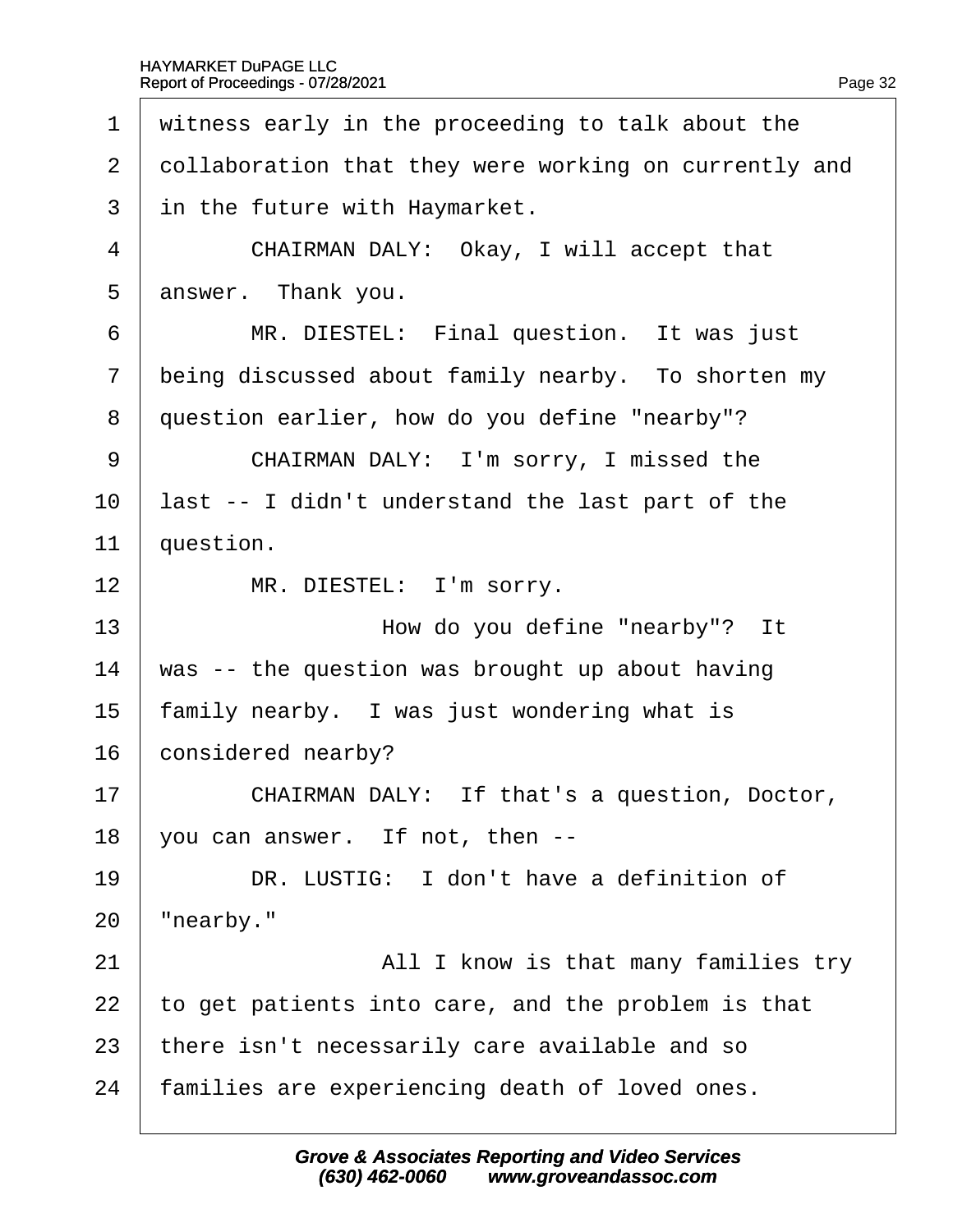<span id="page-33-0"></span>

| 1              | So "nearby," I can't quantify that.                   |
|----------------|-------------------------------------------------------|
| $\overline{2}$ | $  -  $ $-$                                           |
| 3              | CHAIRMAN DALY: Okay, thank you.                       |
| 4              | MR. DIESTEL: Thank you very much for                  |
| 5              | everybody's time.                                     |
| 6              | CHAIRMAN DALY: Thank you very much.                   |
| $\overline{7}$ | MR. WOLFE: Good evening. Michael Wolfe,               |
| 8              | resident of Itasca on Clover Ridge.                   |
| 9              | Firstly, thank you everybody for                      |
| 10             | your time, and I would like to apologize in advance.  |
| 11             | did follow the suggestion directive to make sure      |
| 12             | that all of our questions were related to exhibits    |
| 13             | and transcripts, and my questions, unfortunately, are |
| 14             | about comparisons between multiple elements of        |
| 15             | transcripts across the span of all of these meetings. |
| 16             | The first question is about the                       |
| 17             | ssue that has been raised multiple times about the    |
| 18             | offer of a secondary ambulance being available to     |
| 19             | service Haymarket. This was something that            |
| 20             | Dr. Lustig testified to on June 30th when he said,    |
| 21             | quote, Haymarket's impact on emergency services has   |
| 22             | been strongly debated. In response to these concerns  |
| 23             | suggested that as a condition of approval the         |
| 24             | Village require Haymarket at all times to have a      |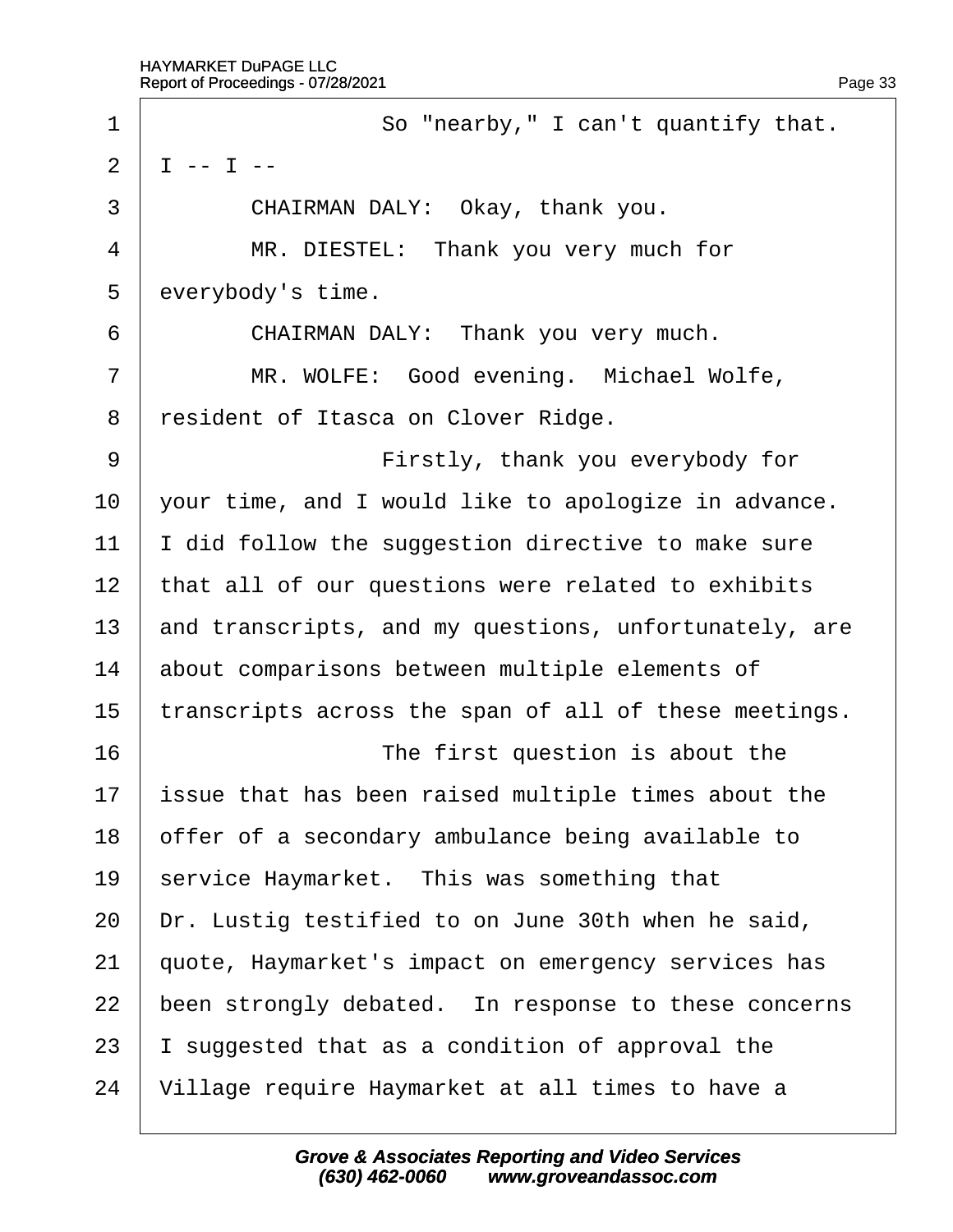<span id="page-34-0"></span>

| 1                        | private ambulance contract in place so that all of    |
|--------------------------|-------------------------------------------------------|
| $\overline{2}$           | dur basic life support needs can be met without       |
| 3                        | making a call on the resources of the Fire Projection |
| $\overline{\mathcal{A}}$ | District. If that is not enough, I have offered to    |
| 5                        | have a second ambulance as needed.                    |
| 6                        | This was also discussed previously                    |
| 7                        | on May 5th when Haymarket represented through         |
| 8                        | Ms. O'Keefe, quote, So when you're doing a planned    |
| 9                        | development or a special use, it can be common for a  |
| 10                       | village to put a condition on the use, and if the     |
| 11                       | user doesn't comply with that condition, they can     |
| 12                       | stop the use on the site. So they can halt the        |
| 13                       | operation.                                            |
| 14                       | So, for example, if the Village was                   |
| 15                       | to place a condition on the approval of the planned   |
| 16                       | development saying you have to have a secondary       |
| 17                       | ambulance in place and we don't, they could shut us   |
| 18                       | down.                                                 |
| 19                       | I'd like to ask Dr. Lustig, if the                    |
| 20                       | Village of Itasca were to impose a condition like     |
| 21                       | that and if Haymarket agrees, could he please         |
| 22                       | describe how Itasca could realistically enforce that  |
| 23                       | condition without putting Haymarket patients at risk. |
| 24                       | That is, how could Itasca in the best interests of    |
|                          |                                                       |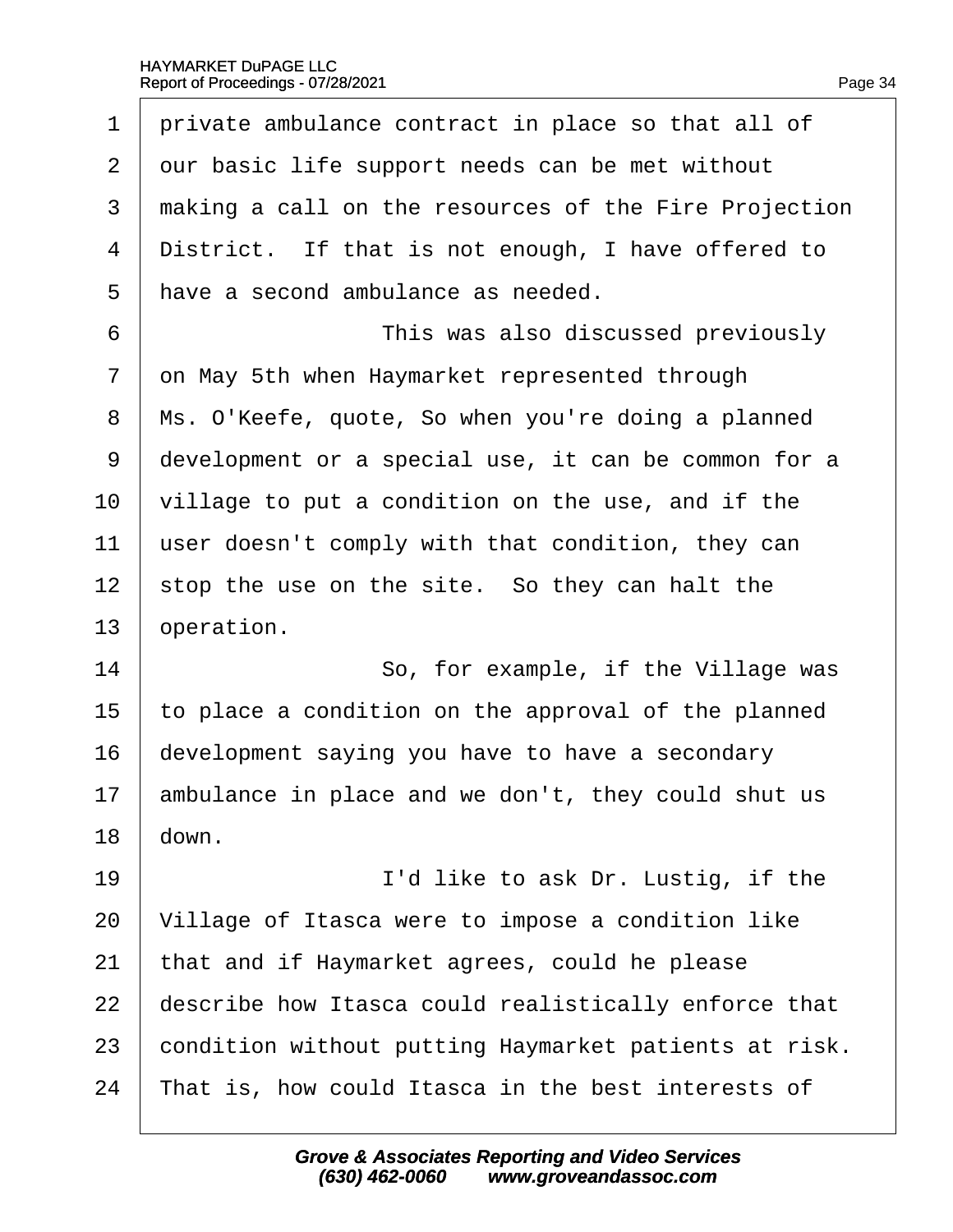<span id="page-35-0"></span>

| 1              | those suffering with substance abuse disorders shut   |
|----------------|-------------------------------------------------------|
| $\overline{2}$ | down the proposed facility even if Haymarket granted  |
| 3              | Itasca the authority to do just that?                 |
| $\overline{4}$ | MS. DICKSON: If I might, Chairman Daly. I do          |
| 5              | have an objection to that question because that is    |
| 6              | actually a question for the Village of Itasca. I'm    |
| $\overline{7}$ | not sure how the Village actually does code           |
| 8              | enforcement or enforcement of special uses.           |
| 9              | So I think that question is more                      |
| 10             | appropriately asked of the Village of Itasca than of  |
| 11             | Dr. Lustig.                                           |
| 12             | MR. WOLFE: I would -- I would disagree.               |
| 13             | Dr. Lustig made the offer, and Haymarket has echoed   |
| 14             | that offer in their discussions, and so presumably    |
| 15             | they would be the ones to ultimately comply and,      |
| 16             | therefore, given their experience in operating such a |
| 17             | facility, I would hope that they would have made that |
| 18             | offer with the understanding of how that might play   |
| 19             | out, and if it couldn't realistically play out, then  |
| 20             | that begs the question if the offer was in good       |
| 21             | faith.                                                |
| 22             | CHAIRMAN DALY: Well, sir, in respect to your          |
| 23             | question, I mean, we heard in the prior line of       |
| 24             | questioning discussion about a second ambulance, and  |
|                |                                                       |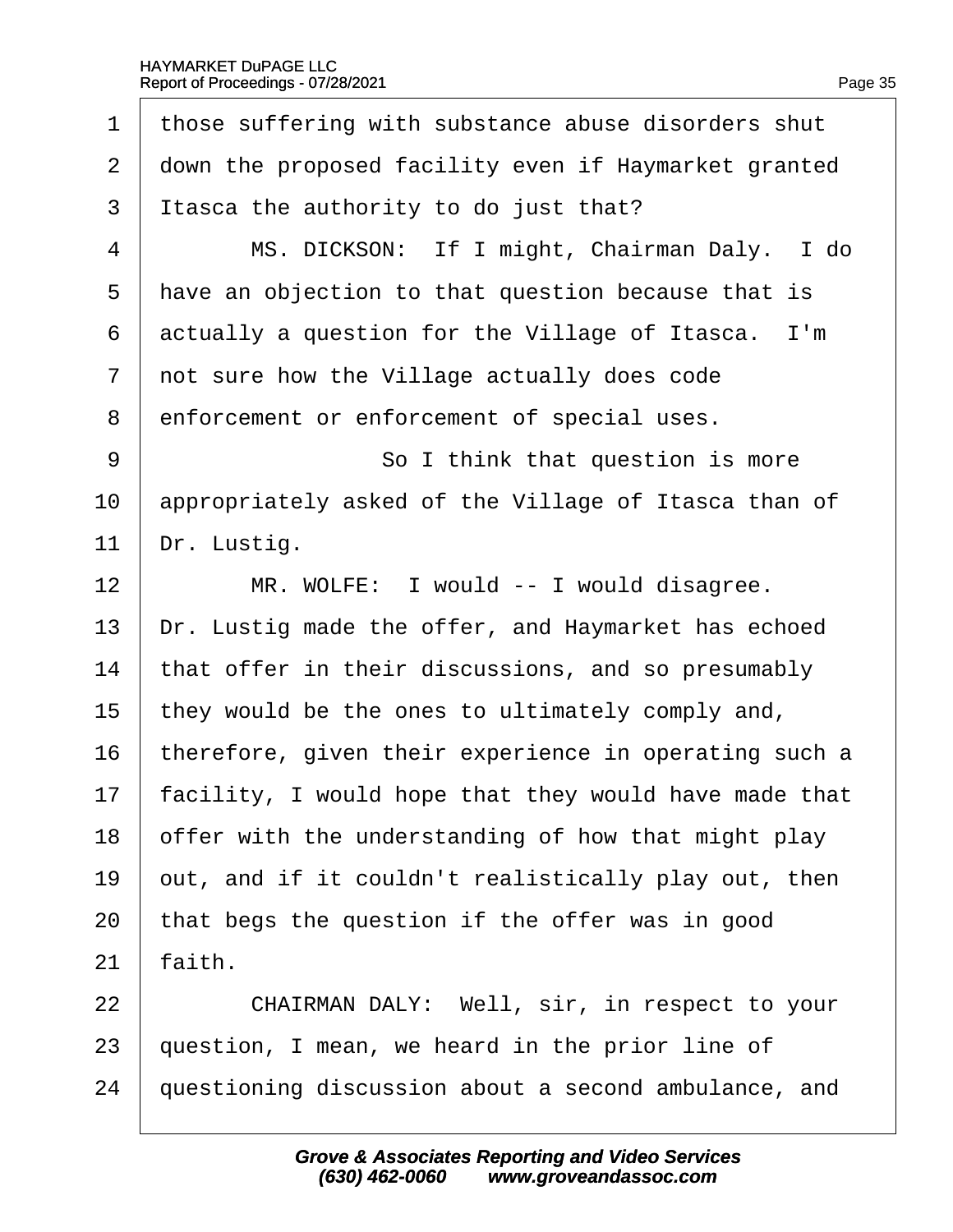<span id="page-36-0"></span>

| 1              | we heard Dr. Lustig's reply about the second          |
|----------------|-------------------------------------------------------|
| 2              | ambulance being private ambulance service.            |
| 3              | I think the end of your question                      |
| 4              | drifted pretty far into the hypothetical, especially  |
| 5              | as it ties into potentially village policy on code    |
| 6              | enforcement.                                          |
| $\overline{7}$ | So at this time I don't know that                     |
| 8              | there's an answer -- a real answer for Dr. Lustig to  |
| 9              | answer on that question.                              |
| 10             | So if you could ask it a different                    |
| 11             | way or a way that the response could be helpful to    |
| 12             | the Plan Commission --                                |
| 13             | MR. WOLFE: Sure.                                      |
| 14             | <b>CHAIRMAN DALY: -- and the overall</b>              |
| 15             | proceedings.                                          |
| 16             | MR. WOLFE: When Dr. -- sure. When Dr. Lustig          |
| 17             | made that offer, did he have a vision in mind for how |
| 18             | that might play out in reality if Haymarket were to   |
| 19             | breach the condition that he -- that he was           |
| 20             | suggesting that he could be held accountable to? Did  |
| 21             | he have a vision in mind for how that might work?     |
| 22             | CHAIRMAN DALY: So, Dr. Lustig, yes or no, did         |
| 23             | you have a vision on how that might play out?         |
| 24             | DR. LUSTIG: No. I can't speak on behalf of            |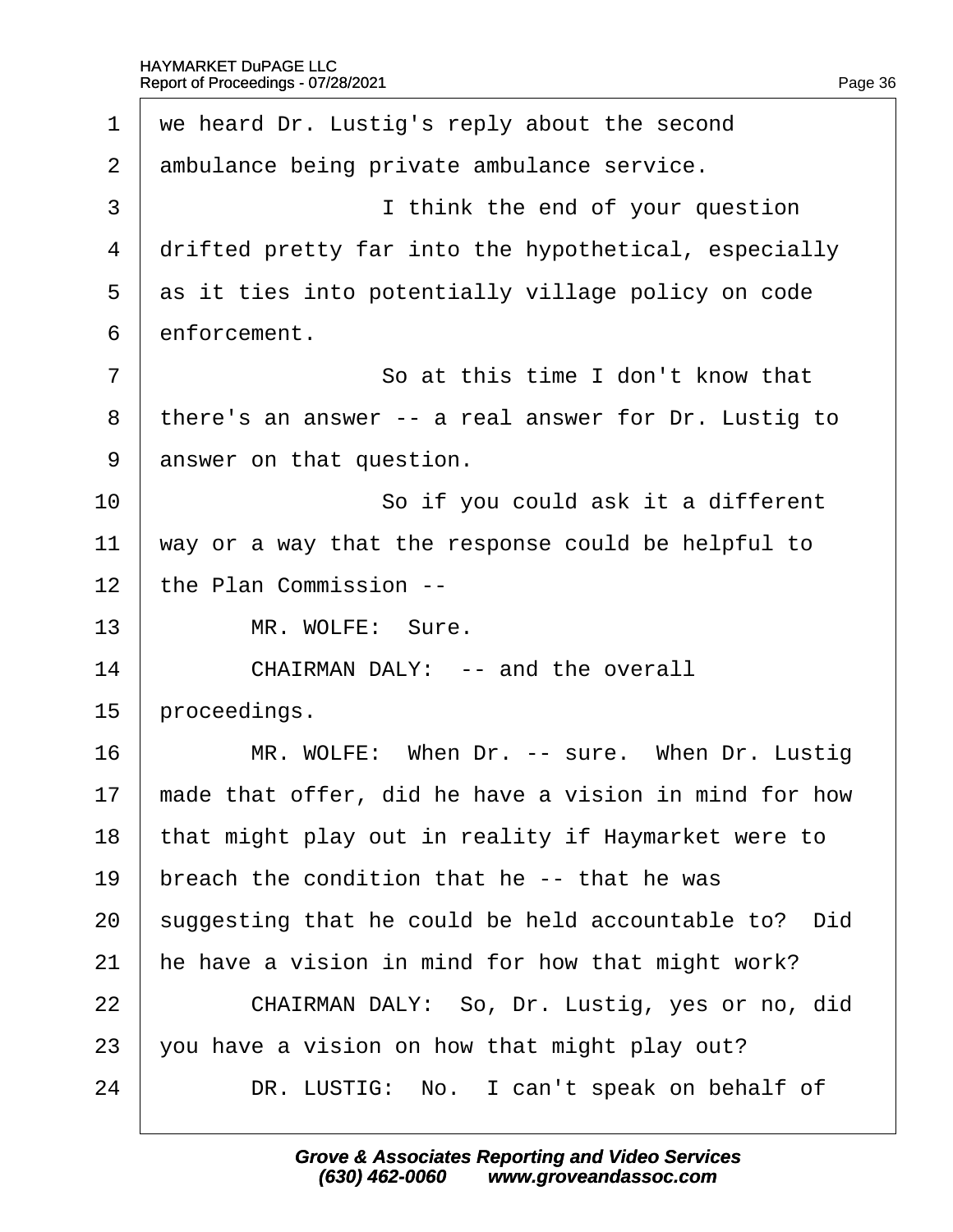<span id="page-37-0"></span>1 the Village.

2 | CHAIRMAN DALY: Okay, fair enough. 3 | MR. WOLFE: The next question is in regards to 4 a series of comments, questions, and testimony about 5 police accompanying the fire department on EMS  $6$  dalls. 7 | Dr. Lustig during his rebuttal 8 stated, quote, the medical services director O'Connor 9 dutlined as available through police assistance on 10 fire district calls are all services Haymarket staff 11 is trained to provide. 12 **I Director O'Connor had testified to** 13 this issue, and in response to a question, he said, 14 guote, well, initially sometimes it's actually for 15 life-saving measures or, you know, they may not know 16 the status of that individual they're ready to treat. 17 That person could be -- have some violent tendencies. 18 That person could be out of control for the purpose 19 b of the amount of firefighters that responded. So 20 we're there to help them do what they need to do.  $21$  **Earlier that same day -- this is** 22 May 12th -- Ms. O'Keefe had questioned 23 Director O'Connor about this. She asked, question: 24 So every one of the 17 jurisdictions that ACDC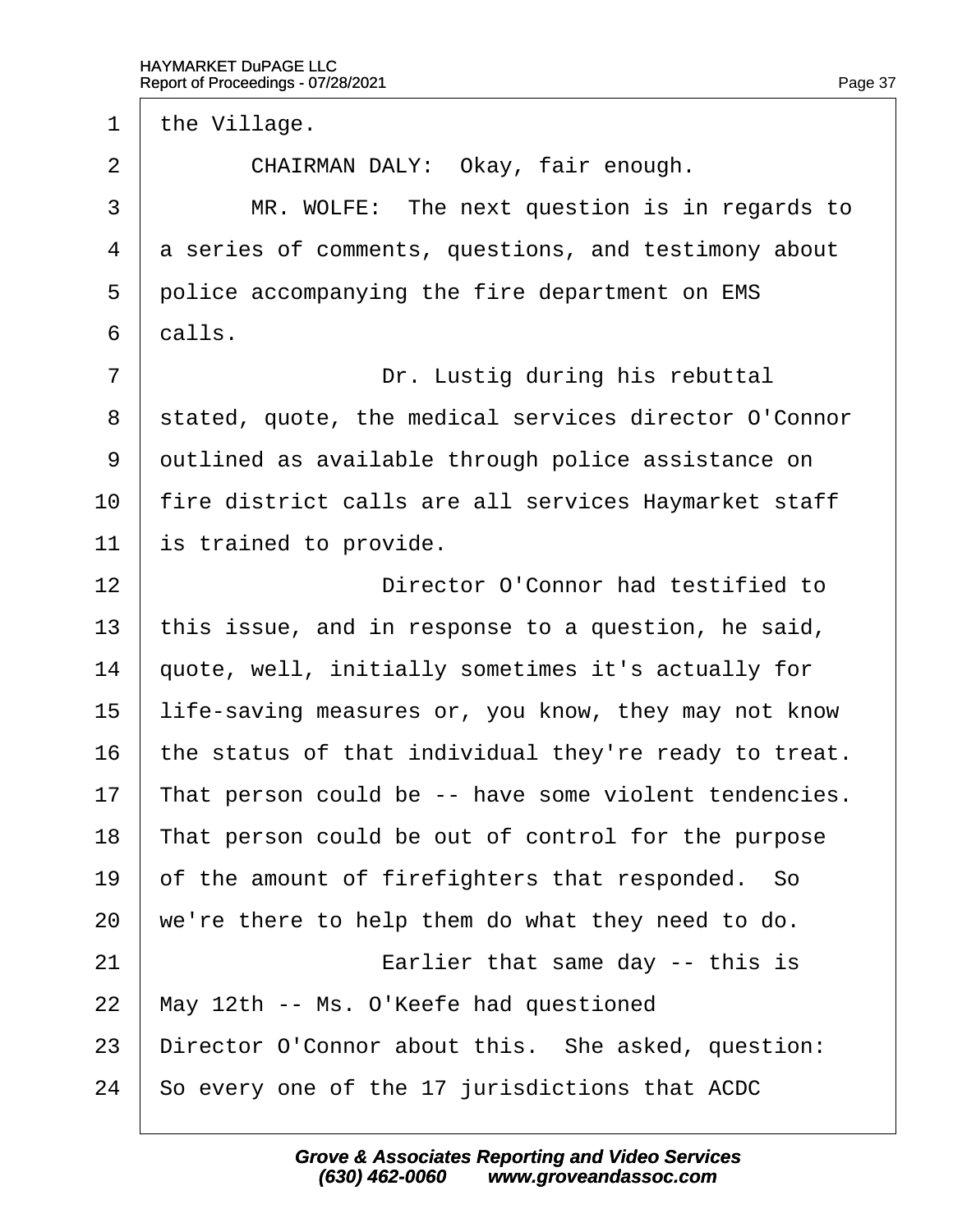<span id="page-38-0"></span>

| 1              | handles, they have police accompany EMS calls for 911 |
|----------------|-------------------------------------------------------|
| $\overline{2}$ | dalls.                                                |
| 3              | Answer: Correct.                                      |
| 4              | Question: Would you have -- would                     |
| 5              | you, Director O'Connor, have any objection to         |
| 6              | Haymarket raising the issue with ACDC to see if an    |
| $\overline{7}$ | exception could be made in this case to add to the    |
| 8              | other exceptions that are already in place, and if    |
| 9              | ACDC agreed, then that would definitely limit the     |
| 10             | load on the police department; wouldn't it?           |
| 11             | Ms. O'Keefe had already asked                         |
| 12             | Director O'Connor why police would need to be on      |
| 13             | calls with EMS.                                       |
| 14             | Her question that same day on                         |
| 15             | May 12th, question: Haymarket will have medical and   |
| 16             | security staff 24/7. During the day they'll have      |
| 17             | four security staff, and second shift 3, and last     |
| 18             | shift 2. Doesn't this lesson the need for police      |
| 19             | presence when a call comes through for an EMS call?   |
| 20             | Why would the police need to be there?                |
| 21             | Director O'Connor answered: For the                   |
| 22             | safety and concern for the fire department. They      |
| 23             | don't know what they're walking into, if the scene    |
| 24             | is, in fact, safe.                                    |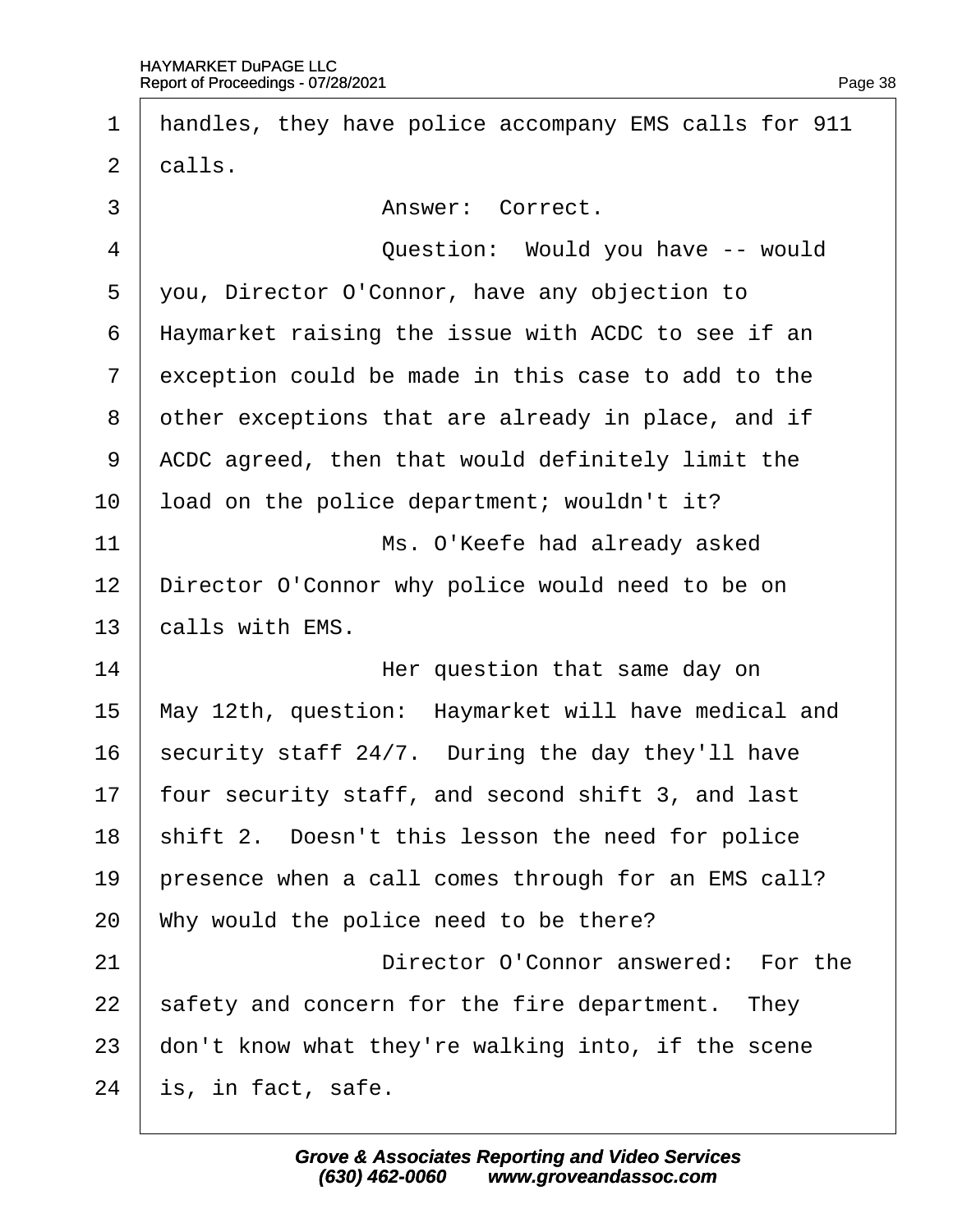<span id="page-39-0"></span>

| 1              | So we've heard testimony that part                    |  |  |
|----------------|-------------------------------------------------------|--|--|
| $\overline{2}$ | of the reason for police presence is to protect our   |  |  |
| 3              | emergency responders.                                 |  |  |
| 4              | If Haymarket were to pursue an                        |  |  |
| 5              | exemption such that Itasca police were not to         |  |  |
| 6              | accompany EMS on calls, can Dr. Lustig explain why    |  |  |
| $\overline{7}$ | that is not a reduction in service to me as a         |  |  |
| 8              | resident of Itasca and to Haymarket clients.          |  |  |
| 9              | CHAIRMAN DALY: All right. So just so I                |  |  |
| 10             | understand, I think what you're asking, after reading |  |  |
| 11             | through the testimony and the justification for a     |  |  |
| 12             | police officer, it's my understanding that you're     |  |  |
| 13             | asking Dr. Lustig how is it not a reduction in        |  |  |
| 14             | services to you as a resident of Itasca even if a     |  |  |
| 15             | police officer didn't have to go with the fire        |  |  |
| 16             | department? Is that your question?                    |  |  |
| 17             | MR. WOLFE: I am asking if it's being proposed         |  |  |
| 18             | that there be a change in the requirement, a change   |  |  |
| 19             | in the behavior of our police department that they    |  |  |
| 20             | hot be asked to accompany EMS on certain kinds of     |  |  |
| 21             | calls to Haymarket. And part of the reason they go    |  |  |
| 22             | s to protect our firefighters and, therefore,         |  |  |
| 23             | indirectly potentially even the victim, and           |  |  |
| 24             | potentially even me as a resident. Why is that not    |  |  |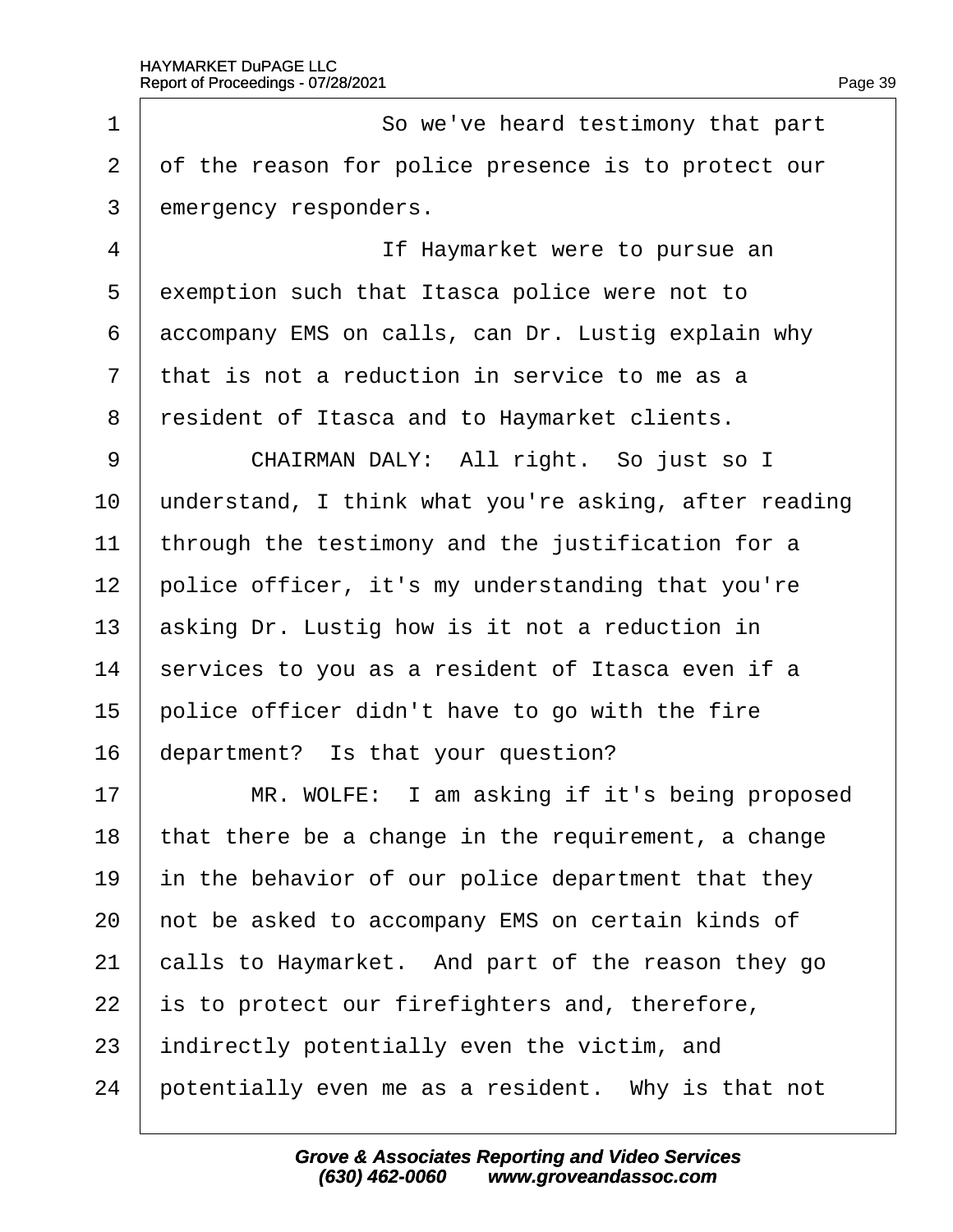<span id="page-40-0"></span>

| $\mathbf 1$    | an impact on the service that the police provide to |
|----------------|-----------------------------------------------------|
| $\overline{2}$ | the -- currently to the residents of Itasca?        |
| 3              | CHAIRMAN DALY: Dr. Lustig, do you have              |
| $\overline{4}$ | anything to offer in response to that question?     |
| 5              | DR. LUSTIG: I'll give it a try.                     |
| 6              | So I think the suggestion was made,                 |
| 7              | because Haymarket Center is going to have medical   |
| 8              | personnel 24 hours a day managing patients, as well |
| 9              | as having a security detail 24 hours a day in the   |
| 10             | building, and so many of those issues would be      |
| 11             | addressed by obviously Haymarket Center staff.      |
| 12             | The type of crises that, you know,                  |
| 13             | when you're calling an ambulance for our patients,  |
| 14             | they're usually quite uncomfortable. They're not    |
| 15             | feeling well, they're sick, and there isn't -- most |
| 16             | of the time there is not the level of energy that   |
| 17             | patients get that police are needed because our     |
| 18             | medical personnel and our security personnel have   |
| 19             | managed it very well for 46 years.                  |
| 20             | CHAIRMAN DALY: Okay. Thank you for that.            |
| 21             | Sir, do you have any other                          |
| 22             | questions?                                          |
| 23             | MR. WOLFE: I have one more of which the last        |
| 24             | one is in regards to the often discussed mother and |
|                |                                                     |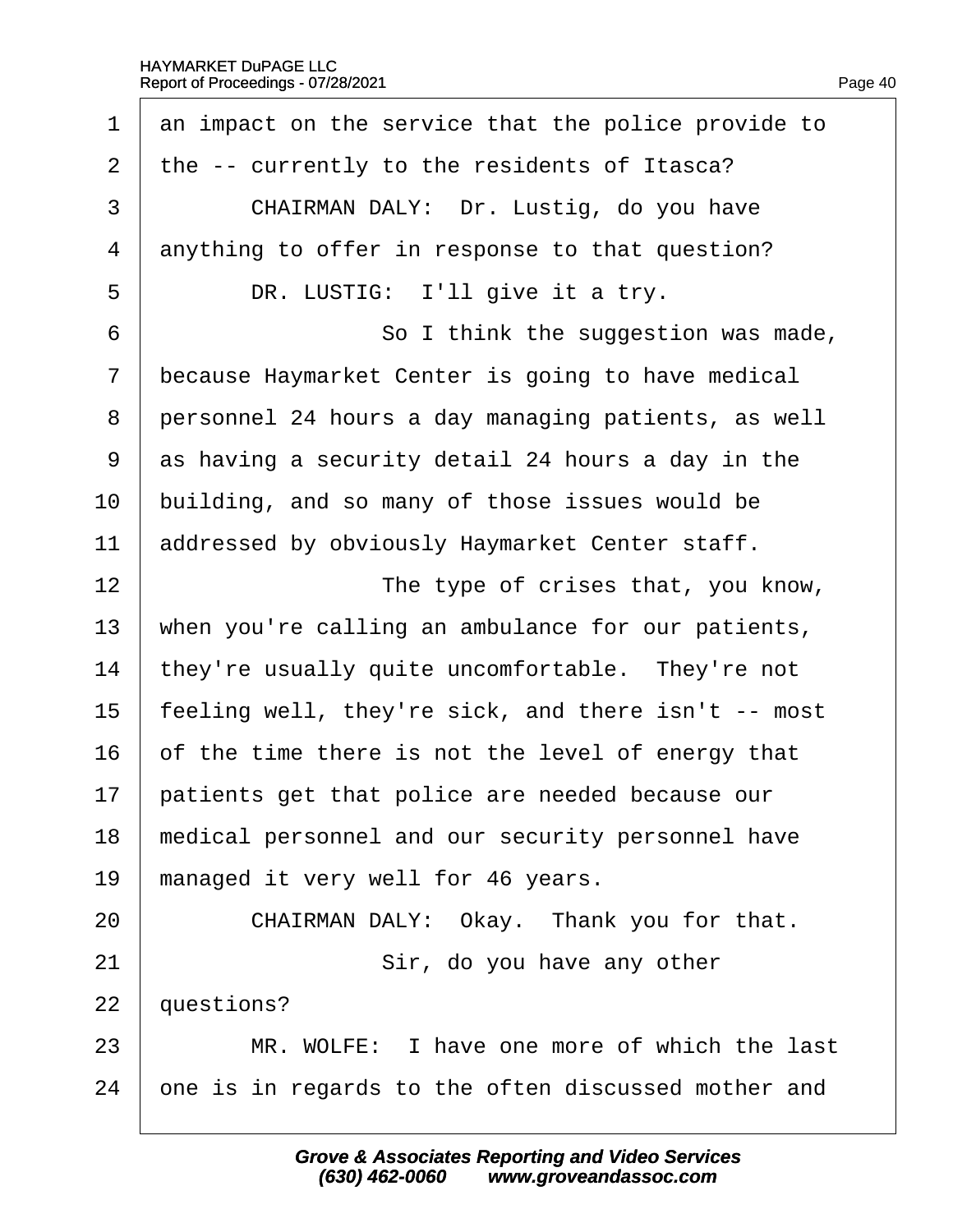<span id="page-41-0"></span>1 child program which was eliminated from Haymarket's 2 most recent proposal. 3 **Dr.** Lustig spoke to this 4 specifically during his rebuttal. Quote, relative 5 specifically to District 10 I want to make clear that 6 Haymarket listened to the original concerns voiced by 7 Mr. Benes and while not requested to do so, Haymarket 8 determined to not offer its mother and child program 9 at Haymarket DuPage. 10 **I** This was a topic that Dr. Lustig had 11 **already directly testified to and had answered** 12 questions from Ms. Smith about on February 24th. 13 Here was the question: What is it about the 14 District's position that had merit such that you 15 changed your proposal? 16 **Dr.** Lustig's answer was, quote, I 17 don't know if the District necessarily had merit as 18 much as a lot of fear that was involved in this. I 19 changed the proposal because I understood that this 20 was a sticking point for the School District, and I 21 wanted to negotiate that in good faith by eliminating 22 that program. 23 **So Dr. Lustig offered rebuttal** 24 testimony to make it clear that Haymarket listened to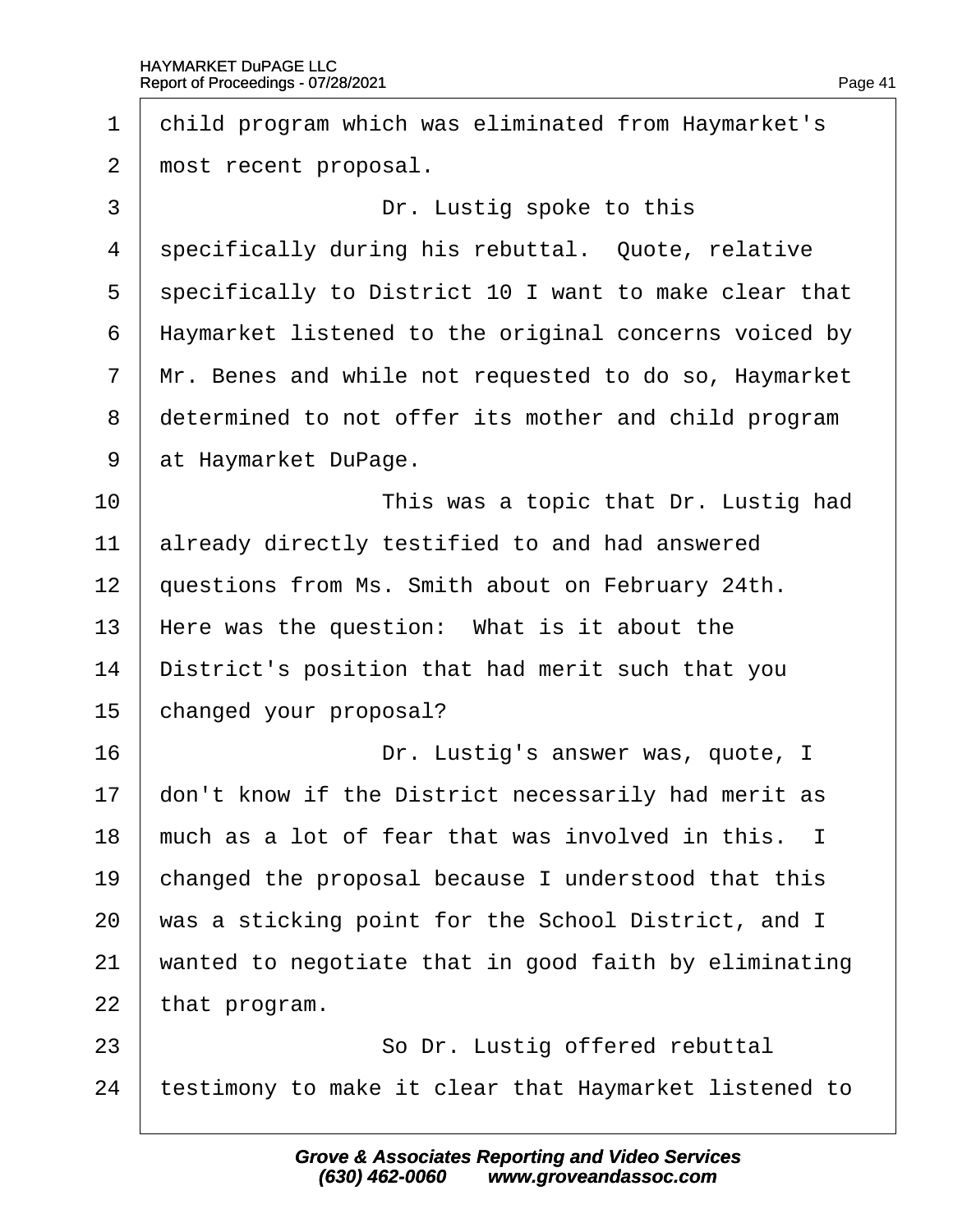<span id="page-42-0"></span>

| 1              | the District on a position that he had already stated |
|----------------|-------------------------------------------------------|
| $\overline{2}$ | had little or no merit and was, instead, motivated by |
| 3              | fear, and testified that this change was made in good |
| 4              | faith.                                                |
| 5              | I'd like to hear from Dr. Lustig why                  |
| 6              | He considers this approach to be an example of good   |
| $\overline{7}$ | faith negotiation with the Village.                   |
| 8              | DR. LUSTIG: Well, first of all, let's, you            |
| 9              | know, be really clear about why we've been doing this |
| 10             | for 28 zoning hearings. Plain and simple is people    |
| 11             | are dying. Mothers are dying. Children are dying.     |
| 12             | know it's a very uncomfortable topic for people to    |
| 13             | hear the amount of death and overdoses that we        |
| 14             | experience in this state and across the country so I  |
| 15             | ust want to just recognize that.                      |
| 16             | I felt by listening to people I                       |
| 17             | wanted to show good faith that I would not have this  |
| 18             | program. It doesn't necessarily remove the need that  |
| 19             | there are women that need treatment, and that's why   |
| 20             | we developed a care pathway to move these individuals |
| 21             | to Chicago.                                           |
| 22             | So this is being formulated and                       |
| 23             | turned into a way that this is an attach. The school  |
| 24             | district didn't ask, but I heard that these were the  |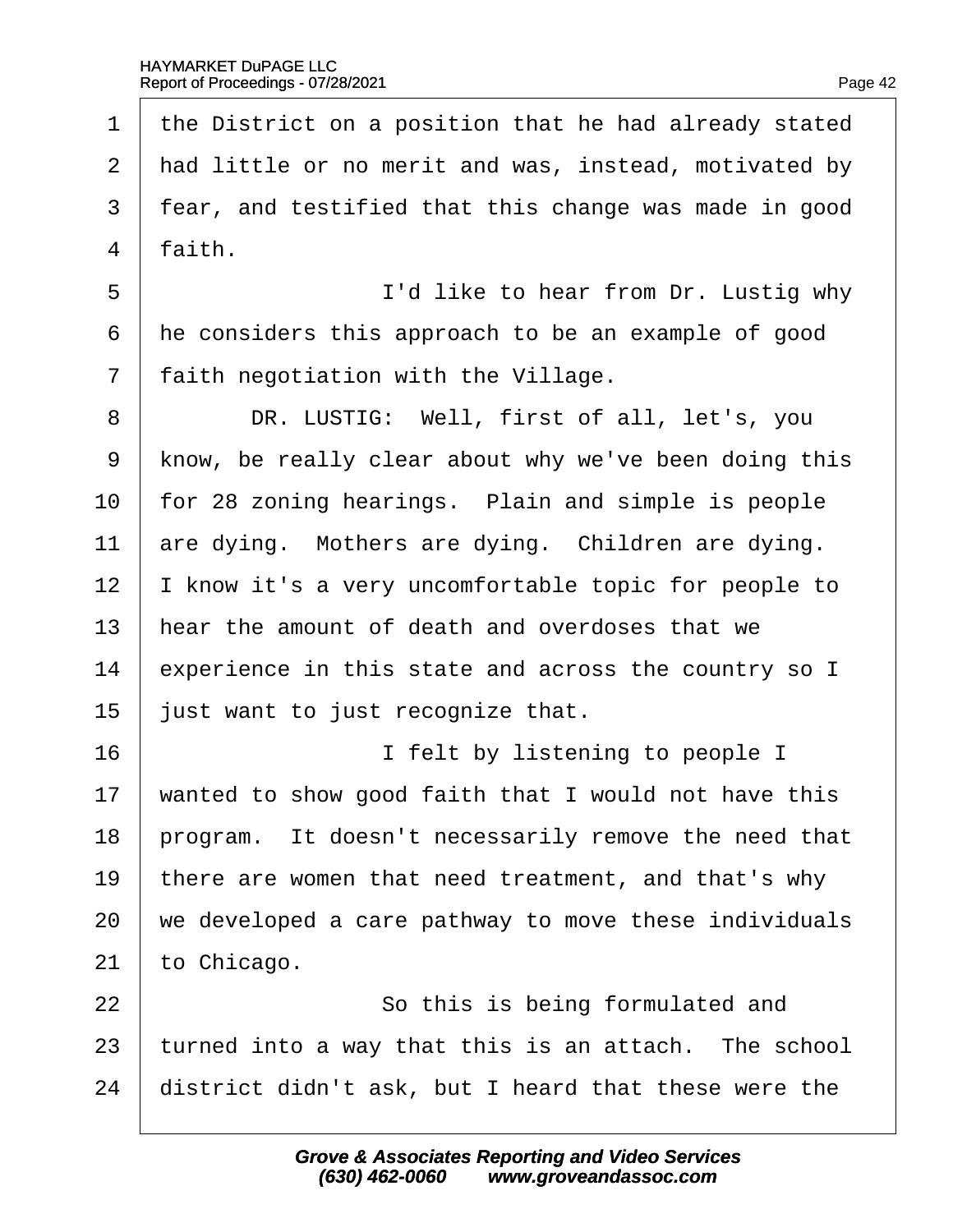<span id="page-43-0"></span>

| $\mathbf 1$    | challenges that people were talking about. So as I    |
|----------------|-------------------------------------------------------|
| $\overline{2}$ | was listening to people, as I was trying to listen to |
| 3              | the Village, as I was trying to listen to even people |
| $\overline{4}$ | who've lost loved ones, I tried to make               |
| 5              | accommodations where we could.                        |
| 6              | So this wasn't done in spite of the                   |
| $\overline{7}$ | school district. This wasn't done to be a front to    |
| 8              | the Village. It was an attempt to say I'm trying to   |
| 9              | work and listen to what people are saying.            |
| 10             | CHAIRMAN DALY: Thank you, Dr. Lustig, for             |
| 11             | your response.                                        |
| 12             | And, thank you, sir, for your                         |
| 13             | questions this evening.                               |
| 14             | MR. WOLFE: Thank you.                                 |
| 15             | CHAIRMAN DALY: Okay. At this time -- that             |
| 16             | was the end of the preregistered questioners this     |
| 17             | evening, so if there's any members of the public who  |
| 18             | would like to come up and ask any questions directly  |
| 19             | related to former testimony by Dr. Lustig or          |
| 20             | Mr. Benes, please go to -- please see Deanne. She's   |
| 21             | holding up the sign. We'll sign you up and then you   |
| 22             | can come up and ask your questions.                   |
| 23             | Okay, we do have one in the back                      |
| 24             | coming up.                                            |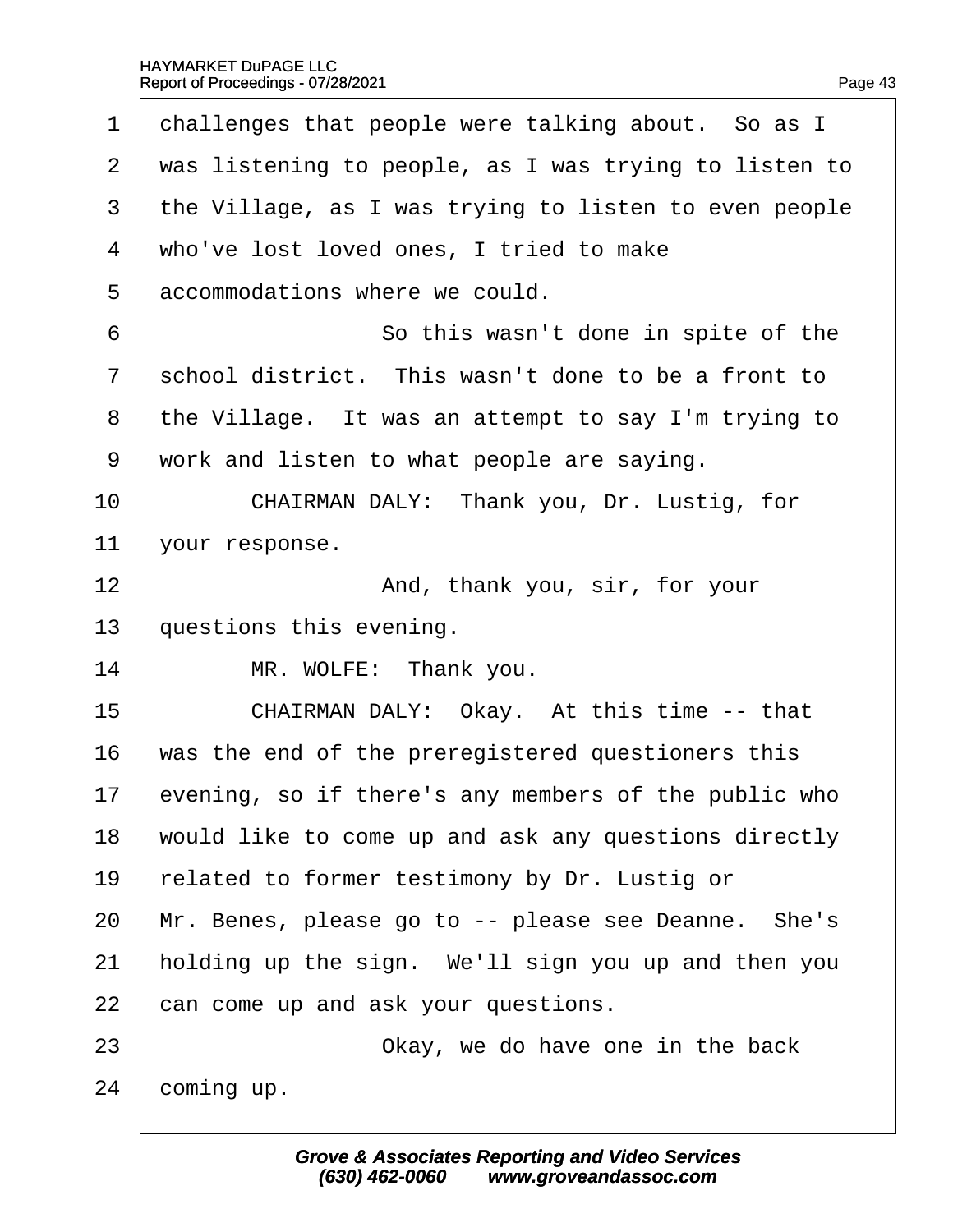<span id="page-44-0"></span>

| 1              | MS. FAHT: Apir Faht.                                  |
|----------------|-------------------------------------------------------|
| 2              | CHAIRMAN DALY: Ma'am, could you please get            |
| 3              | doser to the microphone so we can hear you.           |
| $\overline{4}$ | MS. FAHT: Yes.                                        |
| 5              | CHAIRMAN DALY: Thank you.                             |
| 6              | MS. FAHT: Okay. And my question is for                |
| $\overline{7}$ | Dr. Lustig. He mentioned -- well, actually, it's two  |
| 8              | things. First of all, he was talking about how it's   |
| 9              | a sad fact that those with behavioral health          |
| 10             | disorders and their family become involved in the     |
| 11             | criminal justice system. And I would like to know if  |
| 12             | he thinks this is going to have any impact on Itasca  |
| 13             | if Haymarket ever comes to the Village.               |
| 14             | CHAIRMAN DALY: All right. I had a hard time           |
| 15             | hearing you, ma'am.                                   |
| 16             | MS. FAHT: The question?                               |
| 17             | CHAIRMAN DALY: I did.                                 |
| 18             | MS. FAHT: Okay, I will repeat the quote.              |
| 19             | That's from June 30th and it's page 27. He said it's  |
| 20             | a sad fact -- he was talking about people with        |
| 21             | addiction -- that those with behavioral health        |
| 22             | disorders and their family become involved in the     |
| 23             | criminal justice system, and he said the residents of |
| 24             | the Village are already paying for this through their |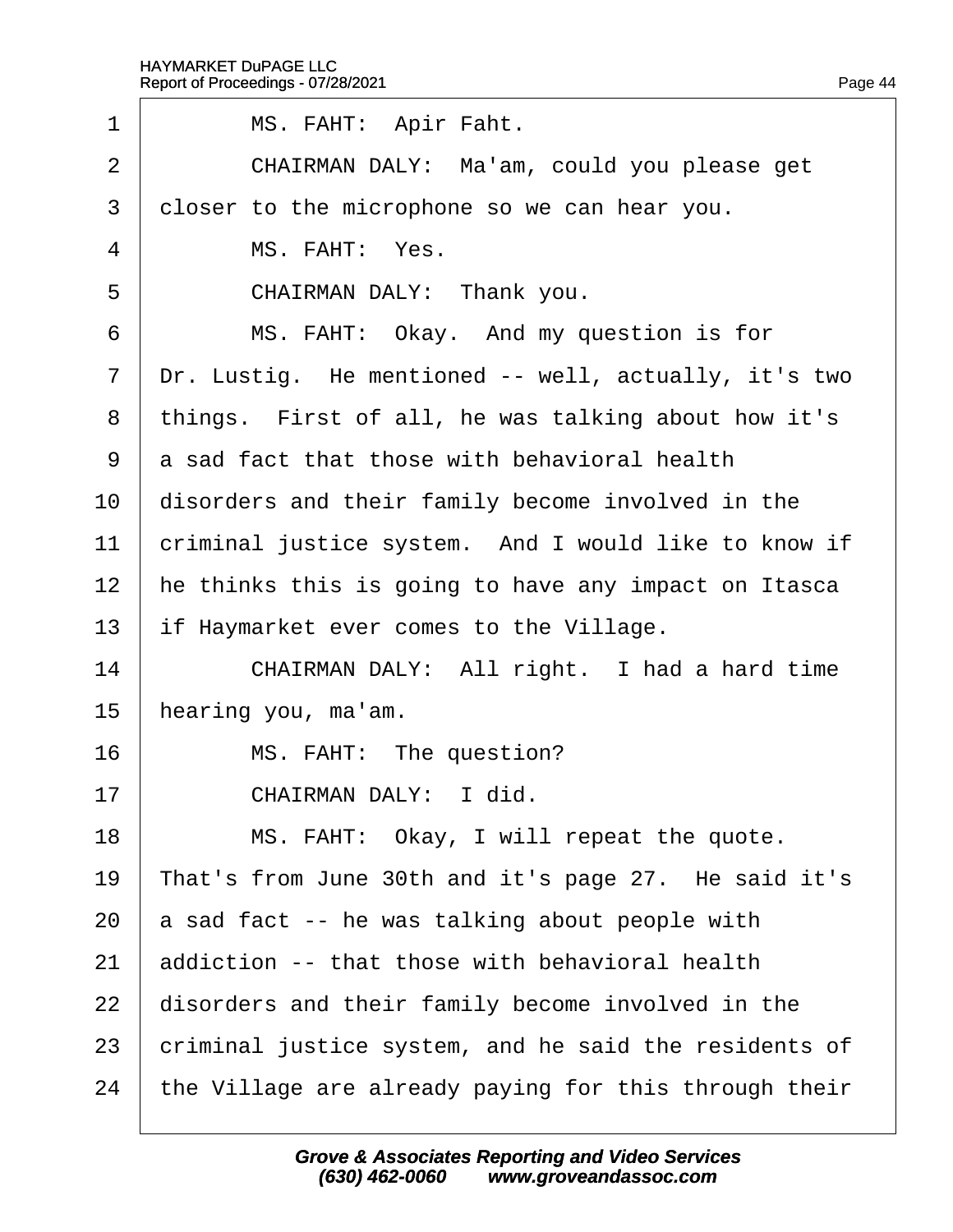<span id="page-45-0"></span>

| 1              | property taxes to provide for fire department and the |
|----------------|-------------------------------------------------------|
| 2              | police response to incidents involving individuals    |
| 3              | suffering from substance abuse.                       |
| $\overline{4}$ | Do you remember that quote?                           |
| 5              | DR. LUSTIG: Uh-huh.                                   |
| 6              | MS. FAHT: Yeah. My question is, how do you            |
| 7              | think Haymarket is going to affect the Village if it  |
| 8              | ever comes to Itasca?                                 |
| 9              | CHAIRMAN DALY: If you understand the                  |
| 10             | question, could you please answer it.                 |
| 11             | DR. LUSTIG: The last part I'm not getting.            |
| 12             | 'm not getting the last part of the question.         |
| 13             | MS. DICKSON: If I might, I'm a little closer.         |
| 14             | You're saying if they come, will                      |
| 15             | they impact crime in the --                           |
| 16             | MS. FAHT: Yes. If it's going to affect --             |
| 17             | MS. DICKSON: Crime?                                   |
| 18             | MS. FAHT: Yes, the crime level in Itasca.             |
| 19             | CHAIRMAN DALY: I don't know that that ever            |
| 20             | fell within the bounds of your testimony, Dr. Lustig, |
| 21             | about crime statistics related to Haymarket coming to |
| 22             | town.                                                 |
| 23             | MS. DICKSON: Do you have an answer to the             |
| 24             | question?                                             |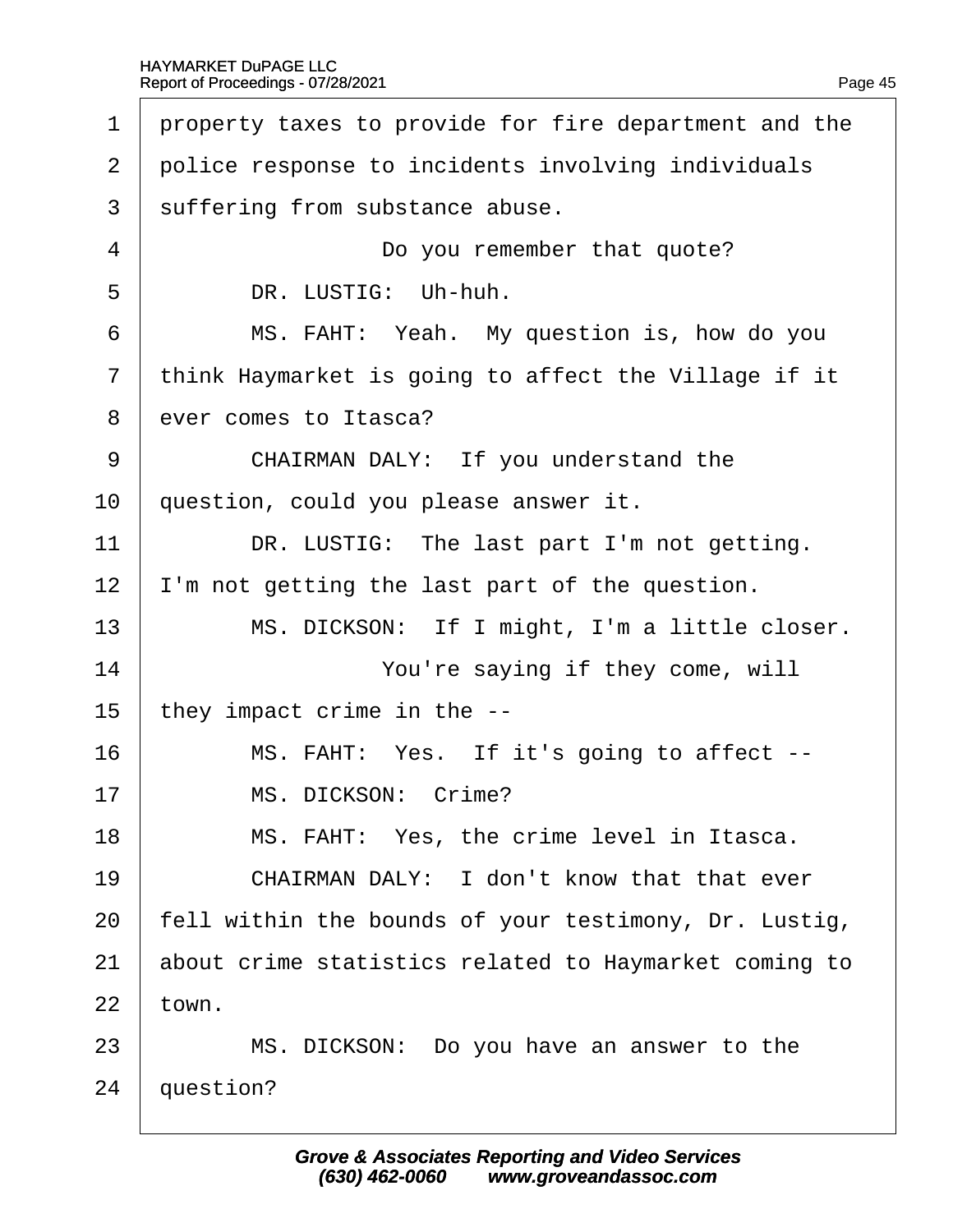<span id="page-46-0"></span>

| 1              | DR. LUSTIG: I really don't. I don't have a           |
|----------------|------------------------------------------------------|
| $\overline{2}$ | grasp of the question.                               |
| 3              | CHAIRMAN DALY: So, ma'am, I'm afraid -- I            |
| 4              | don't think that question is appropriate.            |
| 5              | Do you have anything to add on that?                 |
| 6              | MS. DICKSON: He's just reading the testimony.        |
| $\overline{7}$ | CHAIRMAN DALY: That's why I haven't kept             |
| 8              | talking.                                             |
| 9              | DR. LUSTIG: Do you want me to take a stab at         |
| 10             | the question?                                        |
| 11             | CHAIRMAN DALY: I'm sorry, what was that?             |
| 12             | DR. LUSTIG: Do you want to take a stab at            |
| 13             | what I think the question is or try to answer, I     |
| 14             | mean?                                                |
| 15             | CHAIRMAN DALY: Yes, please.                          |
| 16             | DR. LUSTIG: So in the transcript it was              |
| 17             | talking about what happens to individuals that don't |
| 18             | get access to care. So we find over time that when   |
| 19             | individuals who have a substance use disorder don't  |
| 20             | get access to treatment in a timely way, criminal    |
| 21             | ustice involvement tends to -- tends to often occur. |
| 22             | It's not unusual for it to occur as                  |
| 23             | people need to support their use. And so when        |
| 24             | individuals get arrested and we see the arrest       |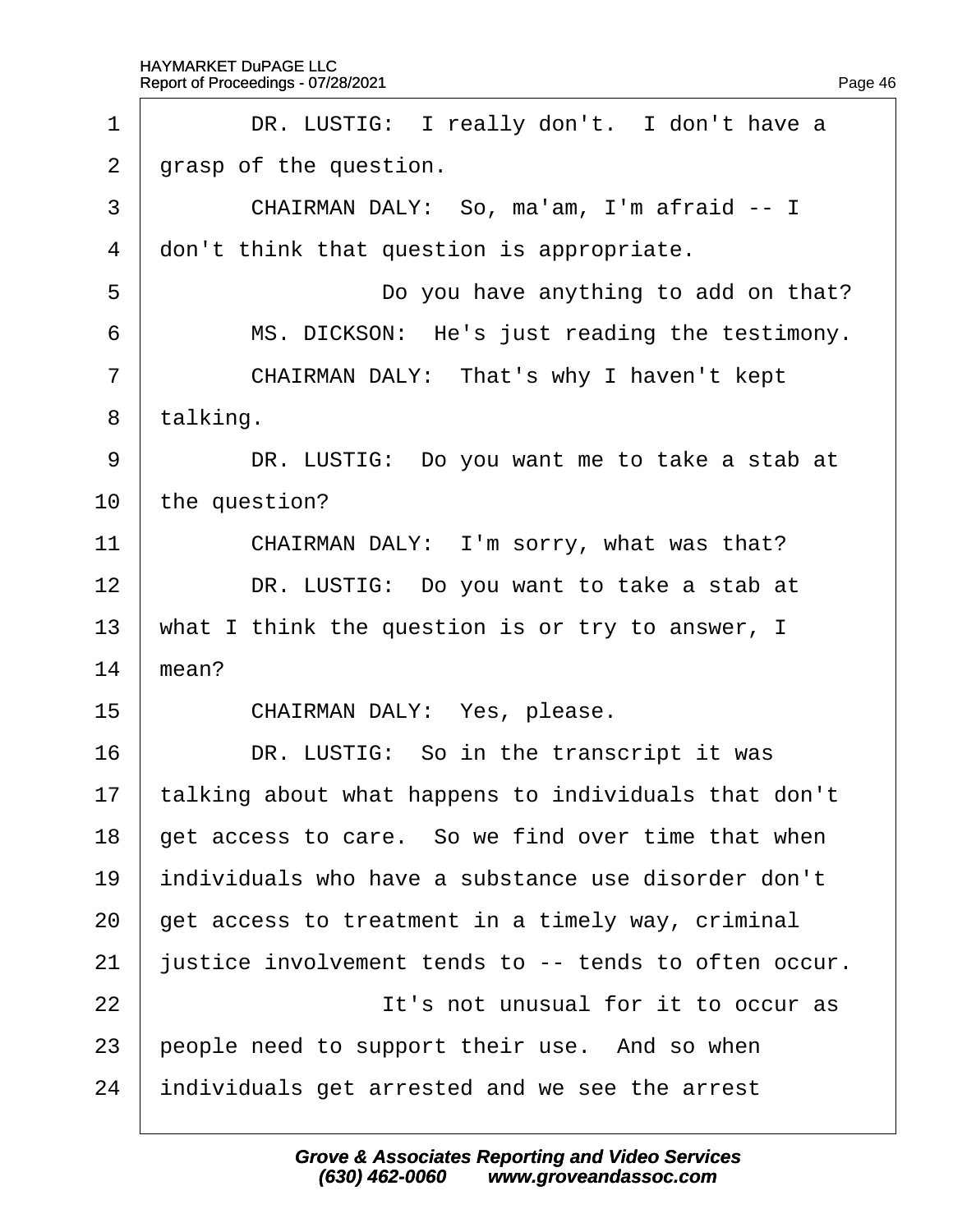|  | Page 47 |
|--|---------|
|  |         |

<span id="page-47-0"></span>

| 1              | reports, we see individuals who have overdosed in the |
|----------------|-------------------------------------------------------|
| $\overline{2}$ | Village costing ambulance time, and police time, and  |
| 3              | hospital time, so we are already paying for many of   |
| 4              | those services without necessarily have a referral    |
| 5              | source that can take patients 24 hours a day, 365     |
| 6              | days a year.                                          |
| $\overline{7}$ | MS. FAHT: Okay, one more question, please.            |
| 8              | CHAIRMAN DALY: Okay, thank you.                       |
| 9              | MS. FAHT: Again, in the same -- like on the           |
| 10             | same date June the 30th, again, Dr. Lustig said --    |
| 11             | and that's page 28 -- that after recently speaking to |
| 12             | the DuPage County Sheriff, he reported to me that     |
| 13             | over 80 percent of the detainees in jail have an      |
| 14             | ppioid disorder. Are we going to think that none of   |
| 15             | these inmates live in Itasca or have had an impact on |
| 16             | tasca?                                                |
| 17             | Do you remember this quote?                           |
| 18             | DR. LUSTIG: Uh-huh.                                   |
| 19             | MS. FAHT: Yeah. And of course nobody thinks           |
| 20             | that none of them is from Itasca, but I would like to |
| 21             | know if you asked the sheriff how many of these cases |
| 22             | live in Itasca.                                       |
| 23             | DR. LUSTIG: No, I did not.                            |
| 24             | MS. FAHT: May I know why not?                         |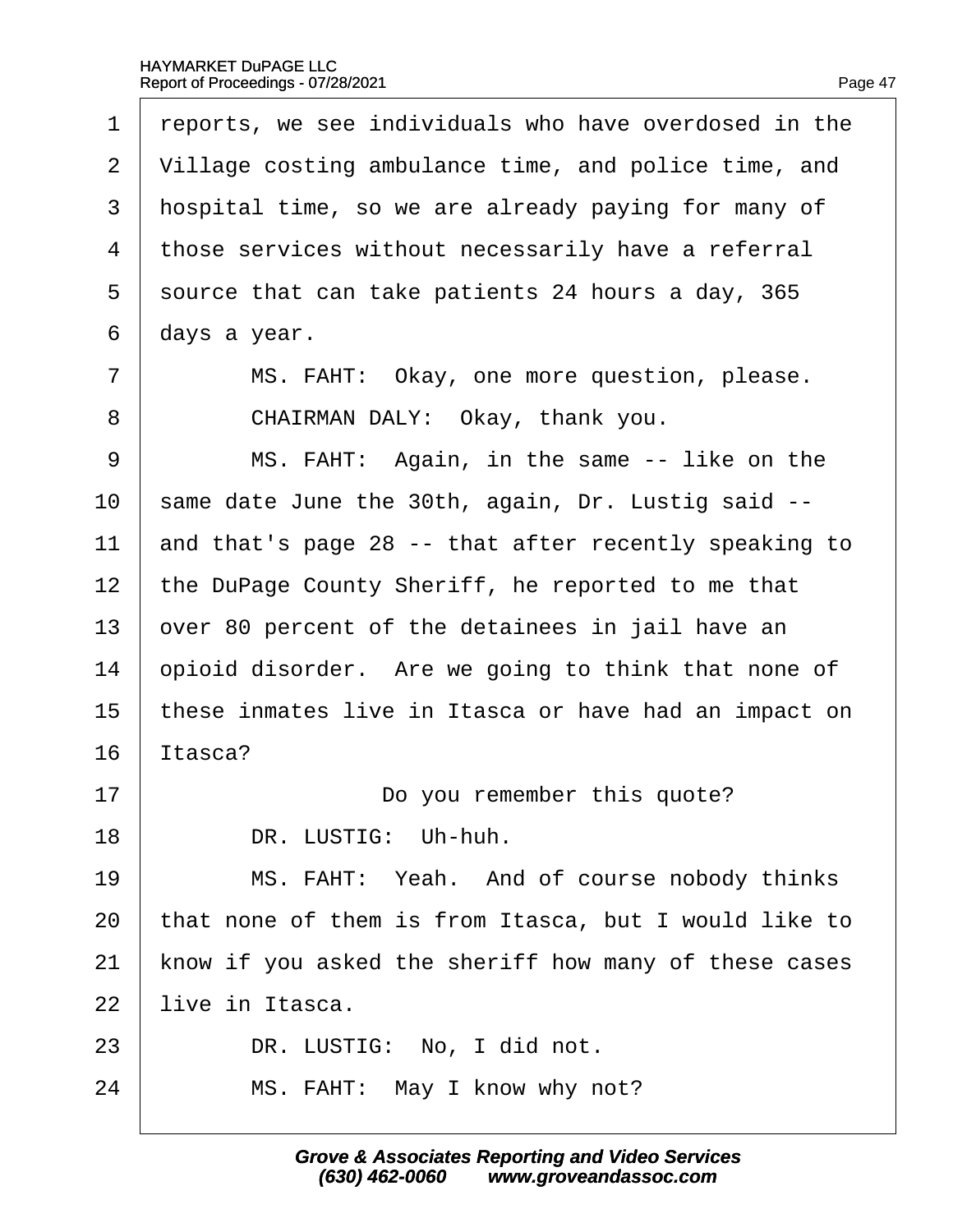<span id="page-48-0"></span>

| 1              | DR. LUSTIG: The focus of our conversation was         |
|----------------|-------------------------------------------------------|
| 2              | how we can provide services to be supportive of       |
| 3              | people with substance use disorders that the jail     |
| 4              | doesn't get to see and are being released into        |
| 5              | dommunities.                                          |
| 6              | CHAIRMAN DALY: Thank you.                             |
| $\overline{7}$ | MS. FAHT: Okay.                                       |
| 8              | CHAIRMAN DALY: Thank you, ma'am.                      |
| 9              | MS. FAHT: Thank you for your time.                    |
| 10             | CHAIRMAN DALY: Anybody else who wants to ask          |
| 11             | a question, please see Deanne.                        |
| 12             | Okay. I see no other members of the                   |
| 13             | public at this time who wish to ask a question, so at |
| 14             | this time I would ask if Mo would please read the     |
| 15             | questions that were submitted through the Village's   |
| 16             | website and we will get them answered by the          |
| 17             | appropriate expert.                                   |
| 18             | Just read it and let's keep going.                    |
| 19             | MR. KHAN: The first question is from                  |
| 20             | Christina Zeno, who resides at 307 North Rush Street, |
| 21             | tasca, Illinois. The first question is directed to    |
| 22             | the Petitioner: In order to understand what benefit   |
| 23             | Haymarket might bring to Itasca businesses, I'm       |
| 24             | curious what the process is to determine what vendors |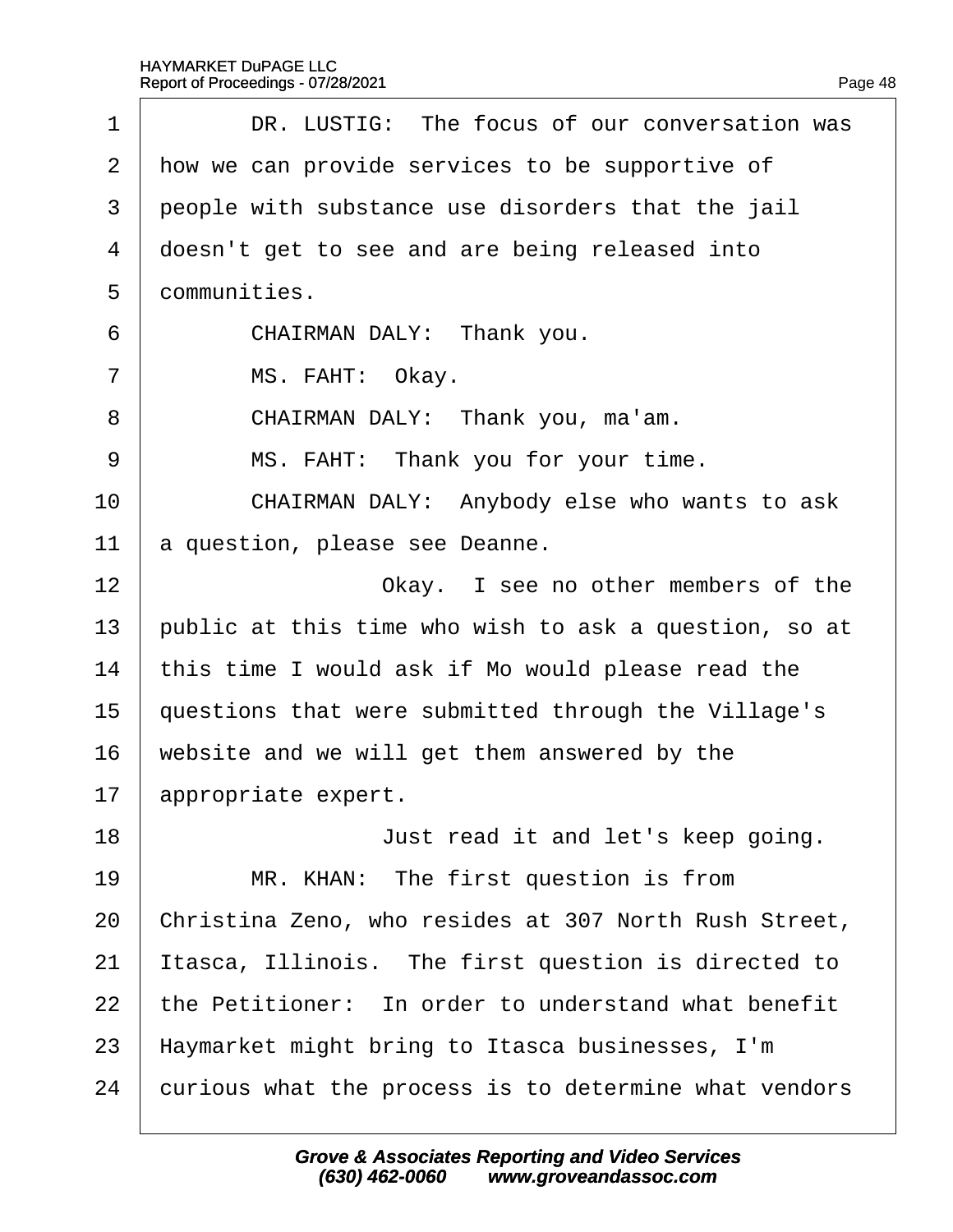Page 49

<span id="page-49-0"></span>1 or suppliers Haymarket will use, things like food, 2 toiletries, supplies, sheets/towels, contractors, 3 et cetera. Is there any preference given to Itasca 4 businesses? 5 | DR. LUSTIG: 100 percent. My goal, obviously, 6 is not just being a good neighbor, but if there are 7 ways that I could support the business of this 8 dommunity, we would, and they would be given 9 *preferential treatment.* 10 | MR. KHAN: With the statistics of DuPage 11 having 54,000 residents needing care, do you feel 12 like this facility will be able to handle the care 13 for all these DuPage individuals? If not, then why 14 bpen treatment to collar counties? Why not just 15 limit the facility to DuPage residents since there 16 are plenty of folks just in DuPage that need care. 17  $\parallel$  Do you want me to repeat it? 18 | DR. LUSTIG: No. 19 | CHAIRMAN DALY: Break it up into the first 20 guestion first and let him answer it, and then  $21$  we'll... 22 | MR. KAHN: With the statistics of DuPage 23 having 54,000 residents needing care, do you feel 24 like this facility will be able to handle the care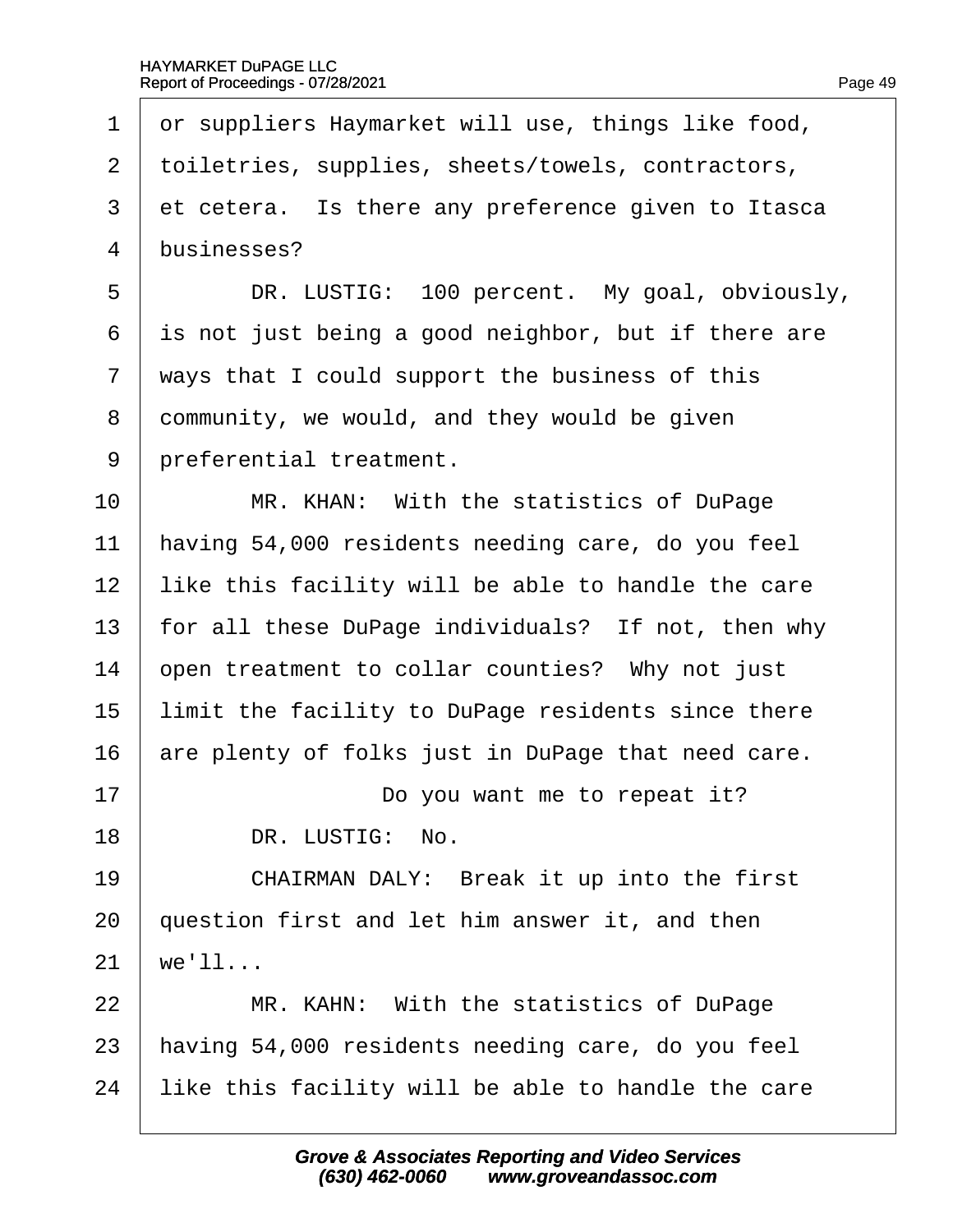<span id="page-50-0"></span>

| $\mathbf 1$    | for all of these DuPage individuals?                  |
|----------------|-------------------------------------------------------|
| $\overline{2}$ | DR. LUSTIG: No, I don't. And I think, you             |
| 3              | know, right now there are other outpatient facilities |
| $\overline{4}$ | in and around Itasca that can also be supportive.     |
| 5              | The key aspect of individuals is                      |
| 6              | giving people immediate access to care, and both      |
| $\overline{7}$ | Ipcally and throughout the State we are very limited  |
| 8              | with getting people immediate access to care.         |
| 9              | So I don't think that, nor would I                    |
| 10             | ever imagine that Haymarket Center would be           |
| 11             | responsible for all 54,000 residents.                 |
| 12             | MR. KHAN: If not, then why open treatment to          |
| 13             | collar counties?                                      |
| 14             | DR. LUSTIG: I think, again, we're trying to           |
| 15             | be geographic to the population that we serve in the  |
| 16             | city, and over the period of several years we've      |
| 17             | treated thousands of individuals from the western     |
| 18             | suburbs, and so that is why we feel it very very      |
| 19             | important to be coming out to Itasca.                 |
| 20             | CHAIRMAN DALY: Thank you.                             |
| 21             | MR. KHAN: Moving next from Jane Callas at             |
| 22             | 1382 Medinah Drive, Itasca.                           |
| 23             | Next question will be Tony Looardo.                   |
| 24             | No address provided. Itasca. It's for -- directed     |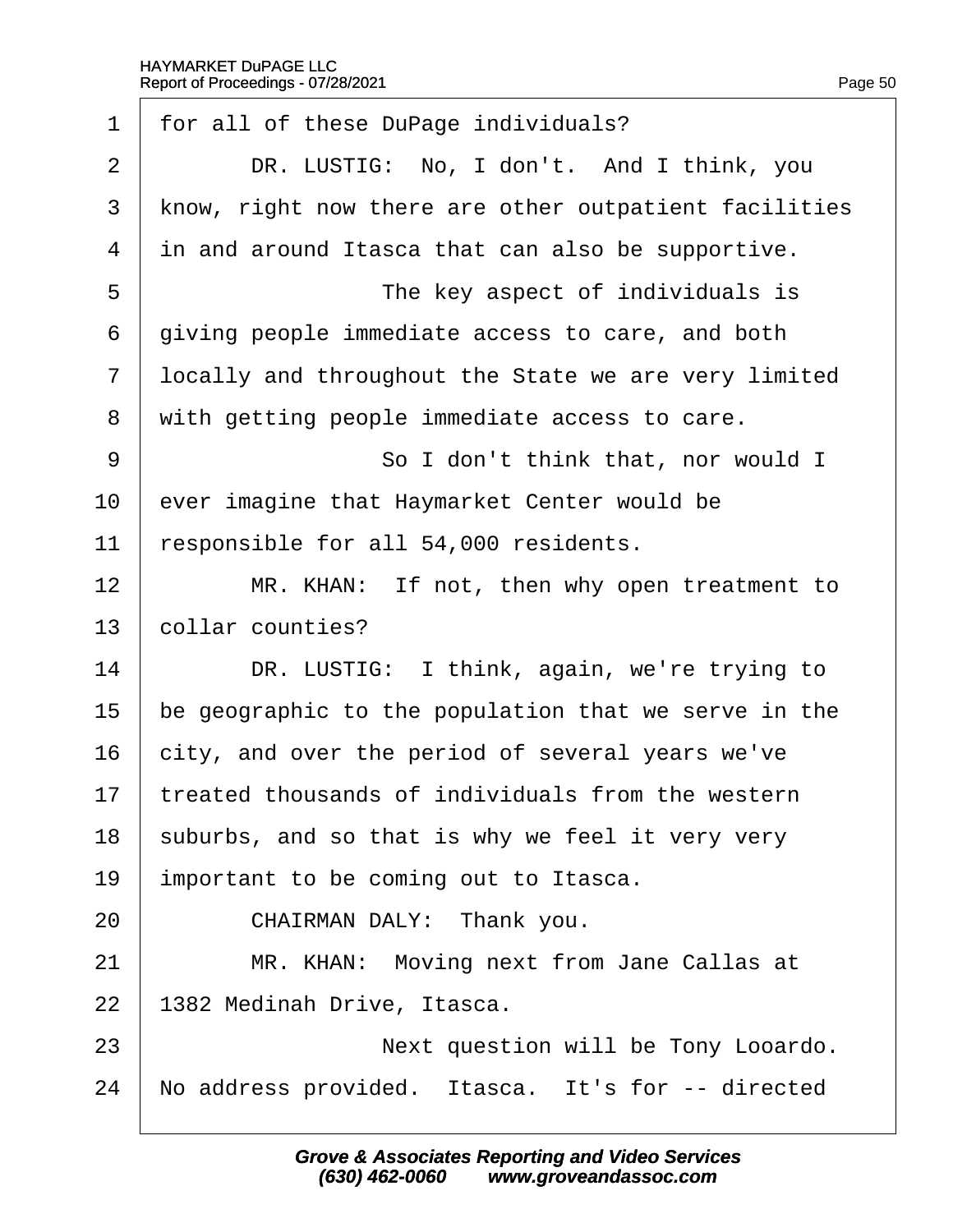<span id="page-51-0"></span>

| 1              | to Mr. Benes: Dr. Lustig stated Itasca facility       |
|----------------|-------------------------------------------------------|
| $\overline{2}$ | would not offer services for mother/child. Is that a  |
| 3              | permanent decision or can you change that any time in |
| 4              | the future?                                           |
| 5              | CHAIRMAN DALY: So I guess, Mr. Benes, for             |
| 6              | you, if you could answer that question within the     |
| $\overline{7}$ | framework of law, like what can and cannot happen.    |
| 8              | MR. BENES: I can't change whether or not he           |
| 9              | offers the program.                                   |
| 10             | MR. KHAN: Also a statement: Haymarket                 |
| 11             | Chicago location counselors are offering patients the |
| 12             | option to transfer to Itasca facility. That's a       |
| 13             | fact. Would these potential patients --               |
| 14             | CHAIRMAN DALY: That's not a question.                 |
| 15             | MR. KHAN: Well, it was the follow-up.                 |
| 16             | CHAIRMAN DALY: Okay. So the first question,           |
| 17             | Mr. Benes already answered that.                      |
| 18             | MR. KHAN: Right.                                      |
| 19             | CHAIRMAN DALY: Also, a statement, that we're          |
| 20             | hot going to go down that road. If that's a fact,     |
| 21             | we're not going with that.                            |
| 22             | We already talked about outside.                      |
| 23             | Okay. I think the rest of that is                     |
| 24             | statement, supposition. I don't even know that        |
|                |                                                       |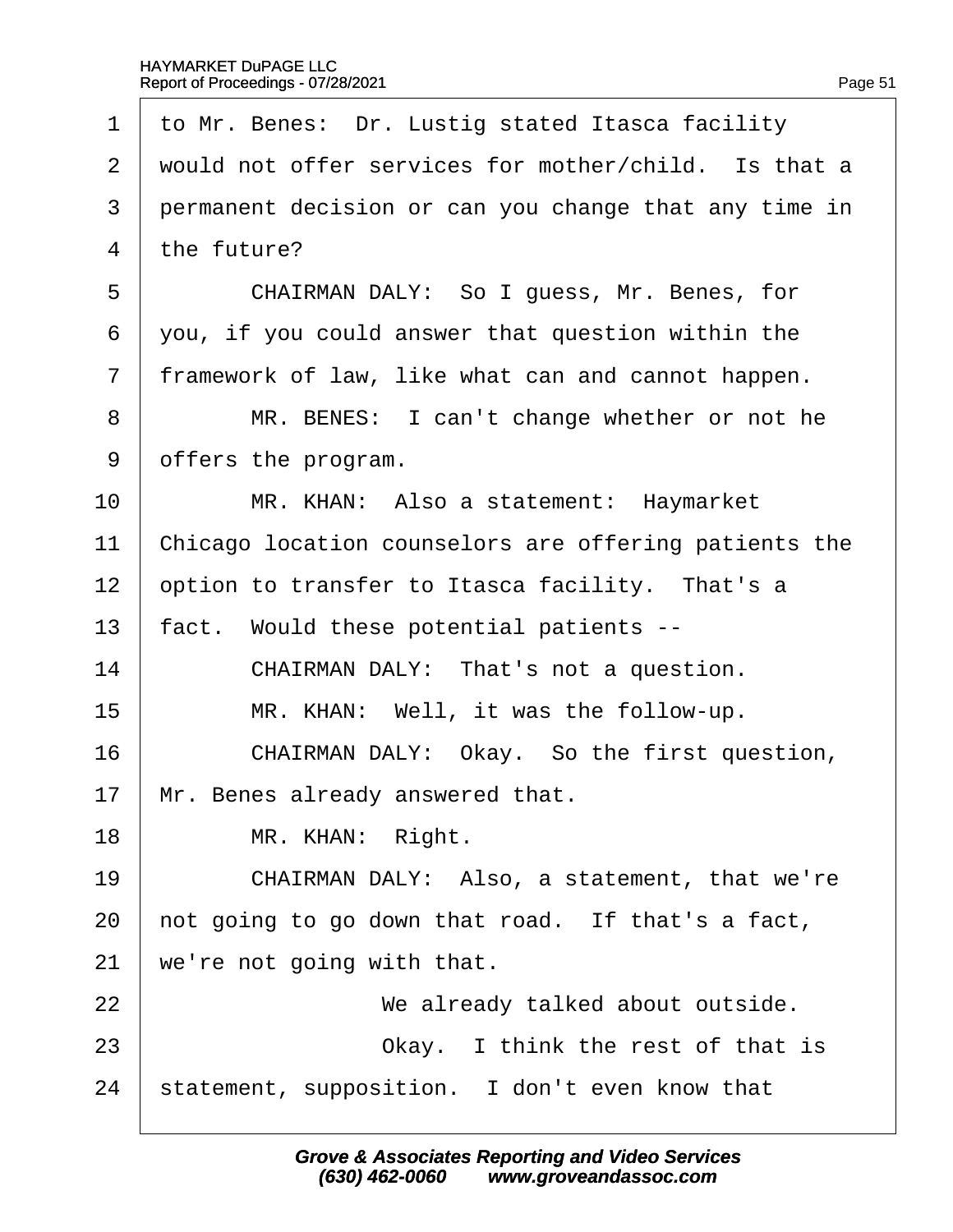<span id="page-52-0"></span>

| that's                                               |
|------------------------------------------------------|
| Okay. So, Dr. Lustig, in the second                  |
| part of this question, my question -- I'm going to   |
| somewhat reinterpret this -- Haymarket Chicago       |
| Ipcation counselors are offering patients the option |
| to transfer to the Itasca facility.                  |
| Is that true?                                        |
| DR. LUSTIG: No.                                      |
| CHAIRMAN DALY: Thank you.                            |
| Would these potential payments --                    |
| ho.                                                  |
| Okay, so we shot down the whole                      |
| transfer piece.                                      |
| And then --                                          |
| THE REPORTER: Chairman?                              |
| CHAIRMAN DALY: Yes.                                  |
| THE REPORTER: I'm hearing just words coming          |
| and going.                                           |
| CHAIRMAN DALY: Oh, I'm sorry about that.             |
| All right. So the last part,                         |
| Haymarket staff is also offering jobs to patients    |
| with counseling experience. Is that true?            |
| DR. LUSTIG: No.                                      |
| CHAIRMAN DALY: Thank you.                            |
|                                                      |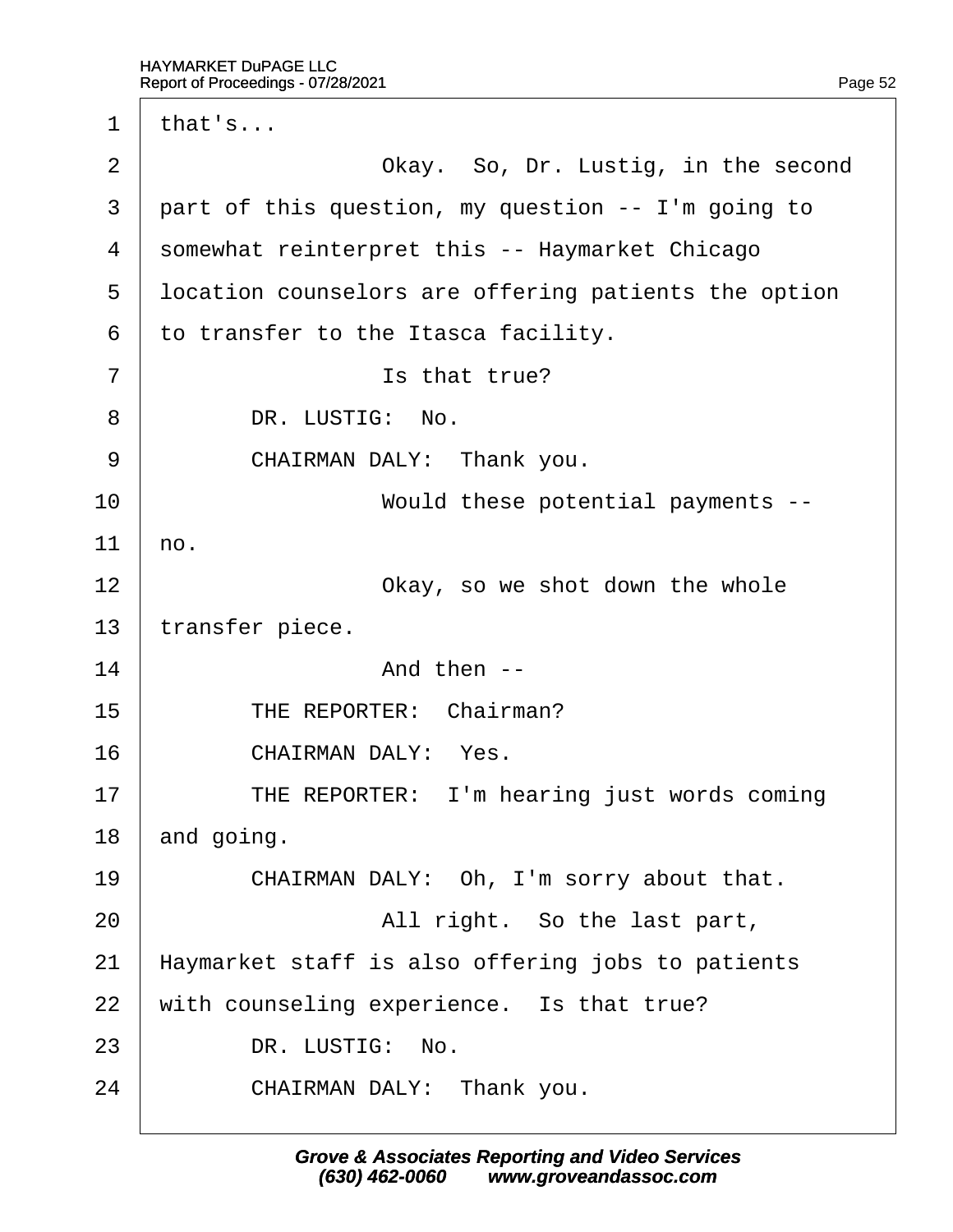<span id="page-53-0"></span>

| 1              | MR. KHAN: Next question from Dalia Kern at            |
|----------------|-------------------------------------------------------|
| $\overline{2}$ | 802 North Maple Street, Itasca -- Dr. Sullivan -- it  |
| 3              | says, It appears from your testimony that your        |
| 4              | hospital system already has established --            |
| 5              | CHAIRMAN DALY: That's not appropriate.                |
| 6              | MR. KHAN: All right. And that is the last             |
| 7              | dne.                                                  |
| 8              | CHAIRMAN DALY: Okay. So at this time we've            |
| 9              | gone through all the written questions.               |
| 10             | Since we're all here and we have                      |
| 11             | Dr. Lustig and Mr. Benes, I'm going to ask one more   |
| 12             | time if any members of the public have a question,    |
| 13             | come up and see Deanne. Otherwise, we are going to    |
| 14             | close.                                                |
| 15             | Seeing none, at this time I'm going                   |
| 16             | to ask if the attorneys for either party have         |
| 17             | anything to offer related to next week's meeting that |
| 18             | might have any relevance on agenda or otherwise.      |
| 19             | MR. ELLENBECKER: No.                                  |
| 20             | MR. DI NOLFO: No.                                     |
| 21             | MS. SMITH: No.                                        |
| 22             | CHAIRMAN DALY: Ms. O'Keefe? Ms. Dickson?              |
| 23             | MS. O'KEEFE: No.                                      |
| 24             | MS. DICKSON: No.                                      |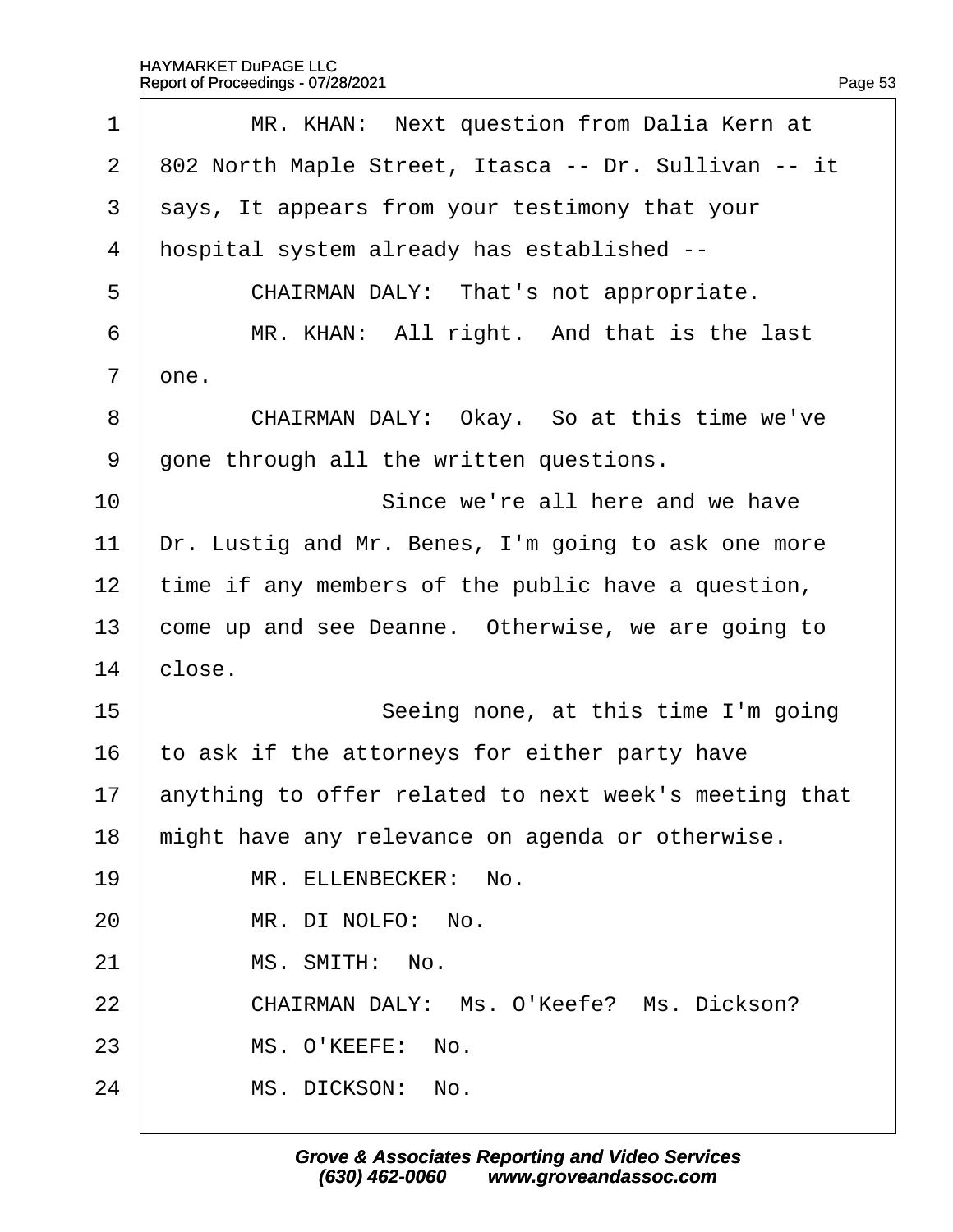|  | Page 54 |
|--|---------|

<span id="page-54-0"></span>

| 1              | CHAIRMAN DALY: Okay. So that concludes this         |  |  |  |
|----------------|-----------------------------------------------------|--|--|--|
| $\overline{2}$ | hearing this evening. I will now entertain a motion |  |  |  |
| 3              | to continue this hearing until next Wednesday,      |  |  |  |
| 4              | August 4th.                                         |  |  |  |
| 5              | <b>COMMISSIONER RAY: Aye. A motion to continue</b>  |  |  |  |
| 6              | to this meeting to next Wednesday, August 4th.      |  |  |  |
| 7              | <b>COMMISSIONER RUSSO: Second.</b>                  |  |  |  |
| 8              | CHAIRMAN DALY: We have a motion and a second.       |  |  |  |
| 9              | Mo, would you please call the vote.                 |  |  |  |
| 10             | MR. KHAN: Communicator Drummond?                    |  |  |  |
| 11             | <b>COMMISSIONER DRUMMOND: For.</b>                  |  |  |  |
| 12             | MR. KHAN: Commissioner Ray?                         |  |  |  |
| 13             | <b>COMMISSIONER RAY: For.</b>                       |  |  |  |
| 14             | MR. KHAN: Commissioner Russo?                       |  |  |  |
| 15             | <b>COMMISSIONER RUSSO: For.</b>                     |  |  |  |
| 16             | MR. KHAN: Chairman Daly?                            |  |  |  |
| 17             | <b>CHAIRMAN DALY: For. The motion carries.</b>      |  |  |  |
| 18             | This hearing is now continued until                 |  |  |  |
| 19             | hext Wednesday. I will now entertain a motion to    |  |  |  |
| 20             | adjourn.                                            |  |  |  |
| 21             | COMMISSIONER RAY: I motion to adjourn.              |  |  |  |
| 22             | <b>COMMISSIONER RUSSO: Second.</b>                  |  |  |  |
| 23             | CHAIRMAN DALY: Mo, would you please call the        |  |  |  |
| 24             | vote.                                               |  |  |  |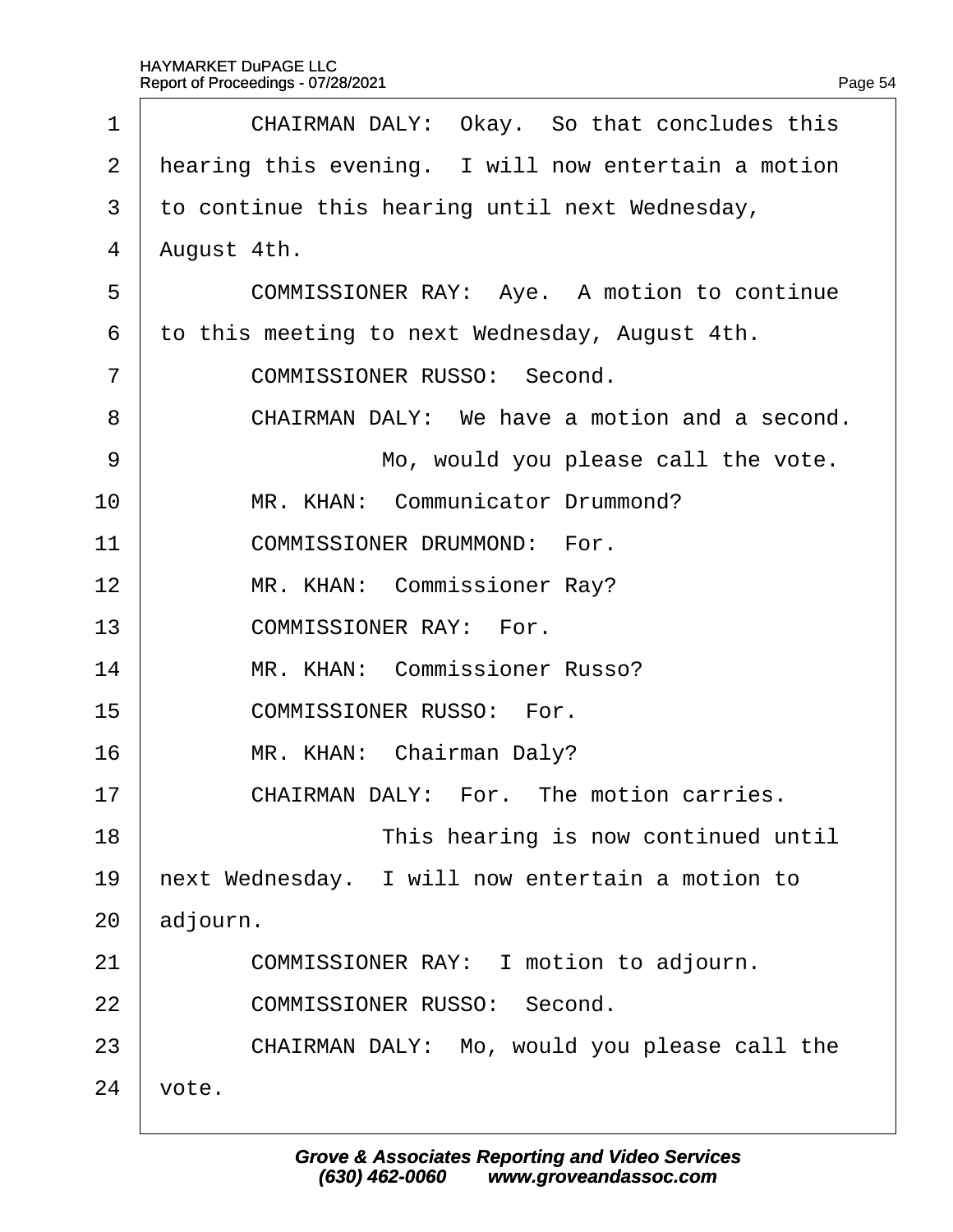<span id="page-55-0"></span>

| 1              | MR. KHAN: Commissioner Drummond?               |
|----------------|------------------------------------------------|
| 2              | <b>COMMISSIONER DRUMMOND: For.</b>             |
| 3              | MR. KHAN: Commissioner Ray?                    |
| 4              | <b>COMMISSIONER RAY: For.</b>                  |
| 5              | MR. KHAN: Commissioner Russo?                  |
| 6              | <b>COMMISSIONER RUSSO: For.</b>                |
| $\overline{7}$ | MR. KHAN: Chairman Daly?                       |
| 8              | <b>CHAIRMAN DALY: For. The motion carries.</b> |
| 9              | This meeting is adjourned. Thank you everyone. |
| 10             | (Whereupon the public hearing was              |
| 11             | continued to 08-04-21 at 7:00 p.m.)            |
| 12             |                                                |
| 13             |                                                |
| 14             |                                                |
| 15             |                                                |
| 16             |                                                |
| 17             |                                                |
| 18             |                                                |
| 19             |                                                |
| 20             |                                                |
| 21             |                                                |
| 22             |                                                |
| 23             |                                                |
| 24             |                                                |
|                |                                                |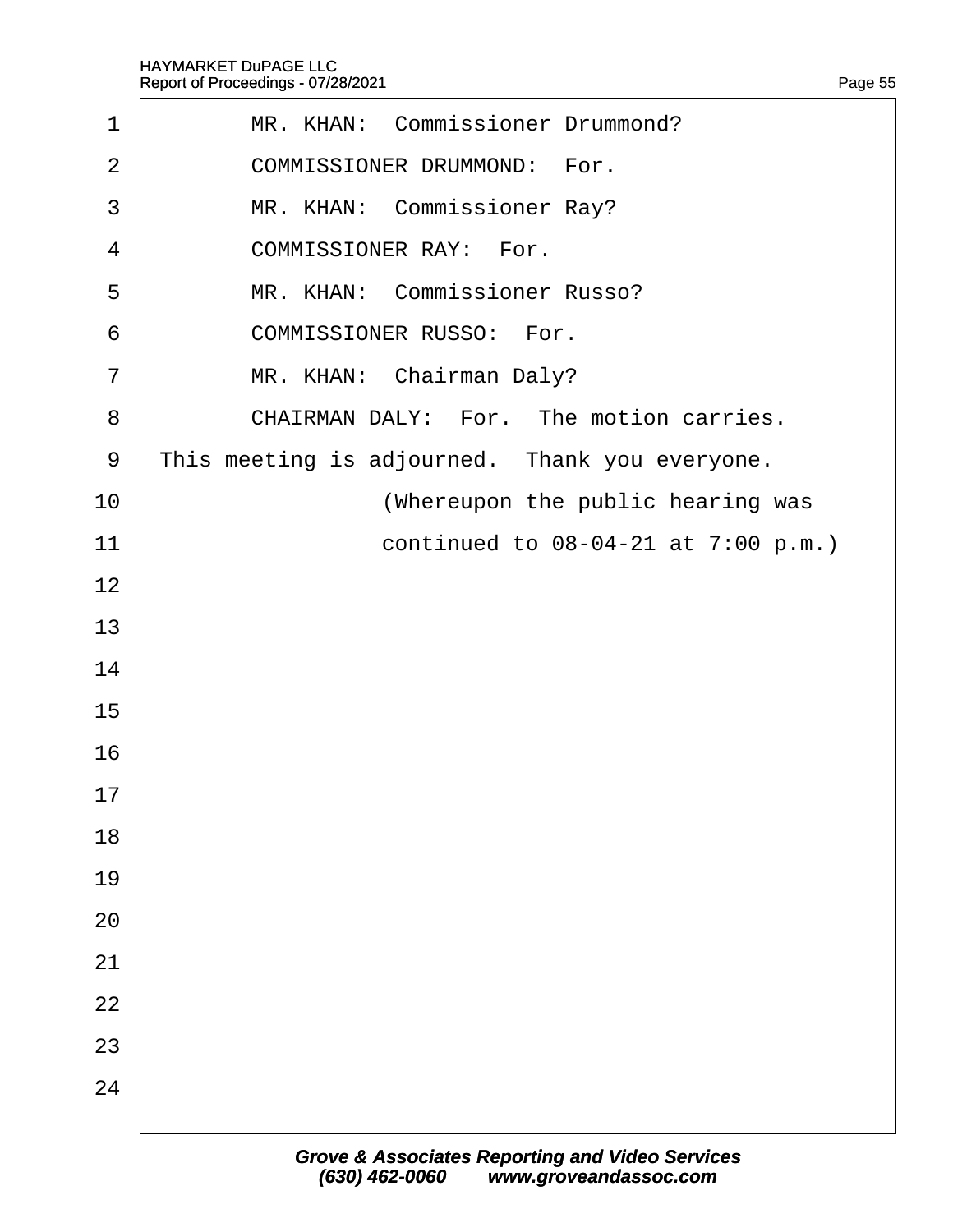- 1 STATE OF ILLINOIS **1**
- SS.<br>2 COUNTY OF DU I COUNTY OF DU PAGE )
- 3 | I, Shannon M. Frey, CSR. No. 84-002277, RMR,
- 4 CRR, do hereby certify that I reported in shorthand
- 5 the proceedings had at the Public Hearing of the
- 6 above-entitled cause and that the foregoing Report of
- 7 Proceedings, Pages 1 through 55, inclusive, is a
- 8 true, correct, and complete transcript of my
- ·9· ·shorthand notes taken at the time and place
- $10$  aforesaid.
- 11 | I further certify that I am not counsel for
- 12 hor in any way related to any of the parties to this
- 13 matter, nor am I in any way, directly or indirectly
- 14 interested in the outcome thereof.
- $15$   $\parallel$  This certification applies only to those
- 16 transcripts, original and copies, produced under my
- 17 direction and control; and I assume no responsibility
- 18 for the accuracy of any copies which are not so
- 19 broduced.
- 20 | IN WITNESS WHEREOF I have hereunto set my hand
- 21 this 3rd day of August, 2021.
- 22
- 23
- 

24 **Certified Shorthand Reporter**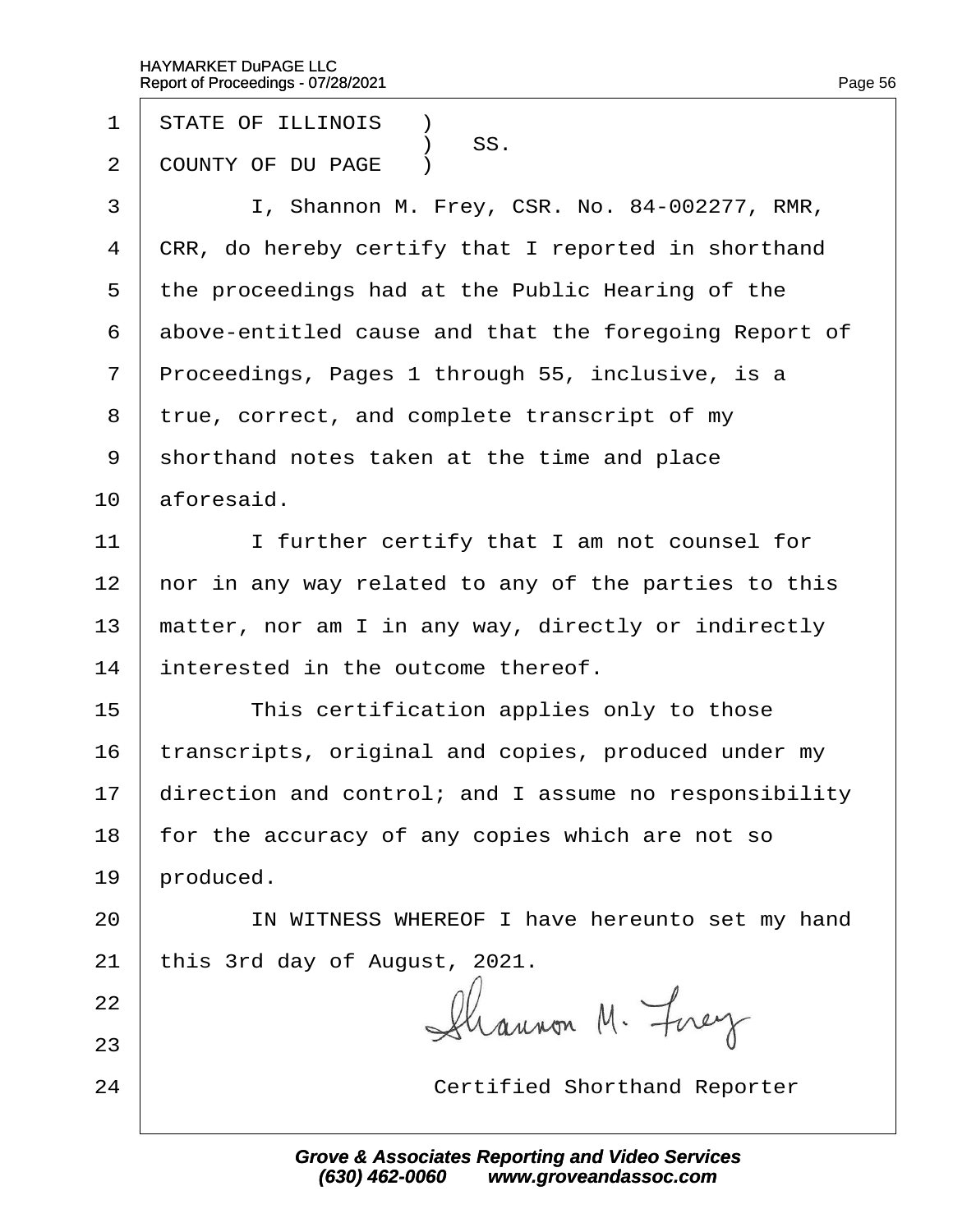Index: \$3.5..ALS

|                                              | 22 18:7 19:4 20:3             |                                                   | <b>across</b> 33:15 42:14              |
|----------------------------------------------|-------------------------------|---------------------------------------------------|----------------------------------------|
| \$                                           | 24 23:16 29:4,7,8 40:8,9      | 8                                                 | actually 17:11 22:15,17                |
| $$3.5$ 21:23                                 | 47:5                          | 8 5:16 21:16                                      | 27:11 29:17 35:6,7 37:14<br>44:7       |
| \$700,000 21:20 22:11                        | 24/7 38:16<br>24th 29:4 41:12 | 80 47:13                                          | add 38:7 46:5                          |
| $\pmb{0}$                                    | 27 11:22 44:19                | 802 53:2                                          | addiction 13:7 15:14                   |
|                                              | 28 42:10 47:11                | 860 4:6 7:24                                      | 30:15 44:21                            |
| 08-04-21 55:11                               | 28th 4:2 30:3                 | 9                                                 | addictions 15:22 16:5                  |
| 1                                            |                               |                                                   | addition 15:3                          |
|                                              | 3                             | 9 29:5                                            | Additionally 20:6                      |
| 129:5                                        | 3 23:16 38:17                 | 911 38:1                                          | address 5:19,23 9:7,9<br>50:24         |
| 1,500 24:17                                  | 30,000 19:22                  | A                                                 | addressed 40:11                        |
| 10 5:7 41:5                                  | 307 48:20                     |                                                   | adjourn 54:20,21                       |
| 10- $19:22$                                  | 30th 18:2,23 20:14 21:15      | abide $7:13$                                      | adjourned 55:9                         |
| 10/28 15:2                                   | 23:8,15 24:11 26:8 29:7       | ability 22:23                                     | admitted 30:14                         |
| 100 49:5                                     | 33:20 44:19 47:10             | able 20:19 27:3 28:8                              | adults 16:10                           |
| 107 17:24                                    | <b>365</b> 47:5               | 49:12,24                                          | advance 33:10                          |
| 11th 5:9                                     | 4                             | about 13:15 14:17 17:1<br>21:3 23:16 29:8 32:1,7, | advising 6:7                           |
| 12 18:2,24 29:7                              |                               | 14 33:14,16,17 35:24                              | affect 45:7,16                         |
| 12,000 14:1                                  | 4 18:3,24                     | 36:1 37:4,23 41:12,13<br>42:9 43:1 44:8,20 45:21  | afraid 46:3                            |
| 12th 37:22 38:15                             | 4/7/21 15:1                   | 46:17 51:22 52:19                                 | after 5:18 22:21 27:11                 |
| 1382 50:22                                   | 46 13:23 18:8 19:5 40:19      | <b>Absent 4:11,15</b>                             | 39:10 47:11                            |
| 14 4:4 18:3,24 20:14                         | 4th 5:8 54:4,6                | absolutely 10:2 19:20<br>21:6 31:16               | again 6:6 12:16 47:9,10<br>50:14       |
| 15 21:16 23:16<br>16 30:5                    | 5                             | absorbed 19:19                                    | age 19:9 20:6                          |
|                                              | 5 18:6 19:3                   | <b>abuse</b> 35:1 45:3                            | agenda 53:18                           |
| 17 24:12 37:24                               | 54,000 49:11,23 50:11         | accept 32:4                                       | ago $4:4$                              |
| 18 18:7 19:4 20:3,15 29:4<br>19-014 4:3 7:19 | <b>5th 34:7</b>               | accepting 5:21                                    | <b>agree</b> 25:15                     |
|                                              |                               | access 11:1 18:7 19:4                             | agreed 38:9                            |
| $\mathbf{2}$                                 | 6                             | 28:9 46:18,20 50:6,8                              | agrees 34:21                           |
|                                              |                               | accessory 7:23                                    | aisle 5:15 8:23                        |
| 2 38:18                                      | 6 24:12                       | accommodations 43:5                               | alcohol 16:4 17:7 21:4                 |
| 2.9 14:17                                    | 7                             | accompany 38:1 39:6,<br>20                        | Alexian 29:6,12,19                     |
| 20 24:12                                     |                               | accompanying 37:5                                 | allows 7:12                            |
| 2019 15:23                                   | 75:2                          | accountable 36:20                                 | already 28:24 38:8,11                  |
| 2020 15:5                                    | <b>71</b> 29:4                | accredited 26:14                                  | 41:11 42:1 44:24 47:3<br>51:17,22 53:4 |
| 2021 4:2                                     | 72 29:5                       | ACDC 37:24 38:6,9                                 | <b>ALS</b> 23:19                       |
| 21 20:15                                     | 7:00 55:11                    |                                                   |                                        |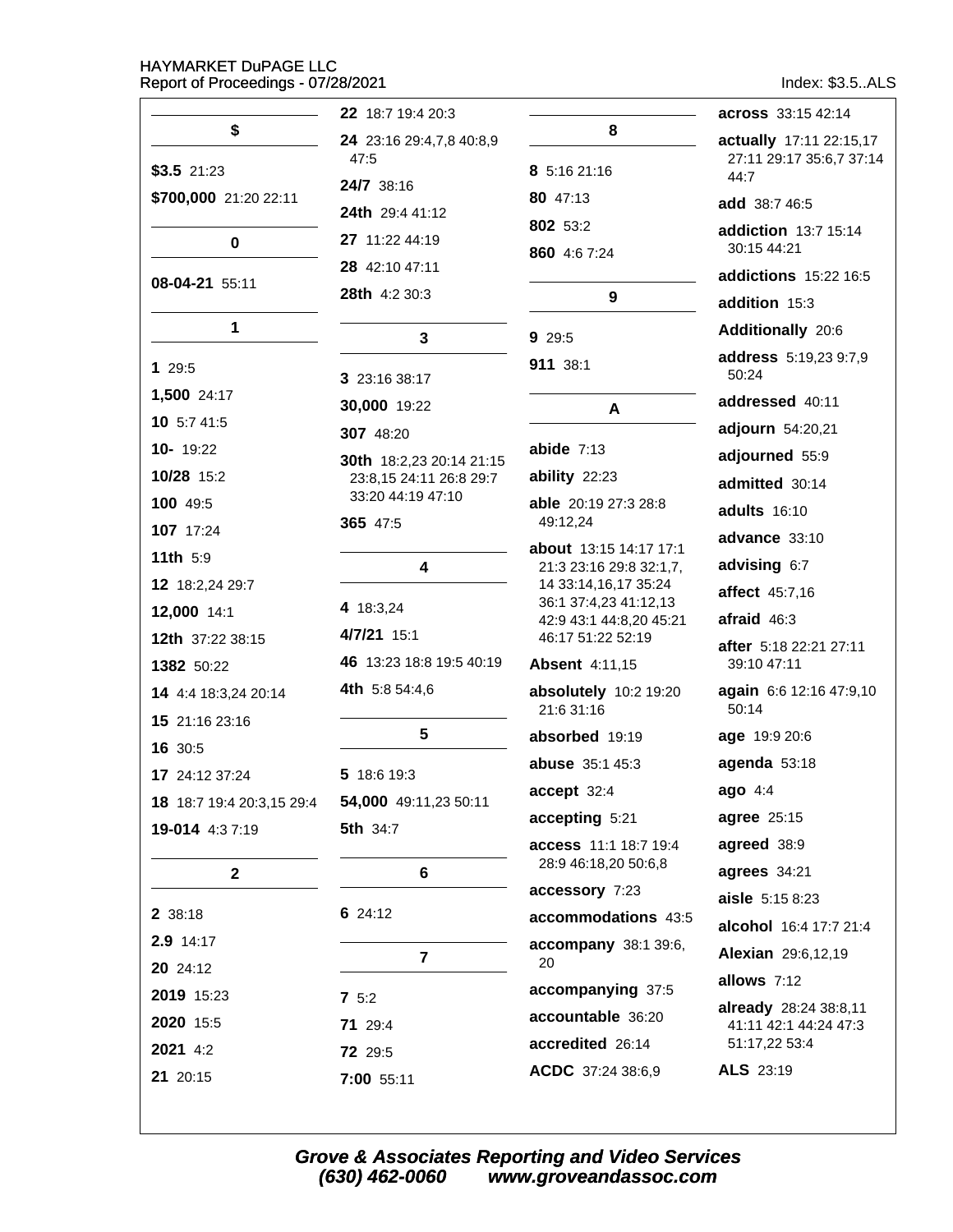| ambulance 21:17,20,<br>21,24 22:11,14,16,17<br>23:2,4,9,13,17,18 27:5<br>29:16 33:18 34:1,5,17<br>35:24 36:2 40:13 47:2 |
|-------------------------------------------------------------------------------------------------------------------------|
| amount 14:3 37:19<br>42:13                                                                                              |
| another 28:23                                                                                                           |
| Apir 44:1                                                                                                               |
| apologize 9:15 12:19<br>29:1 33:10                                                                                      |
| appears 53:3                                                                                                            |
| approach 42:6                                                                                                           |
| appropriate 5:24 10:8<br>14:9 24:14 26:11 46:4<br>48:17 53:5                                                            |
| appropriately 35:10                                                                                                     |
| approval 7:21 33:23<br>34:15                                                                                            |
| approved 11:18                                                                                                          |
| area 27:19 31:3                                                                                                         |
| arranging 30:7                                                                                                          |
| <b>arrest 46:24</b>                                                                                                     |
| arrested 46:24                                                                                                          |
| aspect 26:23 50:5                                                                                                       |
| aspects 26:23                                                                                                           |
| assistance 37:9                                                                                                         |
| assuming 26:13                                                                                                          |
| assumption 30:18,20                                                                                                     |
| attach 42:23                                                                                                            |
| attempt 43:8                                                                                                            |
| attended 14:18                                                                                                          |
| attorney 6:7                                                                                                            |
| attorneys 28:23 53:16                                                                                                   |
| August 5:8,9,18 54:4,6                                                                                                  |
| authority 35:3                                                                                                          |
| available 7:6 32:23<br>33:18 37:9                                                                                       |
| <b>Aye 54:5</b>                                                                                                         |

#### В **B2** 7:23 back 6:24 28:18 43:23 Baldwin 24:24 **based** 19:16 21:7 22:9  $30:21$ basic  $34:2$ basically 27:14 before 4:2 6:13 7:17 14:13 28:13 beginning  $14:13$ **begs** 35:20 **behalf** 31:20 36:24 behavior 39:19 behavioral 44:9,21 benefit 48:22 **Benes** 5:7.22 15:10.15 18:2,10,13,15,17,23 19:7,16,20 41:7 43:20 51:1,5,8,17 53:11 **Benes's 14:24 bit** 12:17 **BLS** 23:19 **board** 6:18,20 14:14  $15:4$ **Bob** 5:10 **body** 6:20 boundaries 12:4 **bounds** 12:11 22:2 24:19 45:20 **Boy 14:14** brass  $29:6$ breach  $36:19$ **Break 49:19** bring  $48:23$ **Brothers** 29:6,12 **brought** 10:3 24:20 25:3

 $32:14$ 

**Burke** 5:8 **business** 7:17,24 18:8 19:5 49:7 **businesses** 48:23 49:4 busses 28:7 C call 4:8 8:6 25:23 34:3 38:19 54:9,23 **Callas** 50:21 called 8:24 calling 40:13 calls 23:19 24:17,23 25:20 26:15 27:5 37:6,10 38:1,2,13 39:6,21 cardiologist 30:13 care 11:1 27:7,8,23 30:14 32:22,23 42:20 46:18 49:11,12,16,23,24 50:6.8 Carello 4:10 carries 8:16 54:17 55:8 case 4:2 7:19 24:16 38:7 cases 47:21 center 5:15 8:23 13:5 17:3 27:10 40:7,11 50:10 certain 39:20 cetera 49:3 Chair  $5:24$ Chairman 4:1,20,21 6:5 7:16 8:5,14,15,21 9:3,8, 12, 17, 21, 24 10: 18 11: 3, 5 12:2,16,20 13:1,4,13,14, 18 14:4,5,7,12 17:18,22 18:12,16,20,22 22:1,6,19 23:22 24:4,19 25:5,14, 17,22 26:1,3,5 28:13,16, 22 29:2 30:2,21 31:18 32:4,9,17 33:3,6 35:4,22 36:14,22 37:2 39:9 40:3, 20 43:10,15 44:2,5,14,17

Bruce 5:9

building 40:10

Index: ambulance..CMO

47:8 48:6,8,10 49:19 50:20 51:5.14.16.19 52:9,15,16,19,24 53:5,8, 22 54:1,8,16,17,23 55:7, R challenges 31:6 43:1 challenging 27:6 change 39:18 42:3 51:3, 8 changed 41:15,19 chapter 12:6 Chicago 9:18 10:23,24 17:5,12 24:18 27:19 42:21 51:11 52:4 Chicago's 26:16 Chief 5:8 child 41:1.8 children 14:18 18:6 19:3 42:11 chosen 30:9 Christina 48:20 Chuck 6:3,77:16 city 14:2 17:12 24:3 27:6 28:1,4 50:16 claim  $20:8$ claimed 18:8 19:4 24:12 claims 26:7 clarification 10:9 class 7:21 27:22 clear 10:14 31:18 41:5, 24 42:9 clearly 18:13 client's 19:13 clients 14:1 39:8 close 9:18 10:3,13,21, 22.23 53:14 closer 20:11 44:3 45:13 closest 29:12 Clover 33:8 CMO 30:9

**Grove & Associates Reporting and Video Services** (630) 462-0060 www.groveandassoc.com

45:9,19 46:3,7,11,15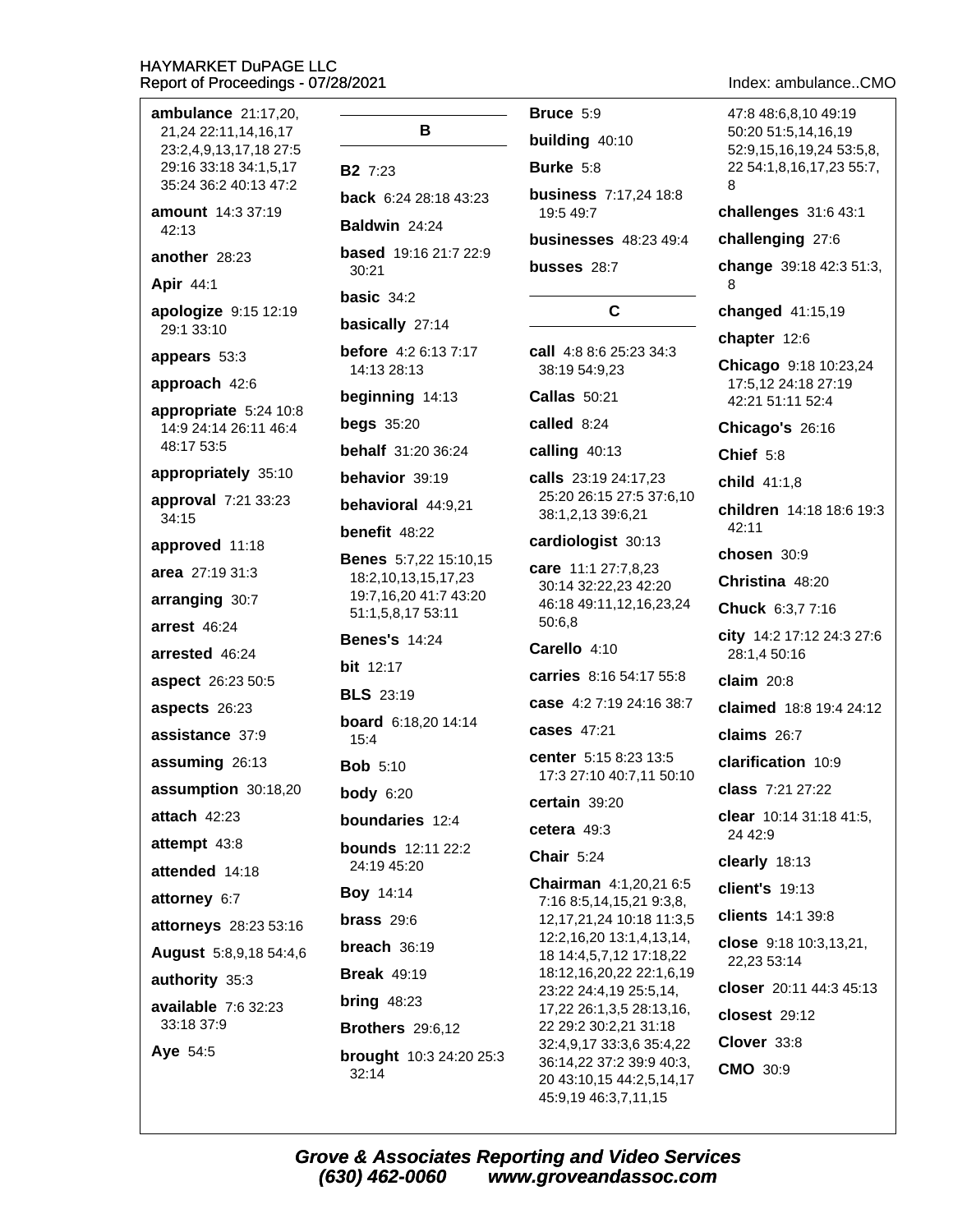| code 35:7 36:5                                                  | contracted 23:2                                                                                                                          | 22:1,6,19 23:22 24:4,19                                     | developed 42:20                                                                  |  |
|-----------------------------------------------------------------|------------------------------------------------------------------------------------------------------------------------------------------|-------------------------------------------------------------|----------------------------------------------------------------------------------|--|
| collaboration 32:2                                              | contractors 49:2                                                                                                                         | 25:5,17,22 26:1,3,5<br>28:13,16,22 29:2 30:2,21             | developing 6:12                                                                  |  |
| collar 49:14 50:13                                              | contractual 21:22                                                                                                                        | 31:18 32:4,9,17 33:3,6                                      | development 7:20 34:9,                                                           |  |
| comment 5:15,17                                                 | control 37:18                                                                                                                            | 35:4,22 36:14,22 37:2<br>39:9 40:3,20 43:10,15              | 16                                                                               |  |
| <b>comments</b> 7:13 12:3                                       | conversation 48:1                                                                                                                        | 44:2,5,14,17 45:9,19                                        | <b>DI</b> 53:20                                                                  |  |
| 37:4                                                            | cooperate 16:21                                                                                                                          | 46:3,7,11,15 47:8 48:6,8,<br>10 49:19 50:20 51:5,14,        | Dickson 25:14,18,23<br>26:17,20 30:16 31:23<br>35:4 45:13,17,23 46:6<br>53:22,24 |  |
| <b>commission</b> 4:3 6:8,13,<br>17, 19, 22 7: 5, 14, 17 11: 19 | correct 9:7,10 38:3                                                                                                                      | 16,19 52:9,16,19,24<br>53:5,8,22 54:1,8,16,17,<br>23 55:7,8 |                                                                                  |  |
| 12:6,10 31:22 36:12                                             | correspondence 11:11                                                                                                                     |                                                             |                                                                                  |  |
| <b>Commissioner</b> 4:10,                                       | <b>cost</b> 14:6 18:4 19:1,17,                                                                                                           | <b>Dan</b> 5:6,22                                           | Diestel 17:24 18:19,21,<br>23 19:16 20:10 21:5,15                                |  |
| 12, 13, 14, 16, 17, 18, 19<br>8:3,4,8,9,10,11,12,139:6          | 20,21 21:20,24 22:10                                                                                                                     | dangers 16:4                                                | 22:5,9 23:7,15 24:6,9,11,                                                        |  |
| 54:5,7,11,12,13,14,15,                                          | costing 47:2                                                                                                                             | <b>data</b> 24:23                                           | 22 25:15 26:1,2,4,7,19<br>27:13,17 28:6,15,21                                    |  |
| 21,22 55:1,2,3,4,5,6                                            | costs 19:15 20:2,5                                                                                                                       | <b>date</b> 47:10                                           | 29:1,3 30:3 32:6,12 33:4                                                         |  |
| <b>commit 21:22</b>                                             | counsel 6:3                                                                                                                              | day 37:21 38:14,16 40:8,                                    | difficult 10:10                                                                  |  |
| committee 14:22                                                 | counseling 52:22                                                                                                                         | 9 47:5                                                      | <b>direct</b> 9:11 28:8                                                          |  |
| common 34:9                                                     | counselors 51:11 52:5                                                                                                                    | days 47:6                                                   | directed 48:21 50:24                                                             |  |
| Communicator 54:10                                              | <b>counties</b> 49:14 50:13                                                                                                              | Deanne 43:20 48:11                                          | directive 33:11                                                                  |  |
| communities 48:5                                                | country 42:14                                                                                                                            | 53:13                                                       | directly 11:21 41:11                                                             |  |
| community 7:23 15:23<br>16:3 49:8                               | death 32:24 42:13<br><b>County 14:20 15:6</b><br>47:12<br>debated 33:22<br><b>court</b> 6:10                                             |                                                             | 43:18                                                                            |  |
| comparisons 33:14                                               |                                                                                                                                          | decades 27:8                                                | director 5:10 37:8,12,23<br>38:5,12,21                                           |  |
| compliment 13:12                                                | covering 5:5                                                                                                                             | decision $6:2151:3$                                         | disagree 35:12                                                                   |  |
| comply 34:11 35:15                                              | CPR 24:13 26:10                                                                                                                          | declare 4:22                                                | discharged 31:9                                                                  |  |
| comprehensive 7:9                                               | <b>Craig 5:7,22</b>                                                                                                                      | dedicated 14:15                                             | discuss 10:7 30:10                                                               |  |
| concern 38:22                                                   | create 11:1                                                                                                                              | define 21:5 32:8,13                                         | discussed 27:17 30:4                                                             |  |
| <b>concerns</b> 33:22 41:6                                      | crew 26:9                                                                                                                                | definitely 38:9                                             | 32:7 34:6 40:24                                                                  |  |
| conclude 5:10                                                   | crime 45:15,17,18,21                                                                                                                     | definition 32:19                                            | discussion 35:24                                                                 |  |
| concludes 54:1                                                  | criminal $44:11,2346:20$                                                                                                                 | demand 23:3                                                 | discussions 35:14                                                                |  |
| condition 33:23 34:10,                                          | $crises$ 40:12                                                                                                                           | deny 23:21 24:9                                             | disease 13:8                                                                     |  |
| 11, 15, 20, 23 36: 19                                           | criteria 21:3                                                                                                                            | department 5:11 37:5                                        | disorder 46:19 47:14                                                             |  |
| connected 27:7,23                                               | curious 48:24                                                                                                                            | 38:10,22 39:16,19 45:1                                      | disorders 28:1 31:4<br>35:1 44:10,22 48:3                                        |  |
| considered 32:16                                                | curriculum 17:11                                                                                                                         | depends 7:2                                                 | district 5:7 7:23,24                                                             |  |
| considers 42:6                                                  |                                                                                                                                          | describe 34:22                                              | 15:11 19:19 21:17 23:11                                                          |  |
| consultation 30:7                                               | D                                                                                                                                        | desire $19:13$                                              | 34:4 37:10 41:5,17,20<br>42:1,24 43:7                                            |  |
| continuance 7:18                                                | <b>Dalia 53:1</b>                                                                                                                        | detail 40:9                                                 | <b>District's 22:12 41:14</b>                                                    |  |
| continue 7:1 54:3,5                                             | Daly 4:1,20,21 7:16 8:5,<br>14, 15, 21 9: 3, 8, 12, 21, 24<br>10:18 11:3 12:2,16,20<br>13:1,4,13,18 14:4,7,12<br>17:18,22 18:12,16,20,22 | detainees 47:13                                             | <b>districts</b> 15:12 19:12<br>20:5,17,23                                       |  |
| <b>continued</b> 4:4 8:2 54:18<br>55:11                         |                                                                                                                                          | determine 48:24                                             |                                                                                  |  |
| <b>contract</b> 23:4,13 34:1                                    |                                                                                                                                          | determined 41:8                                             | <b>Doctor 32:17</b>                                                              |  |

Index: code..Doctor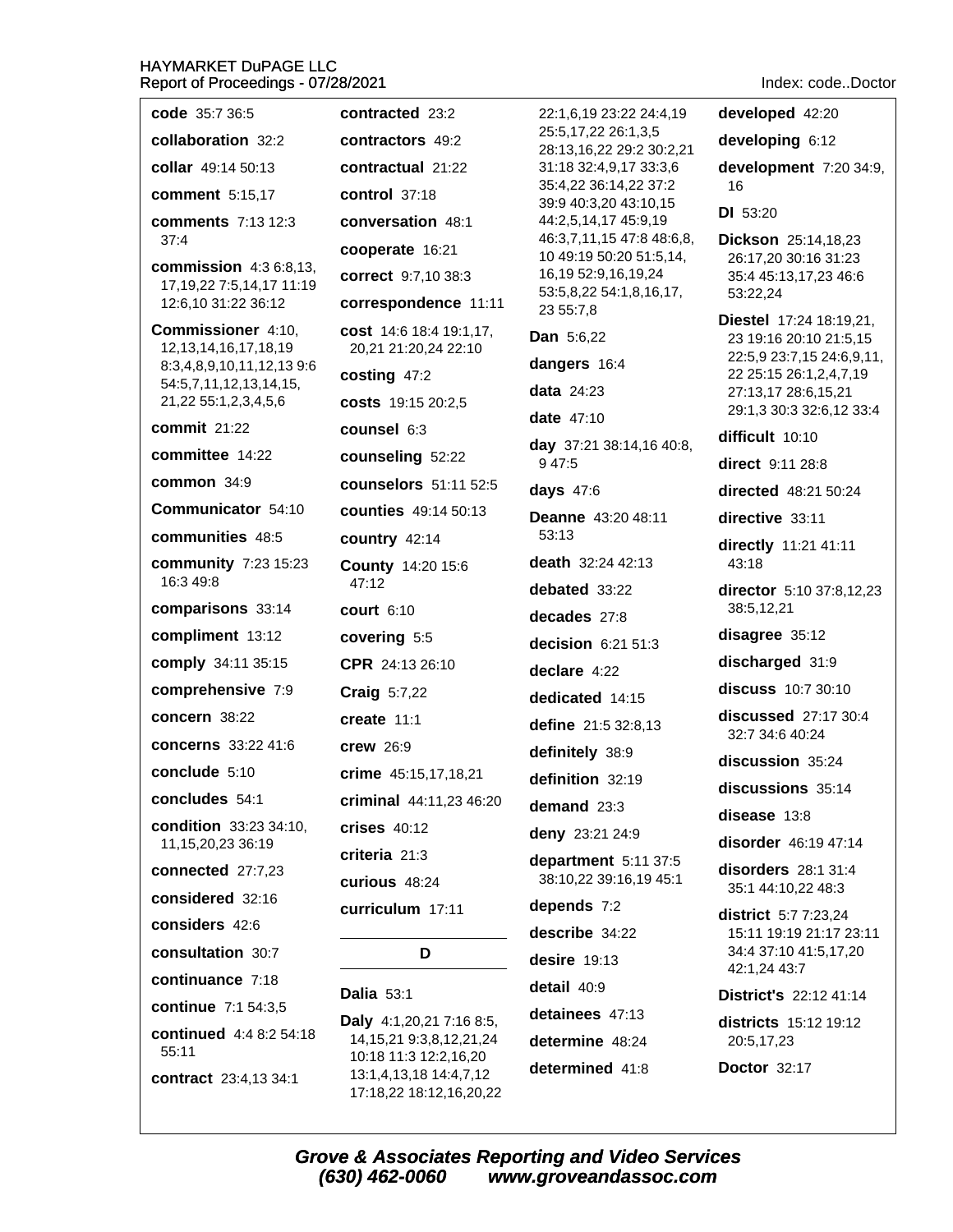doctors 29:23 31:6

**Dominik 5:9 25:1** 

down 10:3 34:18 35:2 51:20 52:12

downtown 26:13,16 27:14 28:9

dream  $15:20$ 

drifted 36:4

**Drive 50:22** 

drug 16:8 20:18

drugs 15:21 16:4 17:7  $21:3$ 

**Drummond** 4:12,13 8:8, 9 54:10,11 55:1,2

**due** 20:7

**Dupage 4:6 14:20 15:5** 30:11 41:9 47:12 49:10. 13, 15, 16, 22 50: 1

dying 42:11

E

earlier 11:14 32:8 37:21 early 17:9 32:1 echo 10:12 12:18 18:10  $20:10$ echoed  $35:13$ Economic 27:22 educate 16:3 17:6 education 13:10 15:12 18:4,7 19:1,4,18,21 20:8 educational 20:16 **Edward-elmhurst**  $31:20$ Edwards 29:9 effective 21:10,11 elaborate 20:19 elementary 20:17 elements 30:5 33:14

eligible  $20:4.8$ 

eliminated 41:1

eliminating 41:21

Elite 23:2,17,18,20 24:1,  $2.7$ 

Ellenbecker 11:8,20 12:2 53:19

**Elmhurst** 29:9 30:10  $31:2,5,19$ 

email 11:11,13,21

emergencies 24:15 26:12

emergency 27:2 29:15 31:7,15 33:21 39:3

employees 24:13 26:8

EMS 24:18 25:23 26:16 29:15 37:5 38:1,13,19 39:6,20 end 15:20 22:6,8 36:3  $43:16$ energy 40:16

enforce 34:22

enforcement 35:8 36:6

enough 34:4 37:2 entertain 8:1 54:2,19 entire  $9:19$ 

especially 29:14 36:4

establish 15:15

established 29:13 53:4

estimated 14:6

evaluative 19:11

evening 4:1,3 5:6,21 6:6 7:18 14:13 17:23 25:10 33:7 43:13,17 54:2

evening's 4:23

everybody's 33:5

evidence-based 17:11  $21:2.5.6$ example 34:14 42:6

examples 20:20

exception 38:7

exceptions 7:20 38:8

exclusively 16:10 excuse 5:16 25:9 exemption 39:5 exhibits 33:12 experience 35:16 42:14 52:22 experiencing 32:24 expert 6:1 25:7 31:20,24 48:17 expertise 16:8,18 17:17 experts  $5:5,20$ 

excessive 23:3

explain 30:23 39:6

F

#### facilities 50:3

facility 7:22 10:23,24 14:18 16:9 24:17 28:9 29:12 35:2.17 49:12.15. 24 51:1,12 52:6

fact 21:7 23:1 25:18 27:22 38:24 44:9,20 51:13,20

#### factors 28:3

Faht 44:1,4,6,16,18 45:6, 16,18 47:7,9,19,24 48:7, 9

fair  $37:2$ 

faith 35:21 41:21 42:4.7. 17

families 15:13 32:21,24 family 11:5 12:22 13:6,9, 11 32:7,15 44:10,22

farther  $28:13$ 

fear 41:18 42:3

February 29:4 41:12

feel 18:5 19:2 49:11,23 50:18

feeling  $40:15$ 

fell  $45:20$ 

felt  $42.16$ 

 $final$  6:21 32:6 find  $46:18$ findings  $6:18$ fire 21:17 22:12 23:10 34:3 37:5,10 38:22 39:15  $45:1$ firefighters 37:19 39:22 Firstly 33:9 fly  $11:2$ focus  $48:1$ focused 21:2 **FOIA 24:22** folks 49:16 follow 33:11 follow-up 51:15 follows 4:24 food 49:1 former  $43.19$ formulated 42:22 forum  $4:22$ 

forward 10:7

framework 51:7

front 17:10 31:21 43:7

full 23:19

future 32:3 51:4

#### G

generally 12:4 qeographic 50:15 George 17:24 give 9:14 25:13 40:5 giving 20:10 50:6 goal 15:19 17:5 49:5 goals 13:15 good 4:1 6:6 14:13 22:16 33:7 35:20 41:21 42:3.6.17 49:6

granted 17:14 35:2

Index: doctors..granted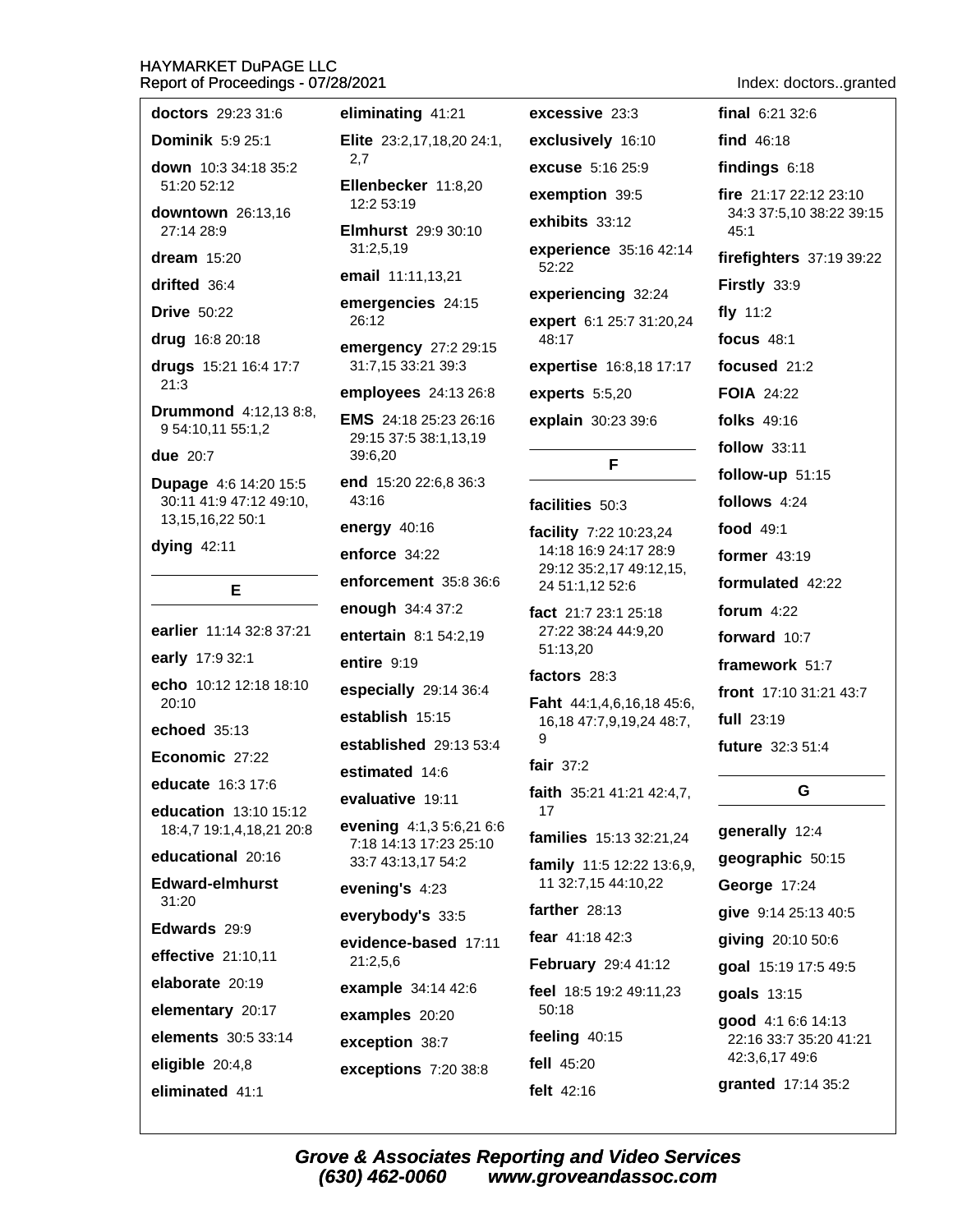| grasp 46:2        |
|-------------------|
| greatly 15:21     |
| ground $7:14$     |
| group 19:9        |
| guarantee 20:1    |
| guess 51:5        |
| guide 5:1,17 7:9  |
| <b>guys</b> 14:15 |

н

halt 34:12 handle 23:13,17 49:12, 24

handles 38:1

**Hang 18:12** 

happen  $51:7$ 

hard 12:17 15:15 19:8 22:7 44:14

Haymarket 4:6 6:21 9:18 11:11,15 12:1 13:17,20 15:11,17,20 16:8,16,21 17:3 23:20,24 24:6 26:15 27:9 29:11 30:11,18 31:12,16 32:3 33:19,24 34:7,21,23 35:2,13 36:18 37:10 38:6,15 39:4,8,21 40:7, 11 41:6.7.9.24 44:13 45:7,21 48:23 49:1 50:10 51:10 52:4,21

Haymarket's 13:15 14:18 15:24 18:8 19:5 33:21 41:1

he'll 26:20

head 20:24

health 27:7,23 44:9,21

healthcare 7:22

hear 9:23 16:16,24 18:11,13 42:5,13 44:3

heard 19:24 21:19 23:22 35:23 36:1 39:1 42:24

hearing 4:24 5:1 6:14 7:1,18 8:2,16 9:17 10:10

12:17 44:15 52:17 54:2, 3.18 55:10 hearings  $7:542:10$ held 36:20 helpful 10:15 11:6 12:9, 23 16:24 36:11 helping 13:15 Hervas 6:3,5,7 8:20 10:9 12:12 16:15 high 14:19 20:17 highlights 15:7 hire 30:23,24 31:1,17 holding  $43:21$ Holmes 4:14 honestly 10:6 14:10 hope 15:6 35:17 hospital 27:12 29:6,10 30:10 31:2 47:3 53:4 hospitals 29:18,23 31:3,  $11$ hours 40:8,9 47:5 Humbert 9:16 hypothetical 36:4  $\mathbf{I}$ identified 31:24 identifying 30:6 **IEP 20:9 Illinois** 15:5 48:21 imagine 50:10 immediate 50:6.8 **impact** 19:18.23 33:21 40:1 44:12 45:15 47:15 importance 30:10 important 13:6,12 50:19 impose 34:20 improves 21:13 In-person  $6:24$ 

incidents 45:2 including 7:9 **incur** 20:1,5 independent 19:13 indirectly 39:23 individual 13:8 37:16 individuals  $11:23$  21:3 42:20 45:2 46:17,19,24 47:1 49:13 50:1.5.17 information  $7:8$  15:7 initially 9:9 37:14 initiated 13:24 inmates  $47:15$ inside  $17:4$ institutions 29:18 interests 34:24 Intergenerational  $27:24$ intermittent 27:8  $internal$  31:13  $intervention$  21:8.10.12 27:12 31:10 interventions 21:7 inundated 31:3 invite  $25:13$ involved 41:18 44:10,22 involvement 46:21 involving 45:2 Irving 4:7 7:24 14:17 **issue** 33:17 37:13 38:6 **issues** 40:10 Itasca 5:11 9:20 14:6 21:17 23:10 27:20 29:10, 12 30:11 33:8 34:20,22, 24 35:3,6,10 39:5,8,14 40:2 44:12 45:8,18 47:15,16,20,22 48:21,23 49:3 50:4,19,22,24 51:1,

Index: grasp..lesson

J jail 47:13 48:3 James 5:9 17:24 24:24 **Jane 50:21**  $Jim 5:8$  $i$ ob 6:14 **jobs** 28:24 52:21 July 4:2,4 11:22 June 18:2,23 20:14 21:15 23:15 24:11 29:7 33:20 44:19 47:10 jurisdictions 37:24 justice 44:11,23 46:21 justification 39:11 K

# K-12 16:8

**KAHN 49:22 Kern 53:1** key 50:5 **KHAN** 4:10,12,14,16,18, 20 8:8,10,12,14 9:11 48:19 49:10 50:12,21 51:10,15,18 53:1,6 54:10,12,14,16 55:1,3,5,  $\overline{7}$ **kinds** 39:20 L. Lake 14:19 large 7:5 10:12 Lastly  $14:5$ 

law  $51.7$ leadership 14:21 29:22 learned 13:22 17:8 legal 6:9,10,14 lenient 12:14

lesson 15:21 38:18

inappropriate 16:14

12 52:6 53:2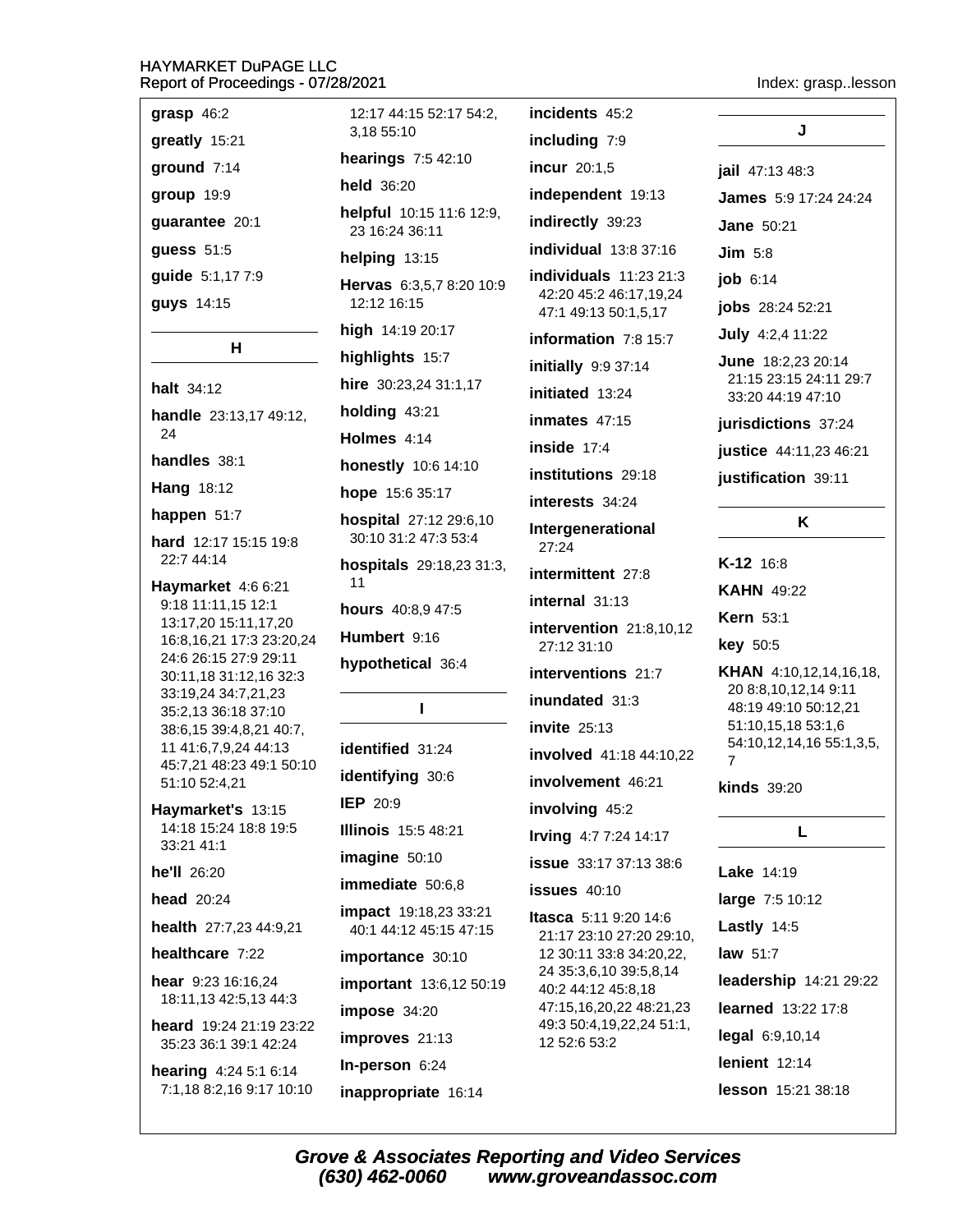| <b>level</b> 40:16 45:18                            | 51:1 52:2,8,23 53:11                                |  |
|-----------------------------------------------------|-----------------------------------------------------|--|
| <b>life</b> $14:634:2$                              | Lustig's 18:3,24 36:1                               |  |
| life-saving 37:15                                   | 41:16                                               |  |
| limit 38:949:15                                     | Μ                                                   |  |
| limited 50:7                                        |                                                     |  |
| limits 25:20                                        | made 26:15 30:17 35<br>17 36:17 38:7 40:6 42        |  |
| lines 11:10 18:2 23:16<br>24:12 29:4,5,7            | <b>main</b> $10:427:18$                             |  |
| list 29:22                                          | maintenance 26:9                                    |  |
| listen 43:2,3,9                                     | make 6:17,20 27:11<br>33:11 41:5,24 43:4            |  |
| listened 41:6,24                                    | making 24:17 26:14                                  |  |
| listening 42:16 43:2                                | 34:3                                                |  |
| live 6:23 8:20,22 14:16<br>47:15,22                 | managed 40:19                                       |  |
| lives 13:15,17,21 14:2                              | managing 40:8                                       |  |
| living 13:16                                        | manner 27:4                                         |  |
| LLC 4:6                                             | Maple 53:2                                          |  |
| load 23:14 38:10                                    | $math$ 22:3                                         |  |
| local 15:12 18:9 19:6,9                             | <b>matter</b> 6:8 12:10                             |  |
| 20:17                                               | measures 37:15                                      |  |
| locally 50:7                                        | <b>medical</b> 24:14 26:11<br>29:23 37:8 38:15 40:7 |  |
| location 4:6 9:19 10:4,<br>21 29:10 51:11 52:5      | medically 27:10                                     |  |
| Looardo 50:23                                       | Medinah 50:22                                       |  |
| loop 10:4,21 24:17 27:19                            | meeting 6:22,24 7:7<br>53:17 54:6 55:9              |  |
| $lost$ 43:4                                         | meetings 6:24 33:15                                 |  |
| <b>lot</b> $7:8$ 17:16 28:3 31:8<br>41:18           | member 14:20                                        |  |
| loved 32:24 43:4                                    | <b>members</b> 14:14 43:1<br>48:12 53:12            |  |
| Lustig 5:6,22 9:21,23<br>10:1,16,22 13:1,3,5,18,    | <b>mentioned</b> 15:22 44                           |  |
| 20 15:1,19 16:17 17:3                               | merit 41:14,17 42:2                                 |  |
| 18:5 19:2,17 20:13,14,22<br>21:6,15 22:20,24 23:12, | <b>met</b> 29:5 34:2                                |  |
| 15 24:2,8,10,11 25:8,11,                            | Michael 33:7                                        |  |
| 24 26:22 27:16,21 29:17<br>30:21,24 32:19 33:20     | microphone 10:13 4                                  |  |
| 34:19 35:11,13 36:8,16,                             | <b>Mike 14:16</b>                                   |  |
| 22,24 37:7 39:6,13 40:3,<br>5 41:3,10,23 42:5,8     | miles 14:17                                         |  |
| 43:10,19 44:7 45:5,11,20                            | million $21:23$                                     |  |
| 46:1,9,12,16 47:10,18,23<br>48:1 49:5,18 50:2,14    | mind 36:17,21                                       |  |
|                                                     |                                                     |  |

 $4.36:1$ mission  $11:2$ mixed  $7:22$ Mo 48:14 54:9,23 Moeller 5:9 17 35:13.  $0:642:3$  $6:9$  $7:11$  $3:4$  $6:14$ move 42:20 moving 10:7 50:21 multiple 25:7 28:7 33:14,17 17:21 O 5  $26:11$ 540:7,18 D. 4 7:7 8:3  $47:4$ 33:15 34:5 40:17 needing 49:11,23 43:17 22 44:7 negotiation 42:7  $12:2$ neighbor 49:6 night 5:5 nights 5:4  $2:1344:3$ note  $7:8$ 

 $missed 32:9$ 

mother 40:24 41:8

mother/child 51:2

Mothers 42:11

motion 8:2,3,5,16 54:2, 5,8,17,19,21 55:8

motivated 42:2

Murray 14:13,16 15:18

#### $\mathbf N$

names 20:24

Narcan 24:13 26:10 27:1

nearby 13:11 32:7,8,13, 15, 16, 20 33: 1

necessarily 16:18 29:18 32:23 41:17 42:18

needed 21:18 23:10

negotiate 41:21

**NOLFO** 53:20

North 48:20 53:2

number 5:4 11:16,24 24:21,23 25:16,19,20

Index: level..original

#### O

O'CONNOR 5:10 37:8. 12,23 38:5,12,21

O'KEEFE 9:14 11:13 34:8 37:22 38:11 53:22. 23

**O'Keefe's 11:21** 

object 16:6,13

objection 16:17 35:5  $38:5$ 

objectors 6:16

occur 5:17 46:21,22

October 15:23 30:3

offer 19:14 31:19,20 33:18 35:13,14,18,20 36:17 40:4 41:8 51:2 53:17

offered 15:17 34:4 41:23

offering 51:11 52:5,21

offers  $51:9$ 

officer 39:12,15

oftentimes 27:7,9

on-site 25:21

open 8:2,3,17 10:4 49:14 50:12

opening 6:4

operating 35:16

operation 9:19 34:13

operations 10:5

opioid 30:5 31:4 47:14

opportunity 17:15

opposite 11:2

option 51:12 52:5

order 7:21 8:24 10:4 48:22

orderly 7:12

organization 26:24

organizations 31:12 original 41:6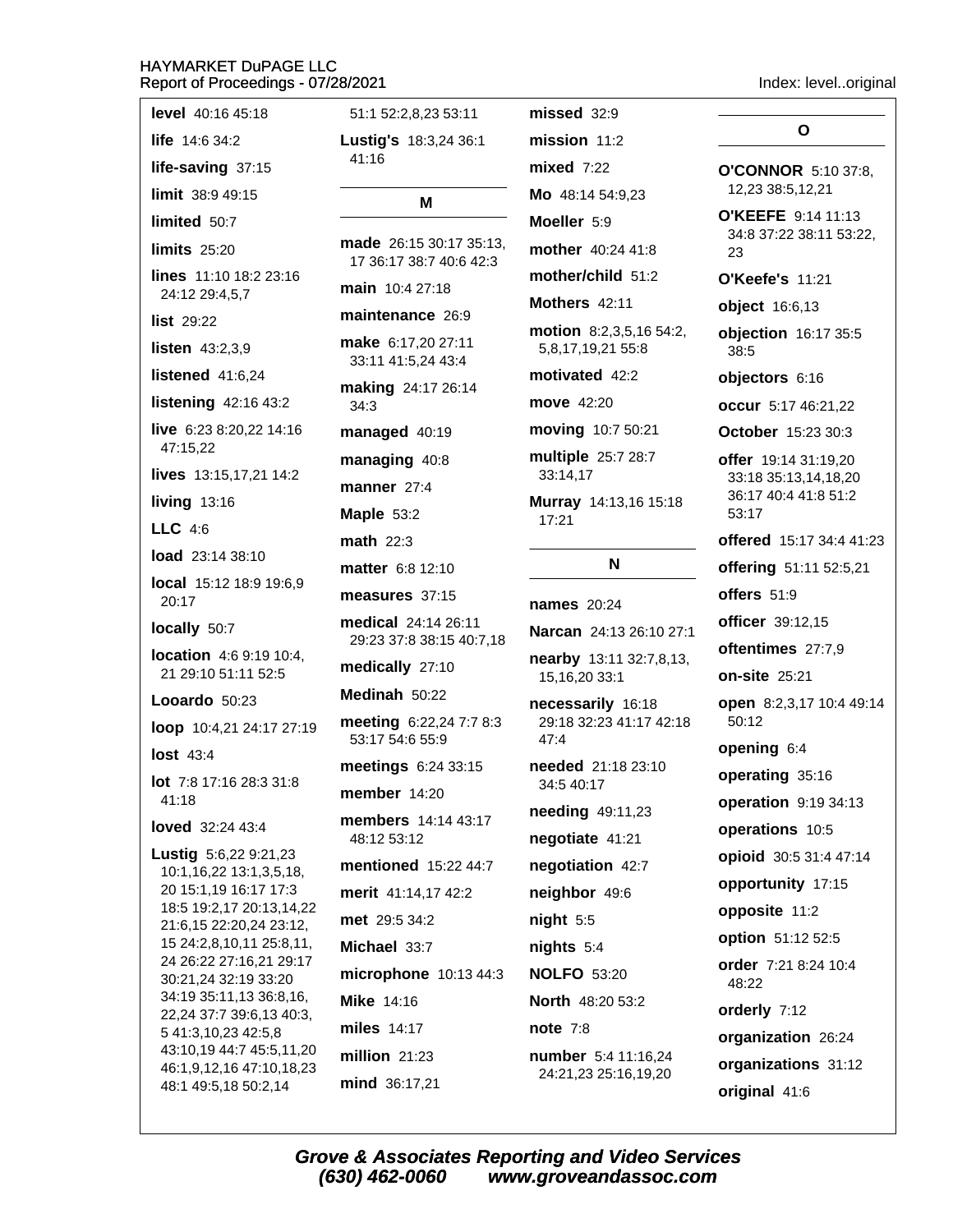originally 24:24 outcome 13:24 21:9 outcomes 17:13 21:13 outlined 37:9 outpatient 50:3 overdosed 47:1 overdoses 42:13 overlooked 18:6 19:3 overrule 16:16 17:2 owner 4:5

#### P

p.m. 55:11 pages 11:10 paid 22:17 28:24 Pandemic 7:5 panel  $5:20$ panelist 30:17 Pardon 9:8 Park 4:7 7:24 14:17,19 part 15:23 16:10 24:4 32:10 39:1,21 45:11,12 52:3,20 participate 15:6 particular 11:24 partnered 29:17 party 53:16 past 17:4 pathway 42:20 patient 13:6,10 21:13 27:3.9 patients 27:15,20 29:15 30:6,14 31:3,8,9,14 32:22 34:23 40:8,13,17 47:5 51:11,13 52:5,21 paying 44:24 47:3 payments 52:10 PC 4:37:19 people 11:6 12:23 17:10

27:23 28:10 42:10.12.16 43:1.2.3.9 44:20 46:23 48:3 50:6.8 percent 47:13 49:5 period 21:22 50:16

permanent 51:3

permit 7:21

person 6:24 11:6 12:23 37:17.18

personnel 40:8,18

pertaining 23:10

petition 6:14,21 7:19  $31:21$ 

petitioner 4:5 6:15 48:22

Petkus 9:6,13,15,16 11:5 12:19,22 13:14 14:5.11

piece 52:13

place 29:9 31:7 34:1,15, 17 38:8

**Plain** 42:10

plan 6:8,13,17,19,22 7:2, 4,21 9:18 10:20,22,23,24 11:19 36:12

planned 7:20 34:8,15

planning  $4:321:21$ 

play 35:18,19 36:18,23

plenty 49:16

point 10:9 16:6,7 22:21 41:20

#### pointing 28:18

police 5:11 37:5,9 38:1, 10,12,18,20 39:2,5,12, 15,19 40:1,17 45:2 47:2

policy 26:12 36:5

population 21:11 27:6  $50:15$ 

portion 15:4

position 19:11 41:14  $42:1$ positive 17:13

potentially 36:5 39:23, 24 **Powerpoint 14:24 30:4** practicing 30:14 pre-k 19:23 preference 49:3 preferential 49:9 preregistered 43:16 presence 38:19 39:2 present 4:22 presentation 16:12  $30:4$ president 30:9 pretty 36:4 prevention 14:21 15:12 16:1,2,4,9,18,23 17:4,6, 17 20:22 21:2 previous 11:12 previously 5:12 34:6 prior 12:5 28:17 35:23 private 29:16 34:1 36:2 problem 28:21 31:5,8 32:22 procedures 7:4,6 11:18 proceed 9:4 proceeding 6:9 32:1 proceedings 6:13 36:15

**potential** 51:13 52:10

process 4:23 7:10,12 48:24

processes 11:18

program 16:1,2,19 41:1, 8,22 42:18 51:9

programming 21:7

programs  $17:4,6,17$ 20:20.23 21:2

Projection 34:3

prompt 30:7 property 45:1 Index: originally..guestioners

proposal 41:2,15,19

proposed 16:9 29:11 35:2 39:17

protect 6:15 39:2,22

**Protection 21:17 22:12**  $23:11$ 

provide 20:20 21:16 22:14 23:9,17 28:7 37:11 40:1 45:1 48:2

**provided** 18:4 19:1 20:15,16 50:24

providing  $18:6 19:3$  $21:8$ 

public 5:1,2,3,15,17,18 6:14,16 7:12,13,18 8:2, 16 12:14 17:5 27:13,17, 18 28:16 43:17 48:13 53:12 55:10

purpose 17:5 37:18

pursue 39:4

put 23:4 25:1 29:9 34:10

putting 34:23

#### Q

#### quantify 33:1

question 5:2,13 9:22 10:1,11,17,20 11:23 12:21 13:19 14:8,9,23 15:1.9 16:14 18:14.17 19:7 22:2,6,8,20,22 23:24 24:5 25:12,20,24 26:5,21,23 27:16 29:3 30:2,8,16,22 32:6,8,11, 14,17 33:16 35:5,6,9,20, 23 36:3,9 37:3,13,23 38:4,14,15 39:16 40:4 41:13 44:6,16 45:6,10, 12,24 46:2,4,10,13 47:7 48:11,13,19,21 49:20 50:23 51:6,14,16 52:3 53:1,12

question/response 28:22.23

questioned 25:19 37:22

questioners 43:16

**Grove & Associates Reporting and Video Services** (630) 462-0060 www.groveandassoc.com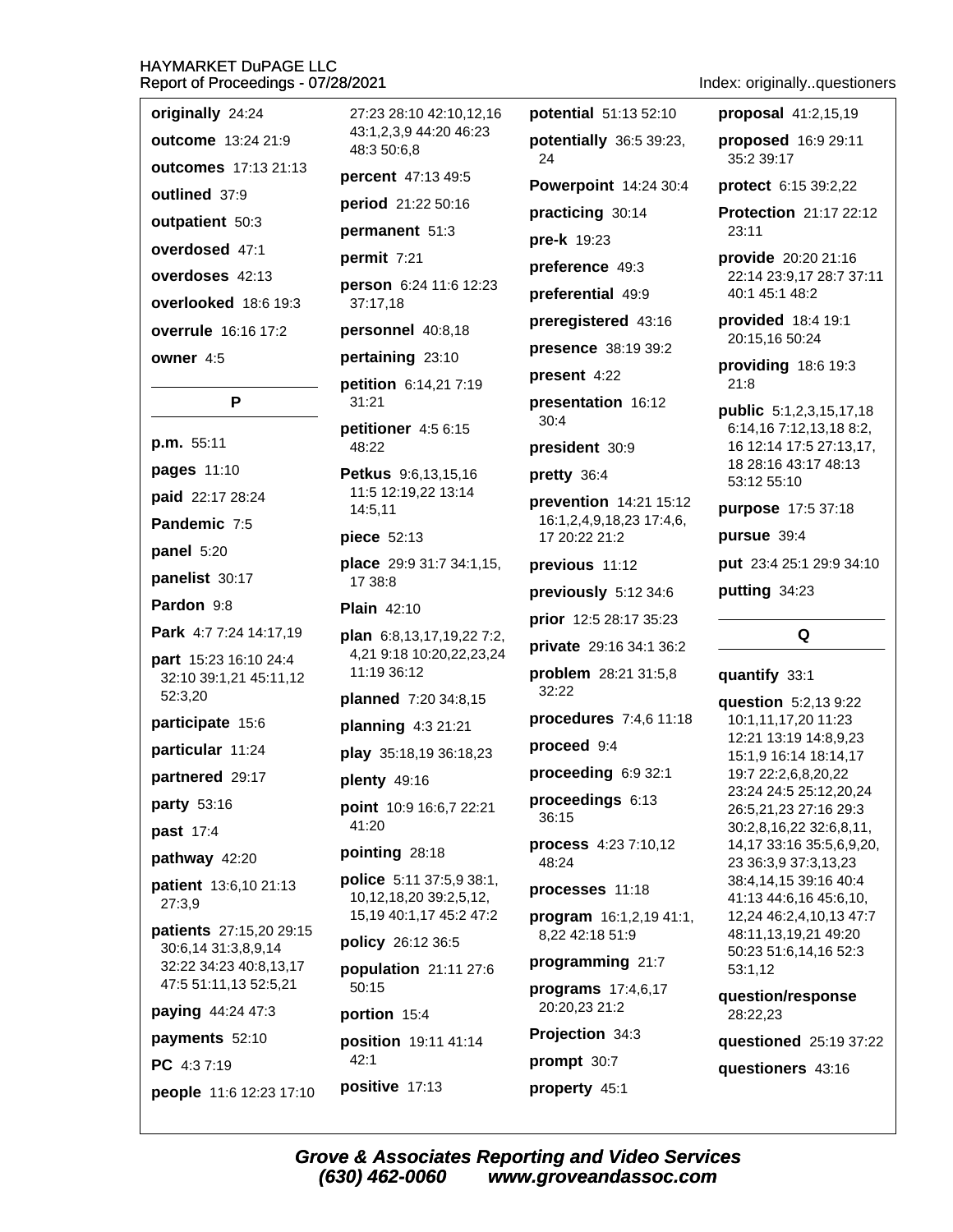| questioning 12:9,11                                | recovery 11:7 12:24                     | represented 34:7                               | roll $4:9$                                              |
|----------------------------------------------------|-----------------------------------------|------------------------------------------------|---------------------------------------------------------|
| 35:24                                              | reduction 39:7,13                       | representing 14:19                             | room 10:12 31:15                                        |
| questions 5:3,18,20,22,<br>23 7:13 8:19,22 9:5,10, | references 14:23                        | request 7:19 15:16                             | <b>rooms</b> 31:7                                       |
| 11 11:4,9,23 12:4,15                               | referencing 15:2                        | 23:20,21 24:6,9                                | Roselle 14:17                                           |
| 15:8 17:20,21 23:23<br>28:16 33:12,13 37:4         | referral 47:4                           | requested 12:13 41:7                           | <b>rules</b> 7:14                                       |
| 40:22 41:12 43:13,18,22                            | referrals 31:13                         | require 12:6 33:24                             | rumors 9:17                                             |
| 48:15 53:9                                         | referring $23:1,6$                      | required 19:14                                 | run 21:23                                               |
| quote 33:21 34:8 37:8,<br>14 41:4,16 44:18 45:4    | regarding 20:18                         | requirement 11:10,14,<br>18,22 12:1 39:18      | <b>Rush 48:20</b>                                       |
| 47:17                                              | reinterpret 52:4                        | requiring 30:15                                | <b>Russo</b> 4:18,19 8:4,12,13                          |
| R                                                  | related 22:1 33:12 43:19<br>45:21 53:17 | reserved 5:4                                   | 54:7,14,15,22 55:5,6                                    |
|                                                    | relates $16:22$                         | residency 20:7                                 | S                                                       |
| raised 33:17                                       | relating 16:23                          | resident 33:8 39:8,14,24                       | <b>sad</b> 44:9,20                                      |
| raising 38:6                                       | relationship 19:12 29:8,                | residential 7:22                               | <b>safe</b> 38:24                                       |
| range 19:22                                        | 13                                      | residents 40:2 44:23                           |                                                         |
| ranges 20:7                                        | relative 27:5 41:4                      | 49:11,15,23 50:11                              | safety 38:22                                            |
| Ray 4:16,17 8:3,10,11<br>54:5,12,13,21 55:3,4      | released 48:4                           | resides 48:20                                  | save 13:17                                              |
| $re-26:2,4$                                        | relevance 53:18                         | resources 34:3                                 | saved 14:2                                              |
| reached 31:5,11                                    | relevancy 15:8                          | respect 35:22                                  | <b>saves</b> 13:20                                      |
|                                                    | relevant 19:18,21                       | respond 6:1 24:14<br>26:11 27:3                | saving 13:16 14:6                                       |
| read 24:22 48:14,18                                | relocate 9:19                           | responded 12:9 37:19                           | <b>scene</b> 38:23                                      |
| reading 11:21 39:10<br>46:6                        | remainder 7:1                           | responders 39:3                                | <b>school</b> 14:19,21 16:22<br>17:5 18:9 19:6,9,12,14, |
| ready 37:16                                        | <b>remarks</b> 6:4 19:17                |                                                | 19 20:4,17,23 41:20                                     |
| real 36:8                                          | remember 45:4 47:17                     | response 11:3,20 13:2,<br>19 17:18 25:12 33:22 | 42:23 43:7                                              |
| realistically 34:22                                | remove 25:15 42:18                      | 36:11 37:13 40:4 43:11                         | school-aged 18:6 19:3                                   |
| 35:19                                              | removes 25:19                           | 45:2<br>responsible 50:11                      | <b>schools</b> 15:6 16:2<br>17:12,15 20:20              |
| reality 36:18                                      | <b>Rena</b> 9:15                        |                                                | scope 15:16 16:11 17:9                                  |
| reason $39:2,21$                                   | <b>repeat</b> 5:21 10:16,19             | <b>rest 51:23</b><br>results 15:5              | scourge 15:21                                           |
| reasons 27:21                                      | 12:21 24:5 26:3 27:16                   |                                                | screening 31:14                                         |
| rebuttal 18:3,24 23:8<br>26:8 37:7 41:4,23         | 44:18 49:17<br>rephrase 26:5            | resume $30:13$<br>return $20:1$                | secondary 23:4 33:18                                    |
| recent $41:2$                                      | reply 36:1                              | <b>Ridge 33:8</b>                              | 34:16                                                   |
| recently 47:11                                     | report $13:14$                          | rights $6:15$                                  | secretary 4:8 8:6                                       |
| recognize 42:15                                    | reported 47:12                          | rigorous 21:9                                  | section 5:2                                             |
| recommendation 6:18                                | reporter 6:10 9:9 52:15,                | $risk$ 34:23                                   | <b>security</b> 38:16,17 40:9,<br>18                    |
| recommended 11:17                                  | 17                                      | road 4:7 7:24 14:17                            | selected 30:18                                          |
| recommending 6:20                                  | reports 47:1                            | 51:20                                          | separate 26:23                                          |
| record 6:12 15:4 25:1                              | represent 19:19                         | robust 16:1                                    | September 5:16                                          |

Index: questioning..September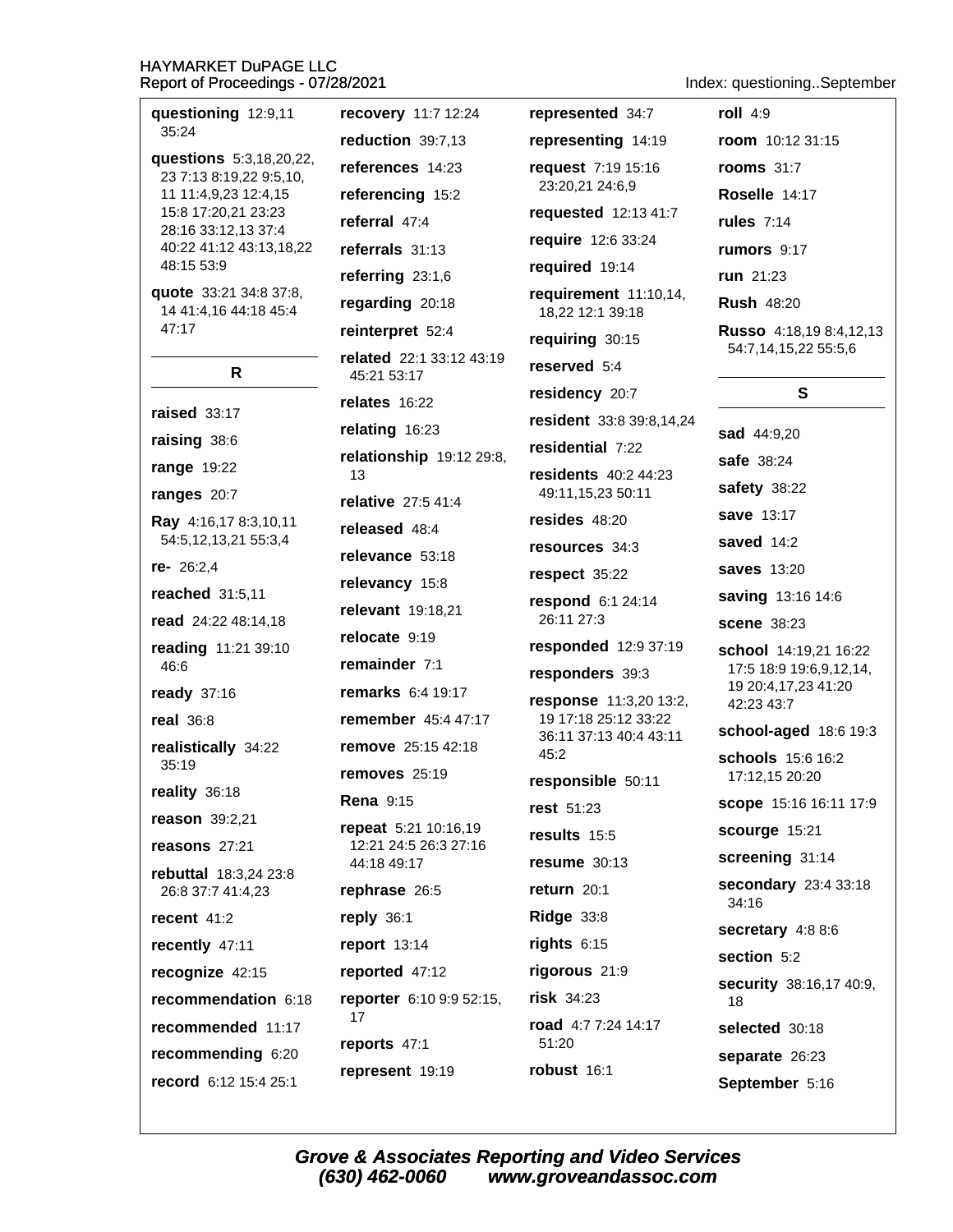Index: series..toiletries

| series 37:4                                        | <b>sorts</b> 28:10                           | 17:6 20:3,7                             | talked 23:16 51:22                                   |
|----------------------------------------------------|----------------------------------------------|-----------------------------------------|------------------------------------------------------|
| serve 50:15                                        | source 47:5                                  | studies 21:9                            | talking 43:1 44:8,20                                 |
| <b>service</b> 18:9 19:6,9                         | span 33:15                                   | <b>stuff</b> 25:1                       | 46:8,17                                              |
| 23:13,17,19 29:16 33:19<br>36:2 39:7 40:1          | speak 36:24                                  | submitted 8:19 15:3                     | talks 13:15                                          |
| services 15:16,17 16:11                            | speaking 47:11                               | 48:15                                   | taxes $45:1$                                         |
| 19:14, 15, 23 20:4, 9, 16                          | special 7:20 20:8 34:9                       | substance 27:24 35:1<br>45:3 46:19 48:3 | teaching 21:3                                        |
| 23:3 24:18 26:16 30:15<br>33:21 37:8,10 39:14 47:4 | 35:8                                         | suburban 28:2                           | Team 14:21                                           |
| 48:2 51:2                                          | specialized 30:13                            | suburbs 28:5 50:18                      | tend 27:23                                           |
| set 5:5 11:11                                      | specifically 13:7 41:4,5                     | succeed 29:20                           | tendencies 37:17                                     |
| <b>setting 28:1,2</b>                              | spite $43:6$                                 | Successful 30:5                         | terms 12:14                                          |
| severity 28:4                                      | spoke 41:3                                   | suffering 31:4 35:1 45:3                | testified 33:20 37:12<br>41:11 42:3                  |
| sheet 11:17                                        | stab 46:9,12                                 | suggested 33:23                         | testify 23:21 24:7 30:19                             |
| sheets/towels 49:2                                 | stable 27:10,11                              | suggesting 36:20                        | testifying 16:17                                     |
| sheriff 47:12,21                                   | staff 22:11,15 37:10<br>38:16,17 40:11 52:21 | suggestion 11:14 17:16                  | testimony 6:11 11:12                                 |
| shift 38:17,18                                     | staffing 21:19,21 22:18                      | 33:11 40:6                              | 12:5,7 14:24 15:2,22                                 |
| shorten 32:7                                       | <b>stand</b> 25:9                            | Sullivan 30:4,9,17,19,23                | 16:7,22 19:24 21:19<br>22:1,3,10,12,21 23:1          |
| <b>shot</b> 52:12                                  | start 28:20                                  | 31:1,21,23,24 53:2                      | 24:20 25:7 28:17,19 37:4                             |
| show 21:9 42:17                                    | <b>state</b> 42:14 50:7                      | Superintendent 14:24<br>15:10           | 39:1,11 41:24 43:19<br>45:20 46:6 53:3               |
|                                                    |                                              |                                         |                                                      |
| <b>shut</b> 34:17 35:1                             |                                              |                                         |                                                      |
| sick 40:15                                         | stated 37:8 42:1 51:1                        | suppliers 49:1                          | therapists 15:20                                     |
| sign 43:21                                         | statement 51:10,19,24                        | supplies 24:14 26:11,24<br>49:2         | things 7:3 17:8 44:8<br>49:1                         |
| sign-up 5:14 11:17                                 | <b>statistics</b> 45:21 49:10,<br>22         | support 11:6 12:22                      | <b>thinks</b> 44:12 47:19                            |
| signed 5:12 8:22                                   | <b>status</b> 37:16                          | 13:6,10 31:13 34:2 46:23                | thought 23:10                                        |
| significance 6:10                                  | <b>step</b> $5:2,16$                         | 49:7                                    | thousands 50:17                                      |
| significant $14:319:23$                            | step-by-step 5:1,177:9                       | supporter 29:22                         | throughout 50:7                                      |
| simple $42:10$                                     | sticking 41:20                               | supportive 48:2 50:4                    | tie 11:23                                            |
| <b>sir</b> 9:7 17:19 18:16 22:1                    | stop 34:12                                   | supposed 11:9<br>supposition 51:24      | tied 11:9,12,15                                      |
| 24:5 25:5 35:22 40:21<br>43:12                     | strategically 10:7                           |                                         | ties 36:5                                            |
|                                                    | streamed 6:23                                | Survey 15:5                             | time 6:2 8:1,18 10:10                                |
| site 7:21 34:12<br>situation 27:2                  | streams 25:7                                 | swearing 6:10                           | 12:17 14:11 17:22 21:14,<br>22 22:7,21 23:19 33:5,10 |
| slide 30:5                                         | Street 18:1 48:20 53:2                       | sworn 9:2                               | 36:7 40:16 43:15 44:14                               |
|                                                    | streets 31:9                                 | system 17:5 44:11,23<br>53:4            | 46:18 47:2,3 48:9,13,14<br>51:3 53:8,12,15           |
| slightly 28:5                                      | strengthen 15:12                             |                                         | timely 27:4 46:20                                    |
| <b>slowly</b> 18:17<br>small $15:4$                | strongly 33:22                               | T                                       | times 24:23 33:17,24                                 |
| <b>Smith</b> 16:6 41:12 53:21                      | struggle 15:13                               | table $5:14$                            | today 4:1 11:14                                      |
| <b>sort</b> 14:8                                   | <b>student</b> 19:21,22                      | <b>taking 29:19</b>                     | toiletries 49:2                                      |

Grove & Associates Reporting and Video Services<br>(630) 462-0060 www.groveandassoc.com